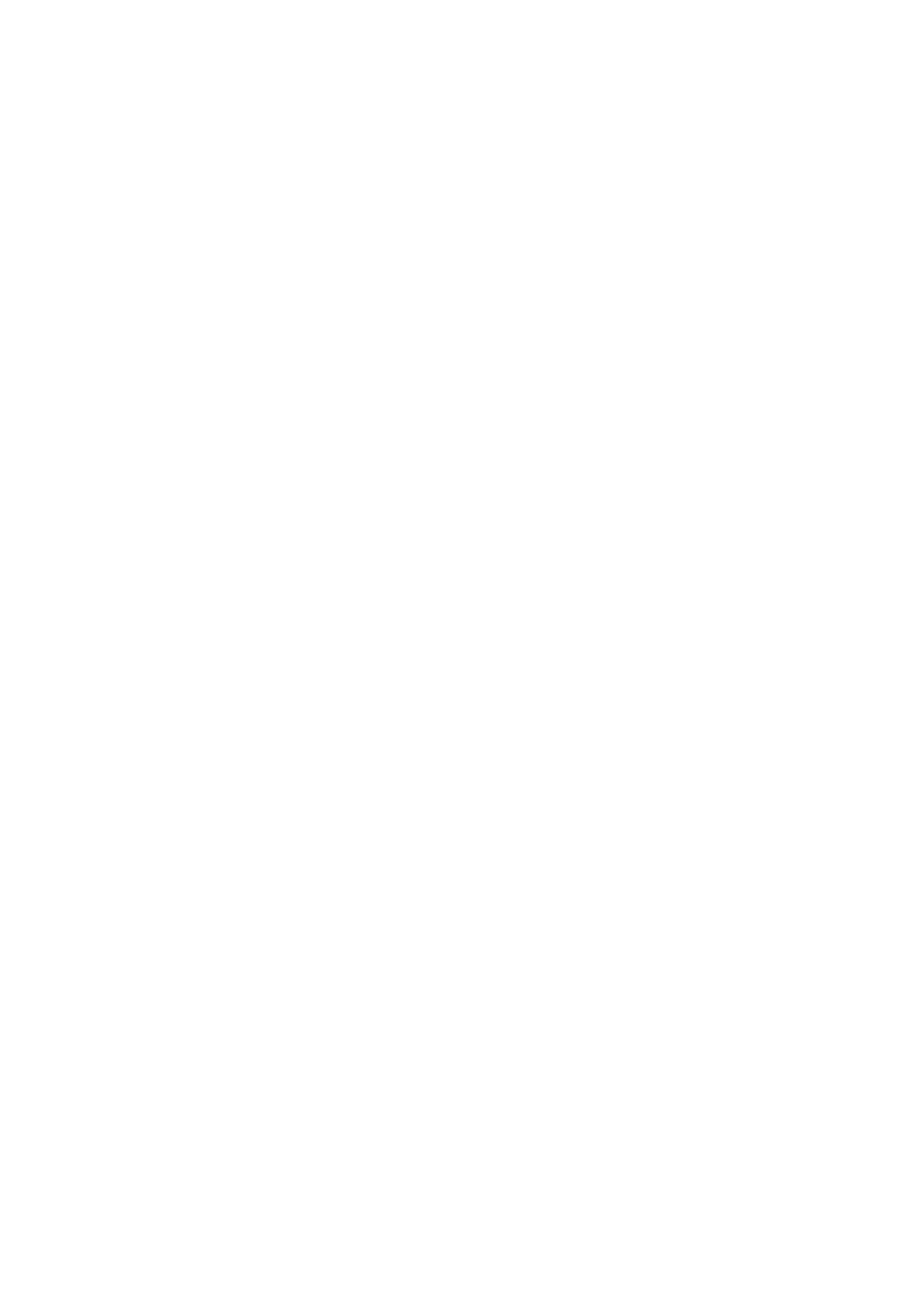**Report to the Finnish Government on the visit to Finland carried out by the European Committee for the Prevention of Torture and Inhuman or Degrading Treatment or Punishment (CPT)** 

**from 7 to 17 September 2003**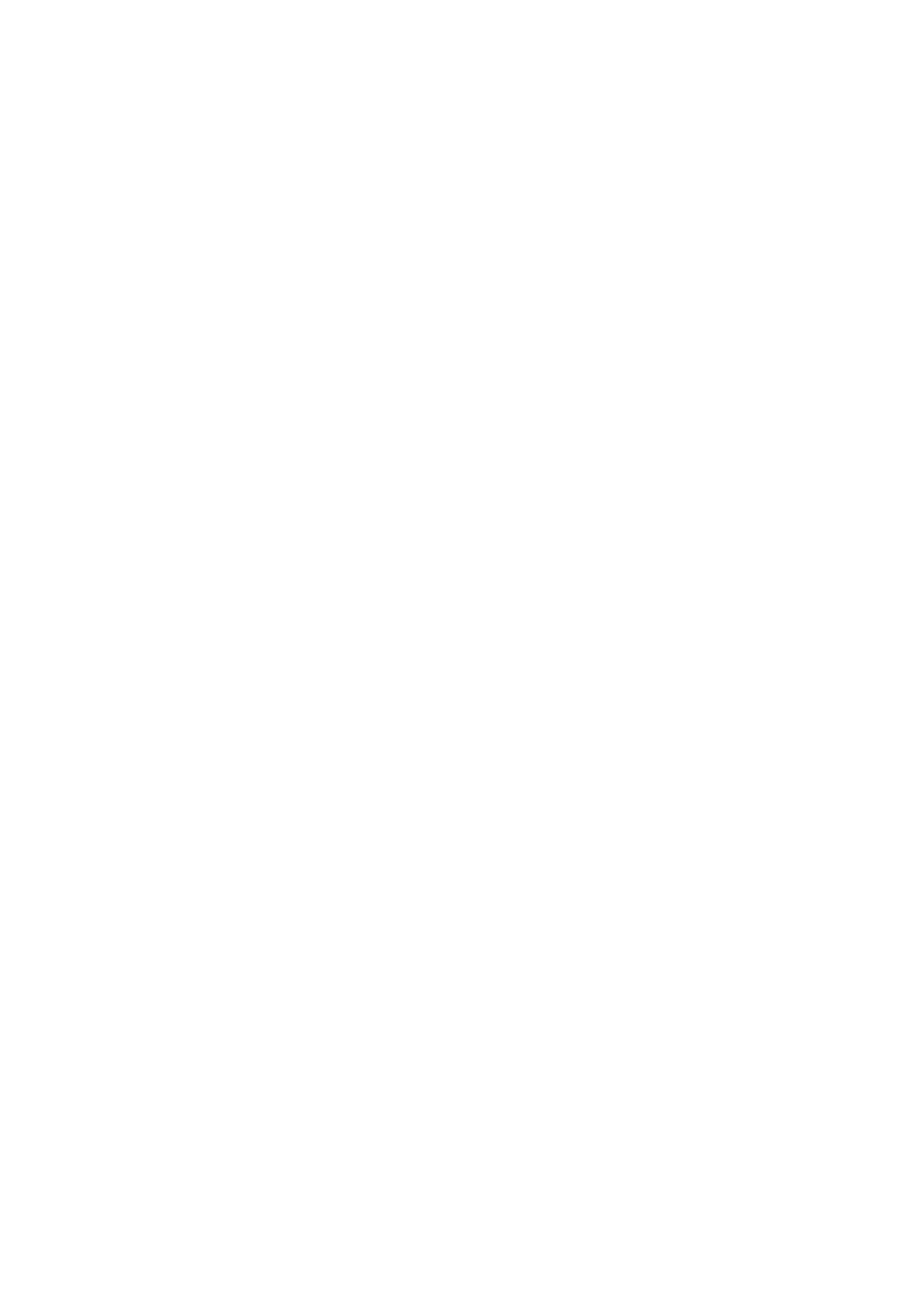# **CONTENTS**

| I.             |    |                                                                         |  |
|----------------|----|-------------------------------------------------------------------------|--|
| A.             |    |                                                                         |  |
| <b>B.</b>      |    |                                                                         |  |
| $\mathbf{C}$ . |    |                                                                         |  |
| II.            |    | FACTS FOUND DURING THE VISIT AND ACTION PROPOSED 11                     |  |
| A.             |    |                                                                         |  |
|                | 1. |                                                                         |  |
|                | 2. |                                                                         |  |
|                | 3. |                                                                         |  |
|                | 4. |                                                                         |  |
|                | 5. |                                                                         |  |
|                |    | a.                                                                      |  |
|                |    | $\mathbf{b}$ .                                                          |  |
|                |    | c.                                                                      |  |
| <b>B.</b>      |    |                                                                         |  |
|                | 1. |                                                                         |  |
|                | 2. |                                                                         |  |
|                | 3. |                                                                         |  |
|                |    | a.                                                                      |  |
|                |    | $\mathbf b$ .                                                           |  |
|                |    | i.                                                                      |  |
|                |    | ii.                                                                     |  |
|                |    | $\mathbf{c}$ .                                                          |  |
|                |    | d.                                                                      |  |
|                | 4. |                                                                         |  |
|                | 5. |                                                                         |  |
|                | 6. | Deportation of foreign nationals by plane or other means of transport27 |  |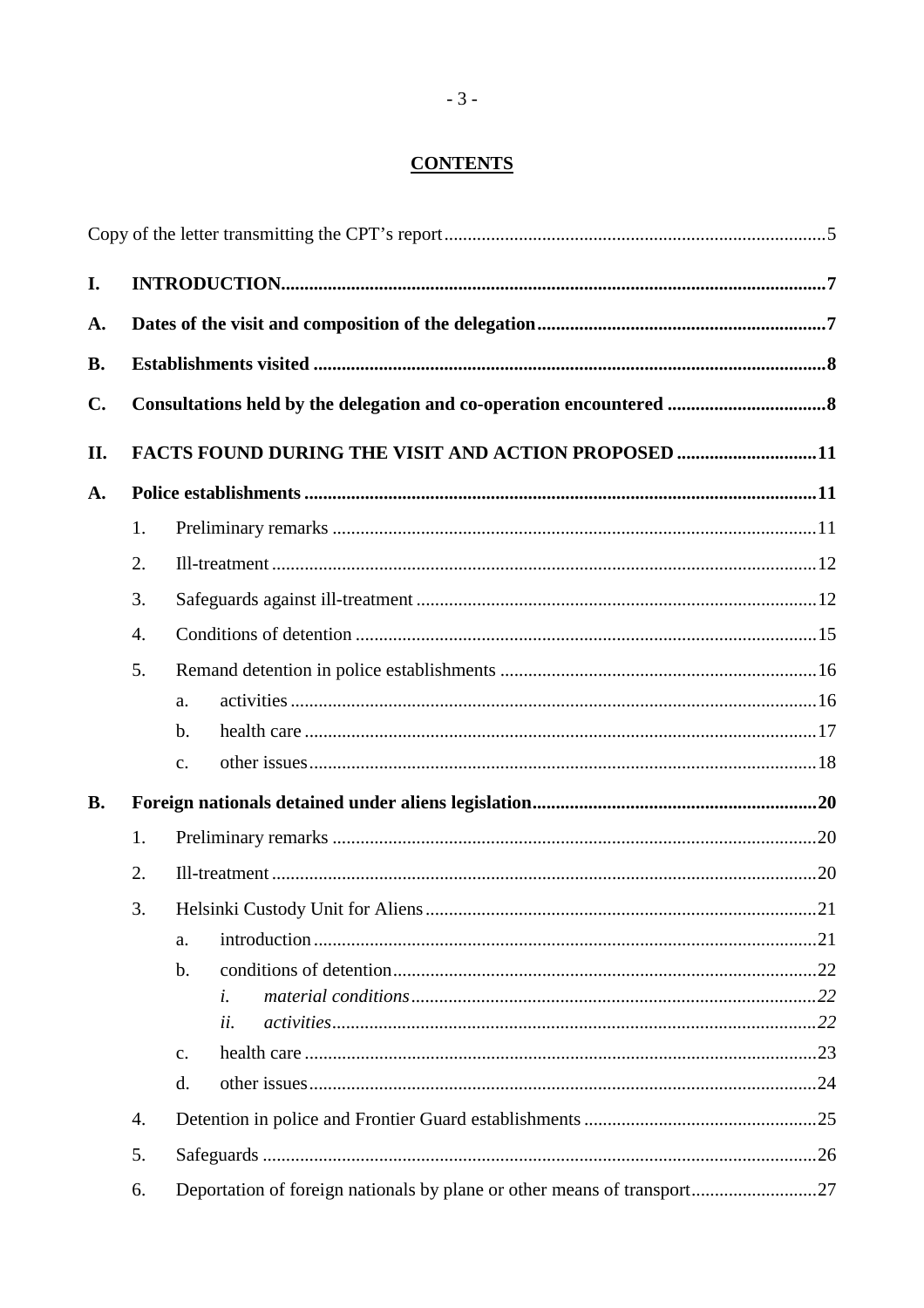| $\mathbf{C}$ . |                    |                                                                                                                                         |  |
|----------------|--------------------|-----------------------------------------------------------------------------------------------------------------------------------------|--|
|                | 1.                 |                                                                                                                                         |  |
|                | 2.                 |                                                                                                                                         |  |
|                | 3.                 |                                                                                                                                         |  |
|                |                    | a.                                                                                                                                      |  |
|                |                    | $b$                                                                                                                                     |  |
|                | $\overline{4}$ .   |                                                                                                                                         |  |
|                | 5.                 |                                                                                                                                         |  |
|                |                    | a.                                                                                                                                      |  |
|                |                    | b.                                                                                                                                      |  |
|                |                    | $\mathbf{C}$ .                                                                                                                          |  |
|                |                    | d.                                                                                                                                      |  |
|                |                    | e.                                                                                                                                      |  |
| D.             |                    |                                                                                                                                         |  |
|                | 1.                 |                                                                                                                                         |  |
|                | 2.                 |                                                                                                                                         |  |
|                | 3.                 |                                                                                                                                         |  |
|                | $\overline{4}$ .   |                                                                                                                                         |  |
|                | 5.                 |                                                                                                                                         |  |
| III.           |                    |                                                                                                                                         |  |
|                | <b>APPENDIX I:</b> | "DEPORTATION OF FOREIGN NATIONALS BY AIR":<br><b>EXTRACT FROM THE 13TH GENERAL REPORT ON THE</b>                                        |  |
|                |                    | <b>APPENDIX II:</b><br>LIST OF THE CPT'S RECOMMENDATIONS, COMMENTS                                                                      |  |
|                |                    | <b>APPENDIX III:</b><br><b>LIST OF THE NATIONAL AUTHORITIES AND ORGANISATIONS</b><br>WITH WHICH THE CPT'S DELEGATION HELD CONSULTATIONS |  |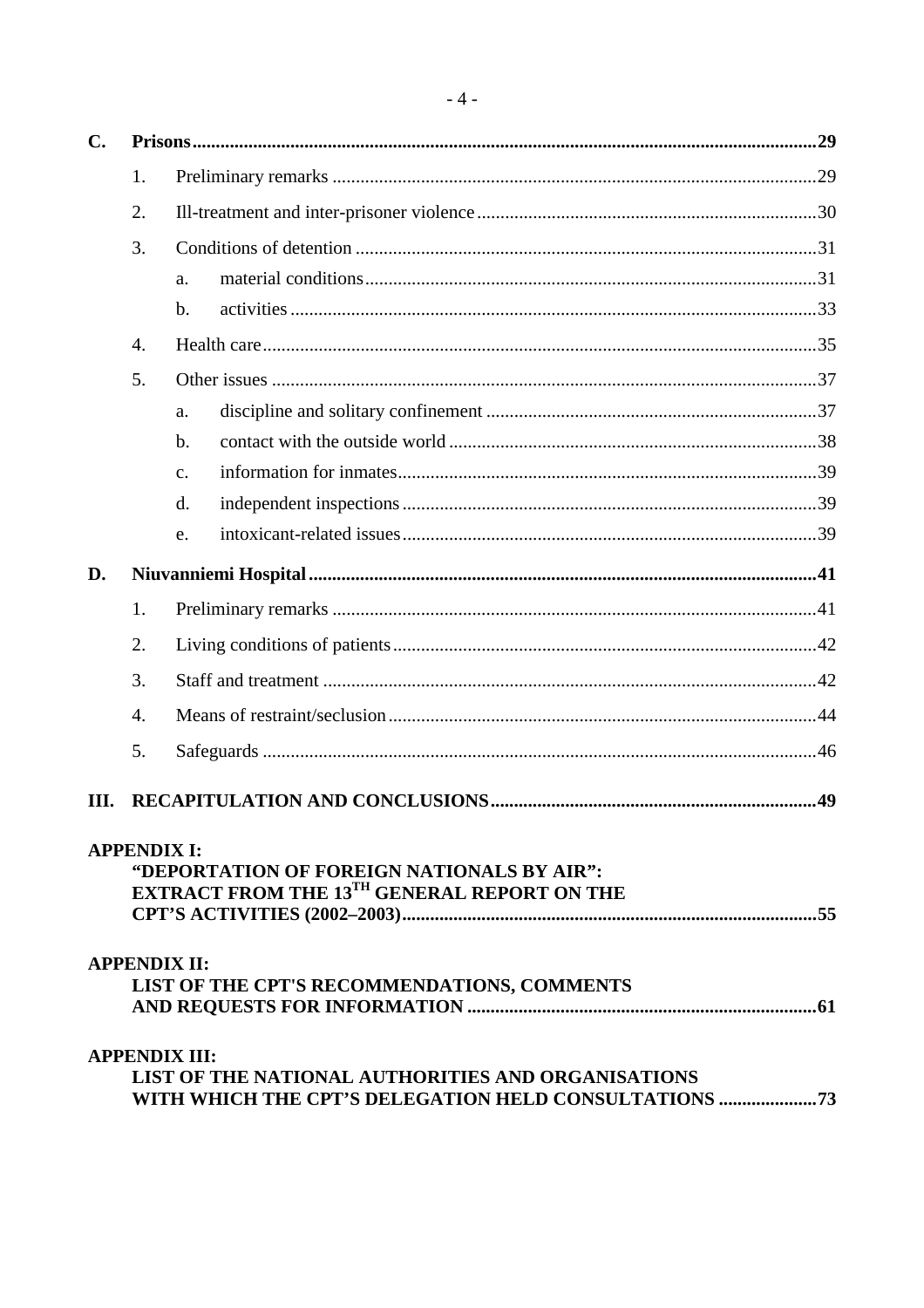#### <span id="page-6-0"></span>**Copy of the letter transmitting the CPT's report**

Strasbourg, 8 April 2004

Dear Sirs,

 In pursuance of Article 10, paragraph 1, of the European Convention for the Prevention of Torture and Inhuman or Degrading Treatment or Punishment, I enclose herewith the report to the Government of Finland drawn up by the European Committee for the Prevention of Torture and Inhuman or Degrading Treatment or Punishment (CPT) following its visit to Finland from 7 to 17 September 2003. The report was adopted by the CPT at its 53rd meeting, held from 1 to 5 March 2004.

 I would draw your attention in particular to paragraph 146 of the report, in which the CPT requests the Finnish authorities to provide **within six months** a response setting out the action taken upon its visit report. The CPT would ask, in the event of the response being forwarded in Finnish, that it be accompanied by an English or French translation. It would be most helpful if the Finnish authorities could provide a copy of the response in electronic form.

 I am at your entire disposal if you have any questions concerning either the CPT's report or the future procedure.

Yours faithfully,

Silvia CASALE President of the European Committee for the Prevention of Torture and Inhuman or Degrading Treatment or Punishment

Ministry of Justice Eteläesplanadi 10 00131 HELSINKI FINLAND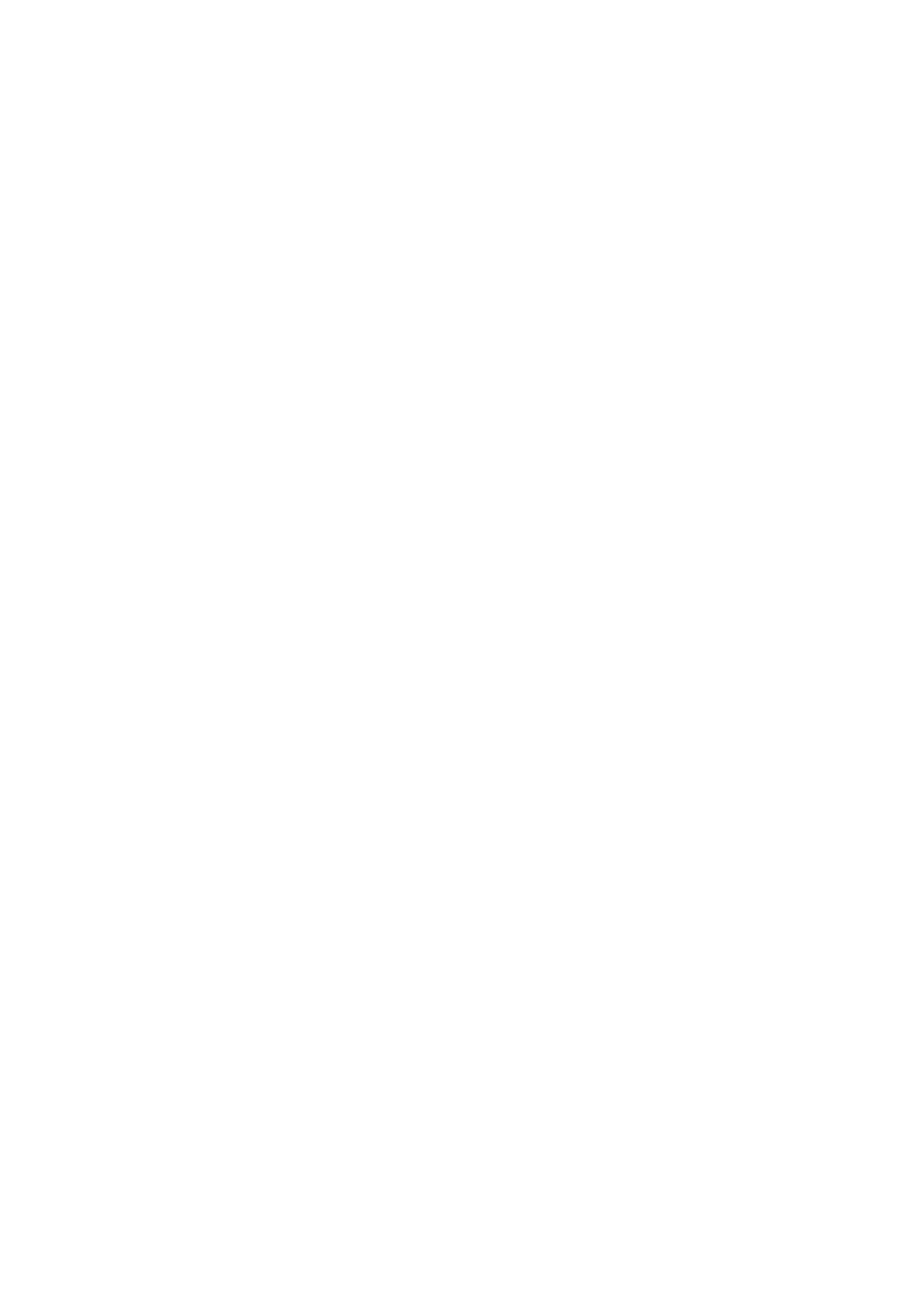# <span id="page-8-0"></span>**I. INTRODUCTION**

### **A. Dates of the visit and composition of the delegation**

1. In pursuance of Article 7 of the European Convention for the Prevention of Torture and Inhuman or Degrading Treatment or Punishment (hereinafter referred to as "the Convention"), a delegation of the CPT visited Finland from 7 to 17 September 2003. The visit formed part of the Committee's programme of periodic visits for 2003, and was the third periodic visit to Finland to be carried out by the CPT (the first periodic visit having taken place in May 1992, and the second in June  $1998$ ).<sup>1</sup>

- 2. The visit was carried out by the following members of the CPT:
	- Andres LEHTMETS, 1st Vice-President of the CPT (Head of Delegation)
	- Eugenijus GEFENAS
	- Ingrid LYCKE ELLINGSEN
	- Mauro PALMA
	- Pieter Reinhard STOFFELEN

 who were supported by Wolfgang RAU, Head of Unit, and Borys WÓDZ from the CPT's Secretariat.

They were assisted by:

- Andrew RUTHERFORD (Professor of Criminology, Dean of Faculty of Law, Southampton University, United Kingdom), expert
- Helena KARUNEN (interpreter)
- Kirsi LAMMI (interpreter)
- Liisa LEPPÄNEN (interpreter)
- Heli Heljä Maria MÄNTYRANTA (interpreter)
- Katja RANTA-AHO (interpreter)
- Pia VON ESSEN (interpreter).

 $\frac{1}{1}$ 

The Committee's reports on its first and second periodic visits to Finland, as well as the responses of the Finnish authorities, have been made public at the request of the Finnish authorities (cf. documents CPT/Inf (93) 8, CPT/Inf (93) 16, CPT/Inf (94) 3, CPT/Inf (99) 9, CPT/Inf (99) 14 and CPT/Inf (2000) 14).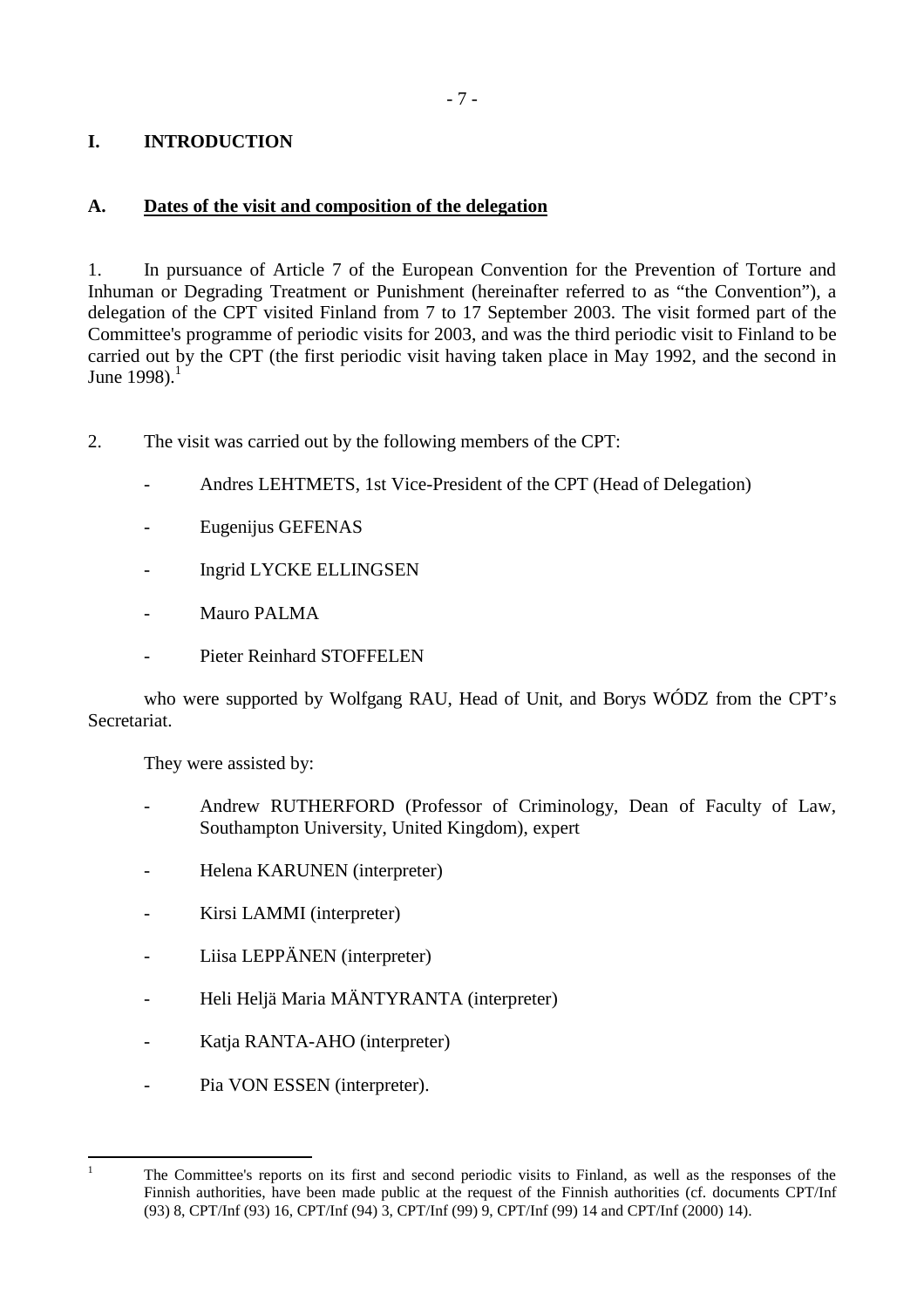### <span id="page-9-0"></span>**B. Establishments visited**

3. The delegation visited the following places of detention:

#### Police establishments

- Helsinki Police Department
- Helsinki Mobile Police Airport Unit
- Kuopio District Police Station
- Lahti District Police Station
- Porvoo District Police Station
- Tampere District Police Station
- Turku District Police Station
- Ylä-Savo District Police Station, Iisalmi

#### Border Guard establishments

- Helsinki West Harbour Crossing Point

#### Establishments for persons detained under aliens legislation

Helsinki Custody Unit

#### Prisons

- Kuopio Prison
- Prison of South-Western Finland, Turku (former Turku Remand Prison)
- Sukeva Prison

#### Psychiatric establishments

- Niuvanniemi State Mental Hospital, Kuopio

### **C. Consultations held by the delegation and co-operation encountered**

4. In addition to meeting local officials at the establishments visited, the delegation held talks with the competent national authorities and with representatives of several non-governmental organisations active in areas of concern to the CPT. A list of the national authorities and organisations consulted during the visit is set out in Appendix III to this report.

5. As had been the case during the previous visits to Finland, the delegation's meetings with national authorities - both at the start and the end of the visit - took place in a spirit of close cooperation. The CPT is grateful for the time devoted to its delegation by the Minister of Justice, Johannes KOSKINEN, the Minister of the Interior, Kari RAJAMÄKI, the Minister of Social Affairs and Health, Sinikka MÖNKÄRE, the Parliamentary Ombudsman, Riitta-Leena PAUNIO, and the Deputy Chancellor of Justice, Jaakko JONKKA.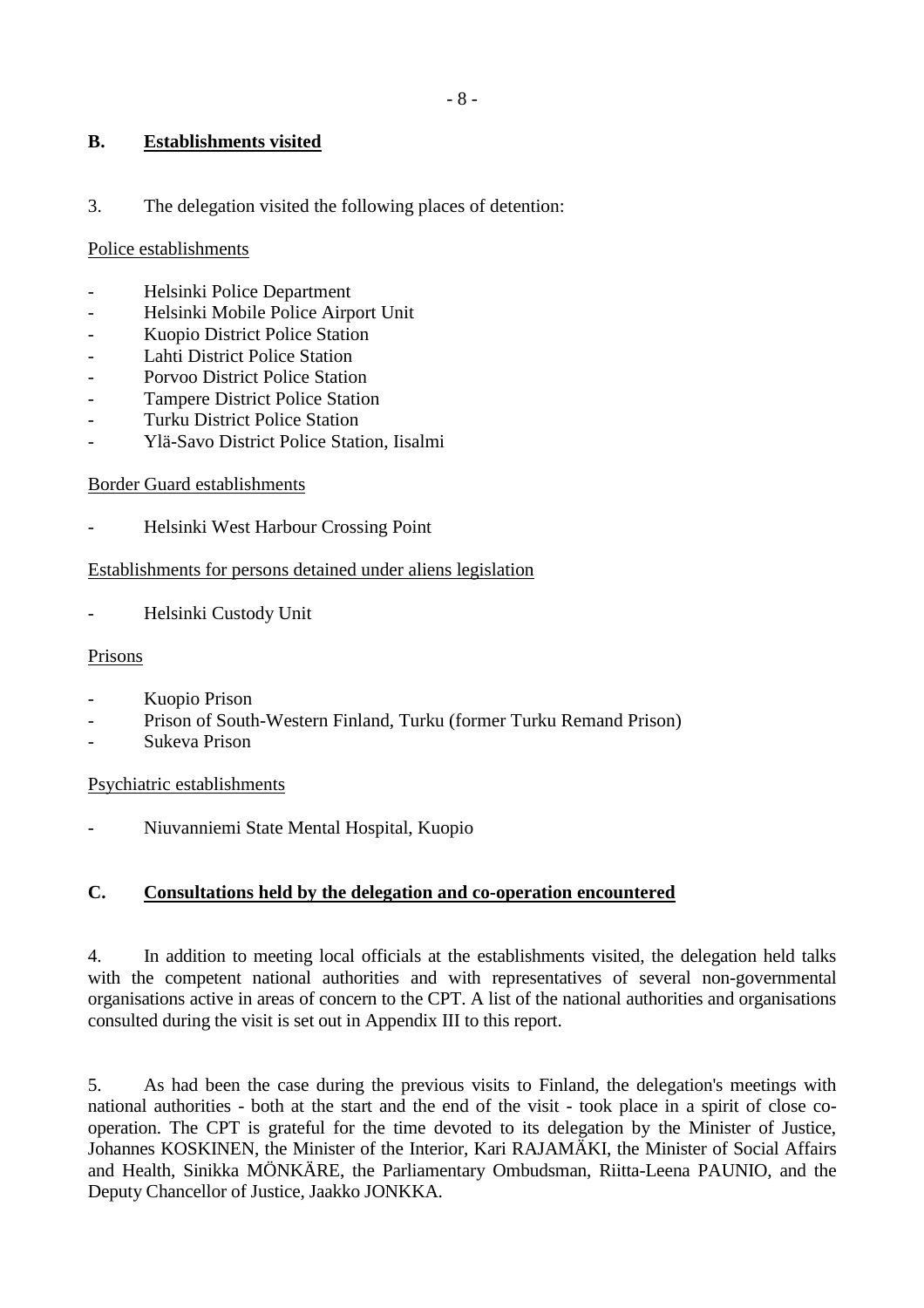The delegation also held fruitful discussions with senior officials from the Ministries of Justice, Interior, and Social Affairs and Health, as well as with officials responsible for migration affairs at the Ministry of Labour, and with Mikko PUUMALAINEN, Ombudsman for Minorities.

 The CPT wishes to highlight the assistance and information received during and after the visit from the Committee's liaison officer Ulla MOHELL, Counsellor of Legislation at the Ministry of Justice.

6. Cooperation from management and staff at local level was also excellent. In particular, the delegation had a very good reception at, and rapid access to, all of the places of detention visited, including those which had not been notified in advance of the CPT's intention to carry out a visit. The management of the establishments visited had been made aware of the possibility of a visit by the Committee and, in general, had a good understanding of its mandate and powers.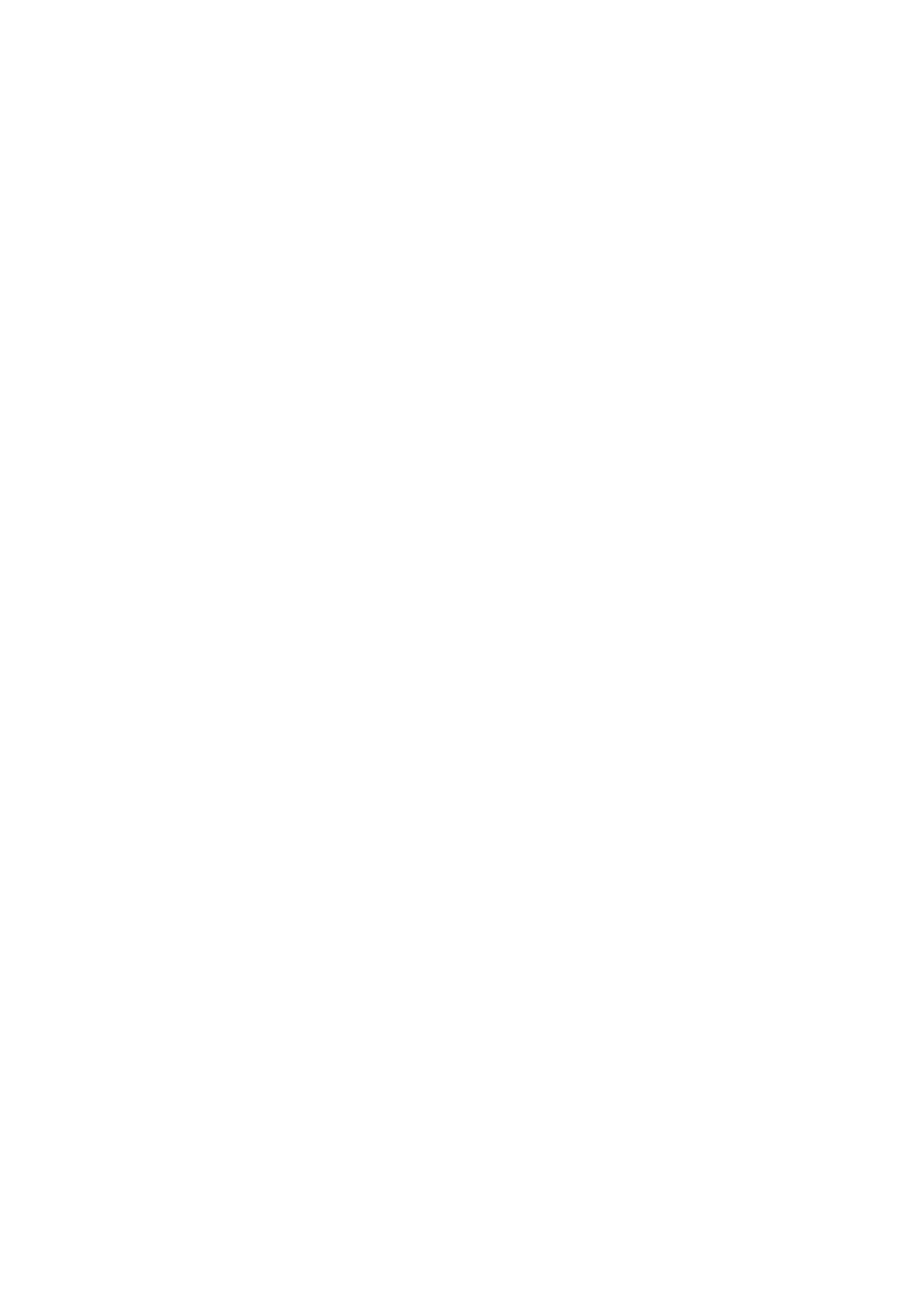## <span id="page-12-0"></span>**II. FACTS FOUND DURING THE VISIT AND ACTION PROPOSED**

### **A. Police establishments**

### **1. Preliminary remarks**

7. The legal and regulatory framework governing the detention of persons by the police has remained basically unchanged since the previous visit (cf. paragraph 8 of CPT/Inf (99) 9). The maximum period of police custody of persons suspected of having committed a criminal offence is 96 hours.

8. As was the case during previous visits, it is still common in Finland for persons to be held on remand in police establishments (during part or all of the period of pre-trial investigation). At the time of the visit, some 120 remand prisoners were placed in such establishments (usually referred to as "police prisons") throughout the country<sup>2</sup>, for periods which could vary from a few weeks to – on occasion – up to 4 months. The establishments concerned were accredited by the Ministry of Justice for that purpose. All but one (the Helsinki Mobile Police Airport Unit) of the police facilities visited by the delegation had such an accreditation.

 The CPT will examine the situation of remand prisoners on police premises later in the report. At this stage, it wishes to stress once more that remand prisoners should not, in principle, be held in police cells. Such a practice - which entails a risk of abuse of discretionary power (cf. paragraph 30) - is all the more inappropriate bearing in mind that the detention facilities of law enforcement agencies will often not be suitable for long periods of detention. This has again been confirmed during the 2003 visit. It is also noteworthy in this regard that senior police officers with whom the delegation spoke at the outset of the 2003 visit acknowledged that "police prisons" are not in a position to offer conditions of detention comparable to those in remand prisons.

 In the above context, the CPT learned with interest about draft legislation according to which the court when deciding on - or extending – the preventive measure of remand in custody must also systematically take a reasoned decision on the place (i.e. a police facility or a prison) where such custody is to be carried out. This is not the case at present. More generally, the aforementioned draft legislation is apparently intended to reduce the number of persons remanded in custody on police premises and the overall duration of such custody. **The CPT would like to receive more precise information about the proposed new legislation, as well as the envisaged date of its entry into force.** 

 $\frac{1}{2}$ 

At the same time, there were some 500 remand prisoners in establishments run by the Prison Administration.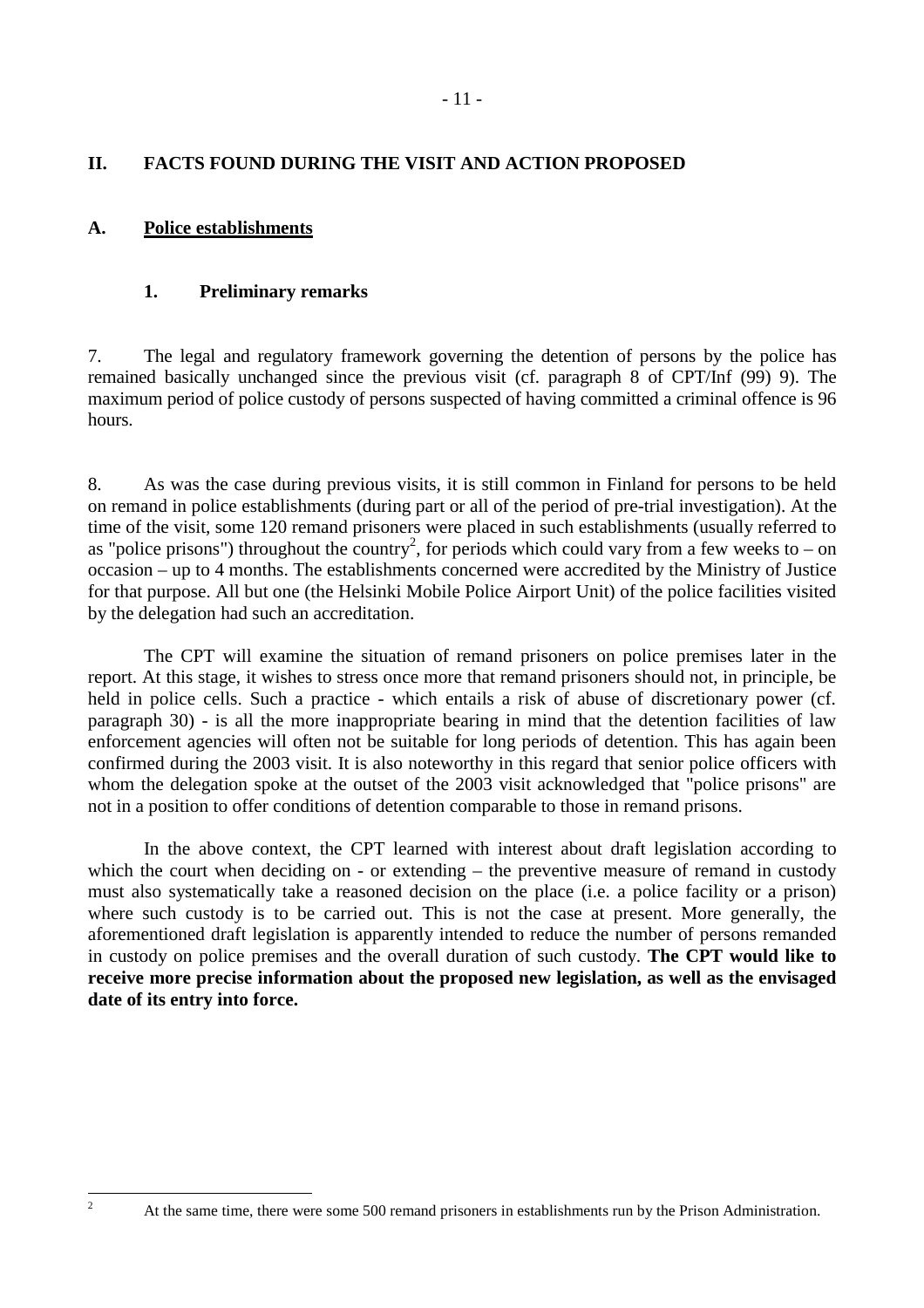#### <span id="page-13-0"></span>**2. Ill-treatment**

9. The CPT's delegation heard no allegations of recent ill-treatment of persons held in police establishments, and found no other evidence of such treatment. Moreover, the great majority of persons met by the CPT's delegation who were or who had previously been detained by the police indicated that they had been correctly treated by the police throughout their period in custody. All of the information at the CPT's disposal indicates that persons deprived of their liberty by the Finnish police run little risk of being ill-treated.

10. However, the delegation gathered information about a case involving the forceful administration of sedating and neuroleptic medication by police personnel, without proper medical examination by a doctor, to several members of the same family in the context of their deportation. This case will be discussed in greater detail in Section II. B. of this report.

### **3. Safeguards against ill-treatment**

11. In the reports on the previous visits to Finland, the CPT made a number of recommendations and comments as regards safeguards for persons detained by the police. The information gathered in the course of the 2003 visit suggests that there remains some room for improvement in this area.

12. Regarding notification of custody, the vast majority of detained persons met by the delegation confirmed that they had been able to have their family informed shortly after apprehension, or at the latest at the beginning of the first interview with an investigating officer (i.e. usually within 12 hours from apprehension); however, a few allegations were heard about notification having been delayed significantly or refused altogether until the end of police custody.

 In the report on the 1998 visit, the CPT recommended that the period during which an apprehended/arrested person can be denied the right to notify his next-of-kin or another appropriate person of his situation be shortened substantially (e.g. to 48 hours). The Committee also recommended that the types of situation in which the exercise of the right of notification of custody may be delayed be spelt out more clearly (cf. paragraph 29 of CPT/Inf (99) 9).

 In their response (cf. page 15 of CPT/Inf (99) 14), the Finnish authorities stressed that these matters would be addressed in the context of the planned amendments to the Pre-Trial Investigation Act and Coercive Measures Act. However, such amendments had not yet been introduced at the time of the 2003 visit. **The CPT must therefore reiterate the above-mentioned recommendations on this subject.**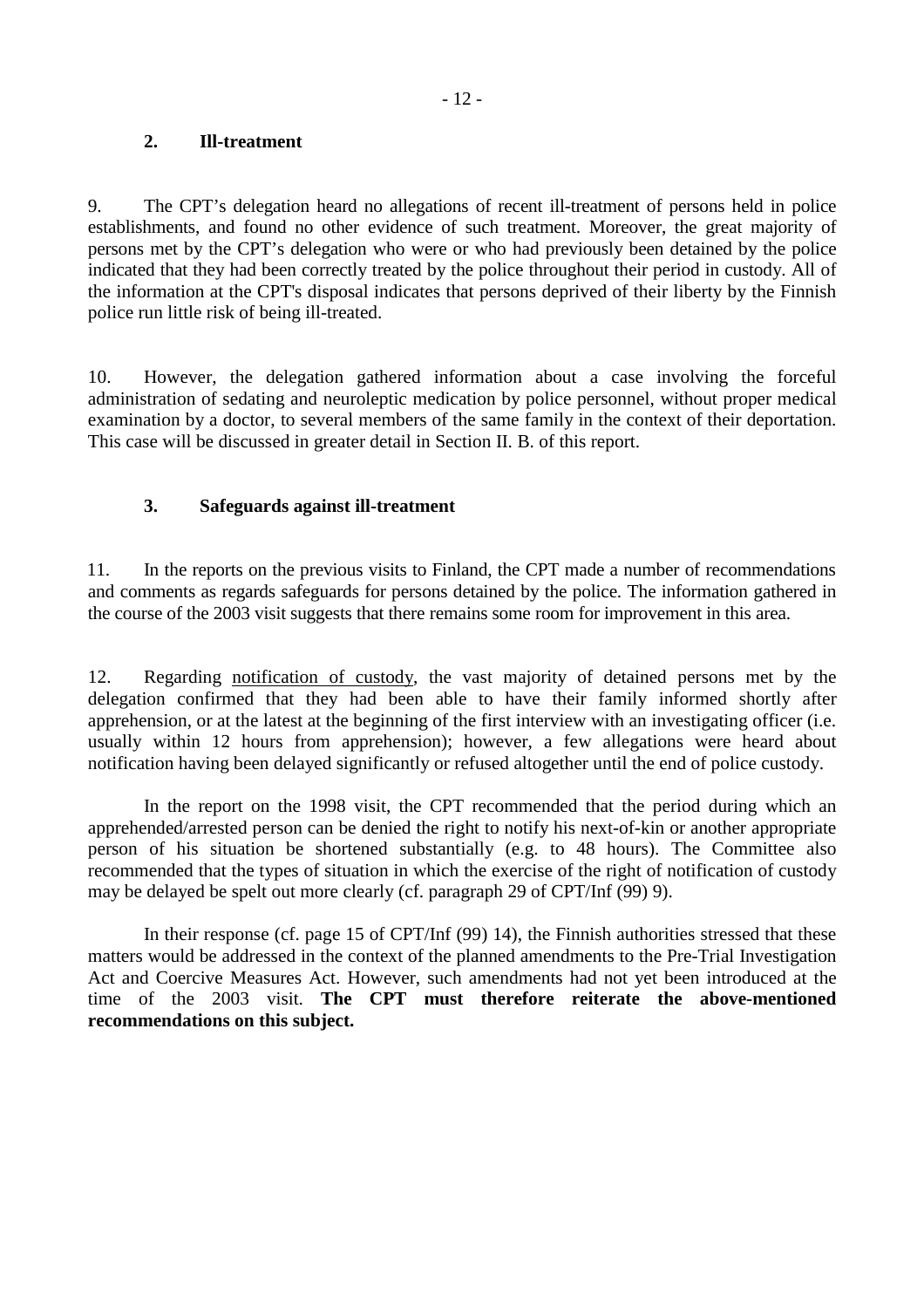13. In respect of access to a lawyer, the CPT recommended in its report on the 1998 visit that the authorities take appropriate measures to ensure that the right of access to a lawyer from the very outset of custody, as guaranteed in Section 10 of the Pre-Trial Investigation Act, is rendered fully effective in practice.

 During the 2003 visit, the delegation found that, frequently, access to a lawyer continued to be granted to persons in police custody only at the beginning of the first formal questioning. Further, in a few cases, the delegation heard complaints from persons who had been detained by the police that they had only been able to meet their lawyer at the first remand hearing<sup>3</sup>. Consequently, the CPT **reiterates its recommendation that steps be taken to ensure that all persons detained by the police enjoy effectively the right of access to a lawyer as from the very outset of custody.** 

14. In the previous reports, the CPT expressed concern about the possibility to breach the confidentiality of detainee-lawyer meetings in certain circumstances. The new Instructions on the Treatment of Apprehended and Arrested Persons, issued by the Ministry of the Interior on 31 January 2003, stipulate that, in the event that access to a particular lawyer is denied, the person detained has the right to choose another lawyer. However, the instructions still authorise police officers to be present during consultation between a detained person and his lawyer, when "there is a justified cause to suspect misuse".

 In the report of the 1998 visit, the Committee recognised that it may be necessary in exceptional cases to place restrictions upon the right of access to a particular lawyer chosen by the detainee. However, in such cases, unrestricted access to another independent lawyer (including the right to consult with him/her in private) should be guaranteed. **The CPT recommends that the Instructions on the Treatment of Apprehended and Arrested Persons be amended accordingly.** 

15. Many of the detained persons interviewed by the delegation had used (and appreciated) the services of *ex officio* lawyers during the initial period of police custody. However, the delegation heard some complaints that the police had prevented detained persons from choosing freely their lawyer and imposed on them *ex officio* lawyers who were said by the persons concerned to be "working with the police". **The CPT would like to receive the comments of the Finnish authorities on this question. The Committee also wishes to be informed about the operation of the system of legal assistance for detained persons.** 

16. Regarding <u>access to a doctor</u><sup>4</sup> for persons detained by the police, the relevant instructions<sup>5</sup> clearly impose an obligation on the police to provide health care to persons in their custody. However, the existing provisions still do not address certain points which have been the subject of recommendations in previous visit reports, and more particularly that a detained person should have the right to be examined, if he so wishes, by a doctor of his own choice, in addition to any medical examination carried out by a doctor called by the police. Consequently, **the CPT reiterates its recommendation on this matter.** 

 $\frac{1}{3}$  The Parliamentary Ombudsman informed the delegation that her office had received a number of similar complaints in the course of 2002.

As regards access to health care for persons remanded in custody held in police establishments, cf. section 5.b.

<sup>5</sup> Point 2.2.11 of the Instructions on the Treatment of Apprehended and Arrested Persons.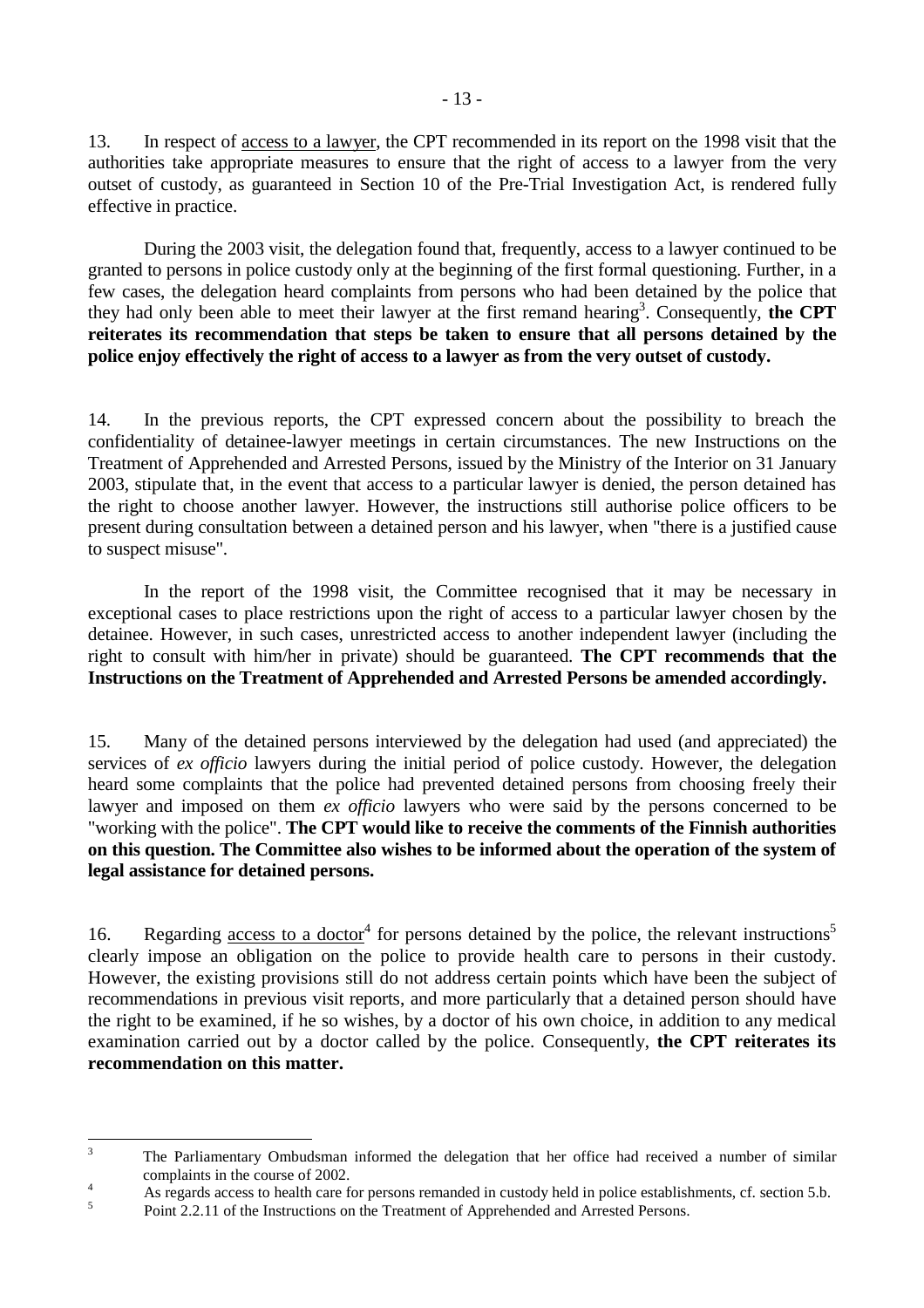17. In the reports drawn up after the previous visits, the CPT stressed the importance which it attaches to persons detained by the police being immediately informed of their rights in a language which they understand. Most of the persons interviewed who were or had previously been detained by the police confirmed that they had been informed about their rights shortly after apprehension (at the latest at the beginning of the first formal questioning). Further, as in 1998, detainees were always requested to certify with their signature that they had been informed of their rights. The CPT welcomes this state of affairs.

 That said, proper *written* information on detainees' rights was not available in all of the police establishments visited. The most favourable situation was observed at Helsinki Police Department, where an information sheet in nine languages, referring to the rights of notification of custody and of access to a lawyer and a doctor, was provided to detained persons; in most of the other establishments, the only written information on rights was the so-called "PIN form", available in no other languages than Finnish and Swedish. Further, the only right referred to in that form was right of access to a lawyer. **The CPT recommends that steps be taken to ensure that forms setting out the rights of notification of custody and of access to a lawyer and a doctor are made available to all persons in police custody throughout the country, as from the very outset of their deprivation of liberty. Those forms should be available in an appropriate range of languages. The persons concerned should be requested to confirm with their signature that they have been provided with the forms.**

18. In its report on the 1998 visit, the CPT described the system for the investigation of complaints about the conduct of police officers, under which the Prosecutor General entrusts each year one of the State Prosecutors with carrying out such investigations. The information gathered before and during the 2003 visit suggests that this mechanism is functioning independently and that it enjoys public confidence. In addition, persons who are - or have previously been - detained by the police have the right to send confidential complaints to the Parliamentary Ombudsman<sup>6</sup>.

19. The CPT also considers that systems for the inspection of police detention facilities by an independent authority are capable of making an important contribution towards the prevention of ill-treatment of persons held by the police. To be fully effective, the visits by such an authority should be both frequent and unannounced, and the authority concerned should be empowered to discuss in private with detained persons.

 In Finland, the Parliamentary Ombudsman is empowered to carry out visits to police establishments. While welcoming this possibility, the CPT considers that it does not fully meet the objective outlined above; given the very wide scope of the Parliamentary Ombudsman's mandate and the available resources, it is unrealistic to expect the Ombudsman's Office to carry out the kind of continuous monitoring of police stations advocated by the  $CPT<sup>7</sup>$ . Further, visits by the Parliamentary Ombudsman are not of an unannounced nature<sup>8</sup>.

 $\frac{1}{6}$  In 2002, the Office of the Parliamentary Ombudsman received 427 complaints concerning the police (mostly relating to "preliminary criminal investigations and the use of coercive measures"). Cf. Parliamentary Ombudsman of Finland, Summary of the Annual Report 2002, p. 23.

A mere 8 police establishments were visited by the Parliamentary Ombudsman in the course of 2002. Cf. Parliamentary Ombudsman of Finland, Summary of the Annual Report 2002, p. 11.

Cf. Parliamentary Ombudsman of Finland, Summary of the Annual Report 2002, p. 24.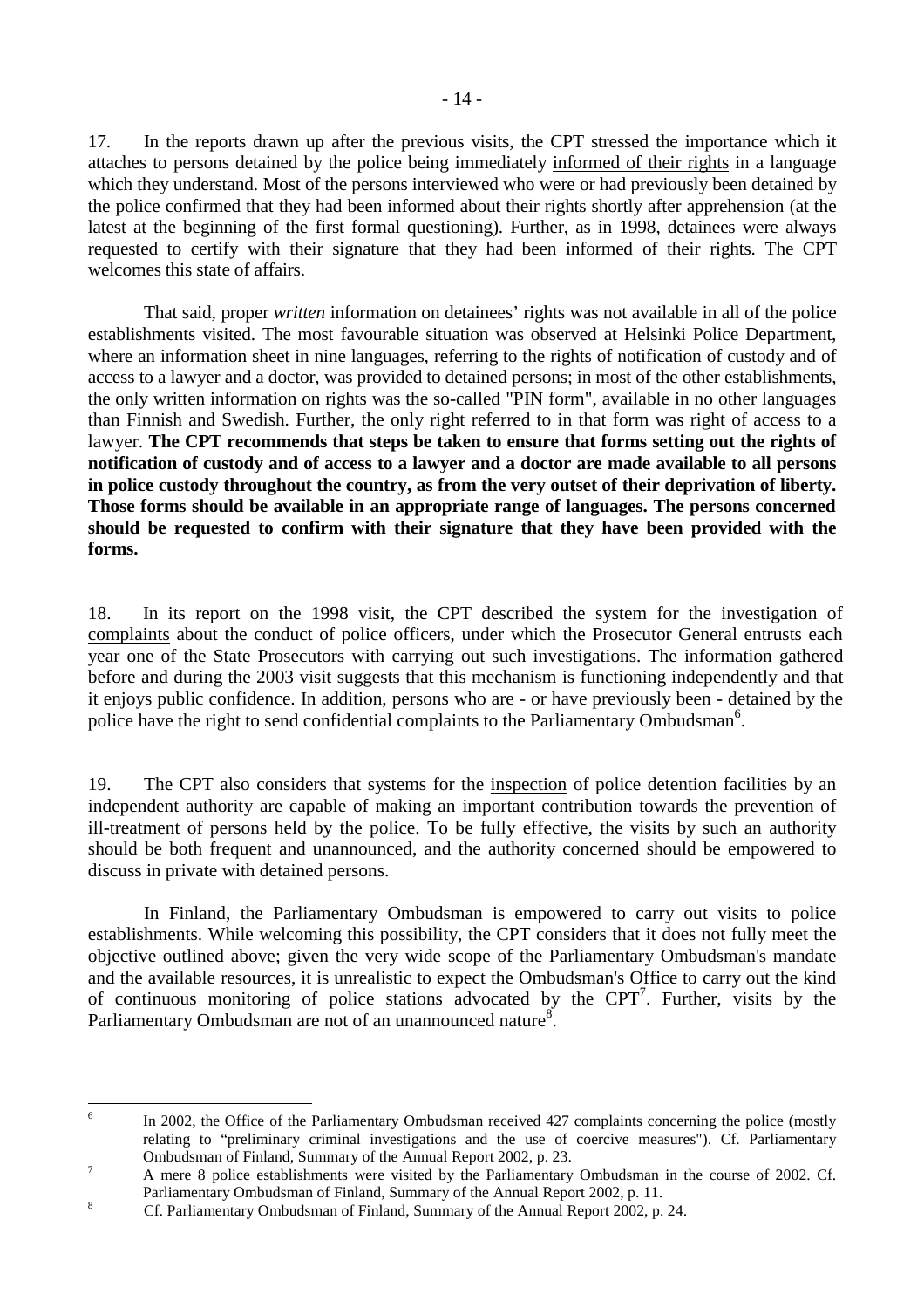- 15 -

<span id="page-16-0"></span> **The Committee would welcome the comments of the Finnish authorities on this matter, especially in view of the signature by Finland of the Optional Protocol to the United Nations Convention against Torture, which provides for the setting-up, designation or maintaining of one or several visiting bodies for the prevention of ill-treatment.** 

### **4. Conditions of detention**

20. In the 1998 report (cf. paragraph 16 of CPT/Inf (99) 9), the CPT stated that the detention facilities in the police establishments visited were, on the whole, quite satisfactory for the initial period of police custody (i.e. a maximum of 96 hours)<sup>9</sup>; however, none of the establishments seen at the time offered suitable conditions for persons detained for lengthy periods (e.g. remand prisoners). This conclusion also applies to the establishments visited by the delegation in 2003.

21. Regarding police establishments already visited in 1998, conditions of detention at Helsinki Police Department were virtually identical to those described in the 1998 report (cf. paragraphs 17 and 21 of CPT/Inf (99) 9). The shortcomings observed in 1998 had not been remedied (e.g. poor access to natural light, weak artificial lighting). Further, many of the cells seen in 2003 were dilapidated, and in a few cells the bedding provided to detainees was dirty and torn. Moreover, several detainees accommodated in cells without a toilet complained about delays (of up to 1 hour) in having access to the communal facilities; some of the detained persons also complained that it was not possible to obtain hygiene items (towels; toothbrush/paste, etc.) free-of-charge.

 In this connection, the delegation was informed that a comprehensive refurbishment of Helsinki Police Department would be carried out shortly, which would rectify most of the shortcomings identified. **The CPT recommends that the refurbishment programme be carried out without further delay; the Committee wishes to receive full details of the detention facilities as and when refurbished.**

 The conditions at the Helsinki Mobile Police Airport Unit remained satisfactory for the initial period of police custody, and no persons were held there for longer periods.

22. Regarding the police establishments visited for the first time, conditions were found to be satisfactory at Kuopio, Lahti and Tampere District Police Stations for 96-hour detention periods. The cells were of an adequate size for their intended occupancy (e.g. 6 m<sup>2</sup> for a single cell; 14 m<sup>2</sup> for a double), well lit and ventilated, and suitably equipped.

 By contrast, conditions of detention were not of an acceptable standard at Porvoo, Turku, and Ylä-Savo (Iisalmi) District Police Stations. At Porvoo, cells were in a poor state of repair and cleanliness, and the bedding provided to detainees was far from clean. At Turku, many of the cells were poorly lit and ventilated, and their cleanliness also left something to be desired. Cells at Ylä-Savo District Police Station presented major deficiencies concerning the in-cell lighting and ventilation as well as their cleanliness and state of repair.

-<br>9

Police establishments can also accommodate persons detained under aliens legislation (cf. paragraph 50).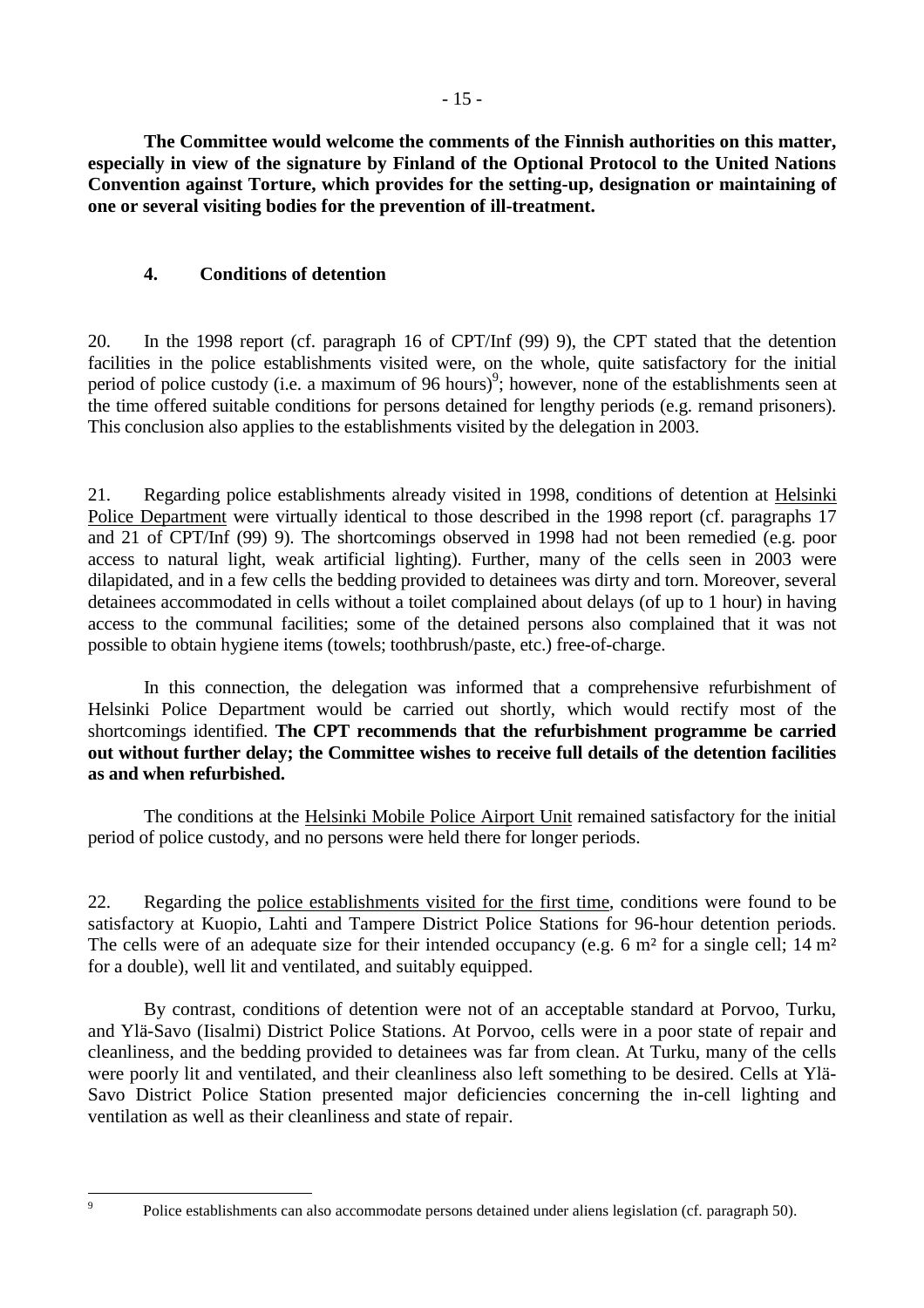<span id="page-17-0"></span>**The CPT recommends that steps be taken at Porvoo and Turku District Police Stations to address the shortcomings observed**. Regarding the Ylä-Savo District Police Station in Iisalmi, the CPT has noted that the establishment was to be replaced by a new facility in 2004; **it would like to receive detailed information about the new facility.**

23. With the exception of Helsinki Police Department, the establishments visited possessed special cells designed to accommodate intoxicated persons. The size and equipment of these cells call for no particular comments from the CPT. However, while intoxicated persons at Iisalmi, Kuopio, Porvoo, Tampere and Turku were systematically provided with special fire-proof and washable mattresses, this was not the case at Lahti District Police Station. As a result, several such persons seen at that establishment were lying directly on the concrete floor. **The CPT recommends that steps be taken to ensure that, throughout Finland, all intoxicated persons held by the police are provided with suitable mattresses.** 

### **5. Remand detention in police establishments**

a. activities

24. None of the police establishments visited in 2003 offered a suitable regime for persons on remand. Such inmates spent almost all their time locked up in their cells with hardly anything to occupy their time. There were no jobs available, no sports activities (except at Helsinki Police Department, which had a small gym), and only some of the establishments offered remand prisoners books (and a very modest selection at that). Newspapers, magazines, radio and TV sets were allowed; however, most of the cells were not equipped with power-points, therefore preventing efficient access to TV (detained persons had to use battery-operated sets).

Even regular outdoor exercise of one hour per day was not guaranteed in all establishments, and the facilities used for such exercise were of an oppressive design and frequently too small for real physical exertion.

This unacceptable state of affairs has been allowed to continue for far too long.

25. As a matter of principle, all persons remanded in custody - irrespective of their place of detention, the authority responsible for their custody or the state of the proceedings brought against them - should be able to spend a reasonable part of the day outside their cells, engaged in purposeful activity of a varied nature. During the 2003 visit, senior police officers informed the delegation that possibilities to enlarge the offer of activities to remand prisoners in police establishments would be explored, taking into account the "objective difficulties". In the CPT's view, it is highly doubtful whether it will be possible to improve the current situation considerably, given the material constraints imposed by the premises concerned.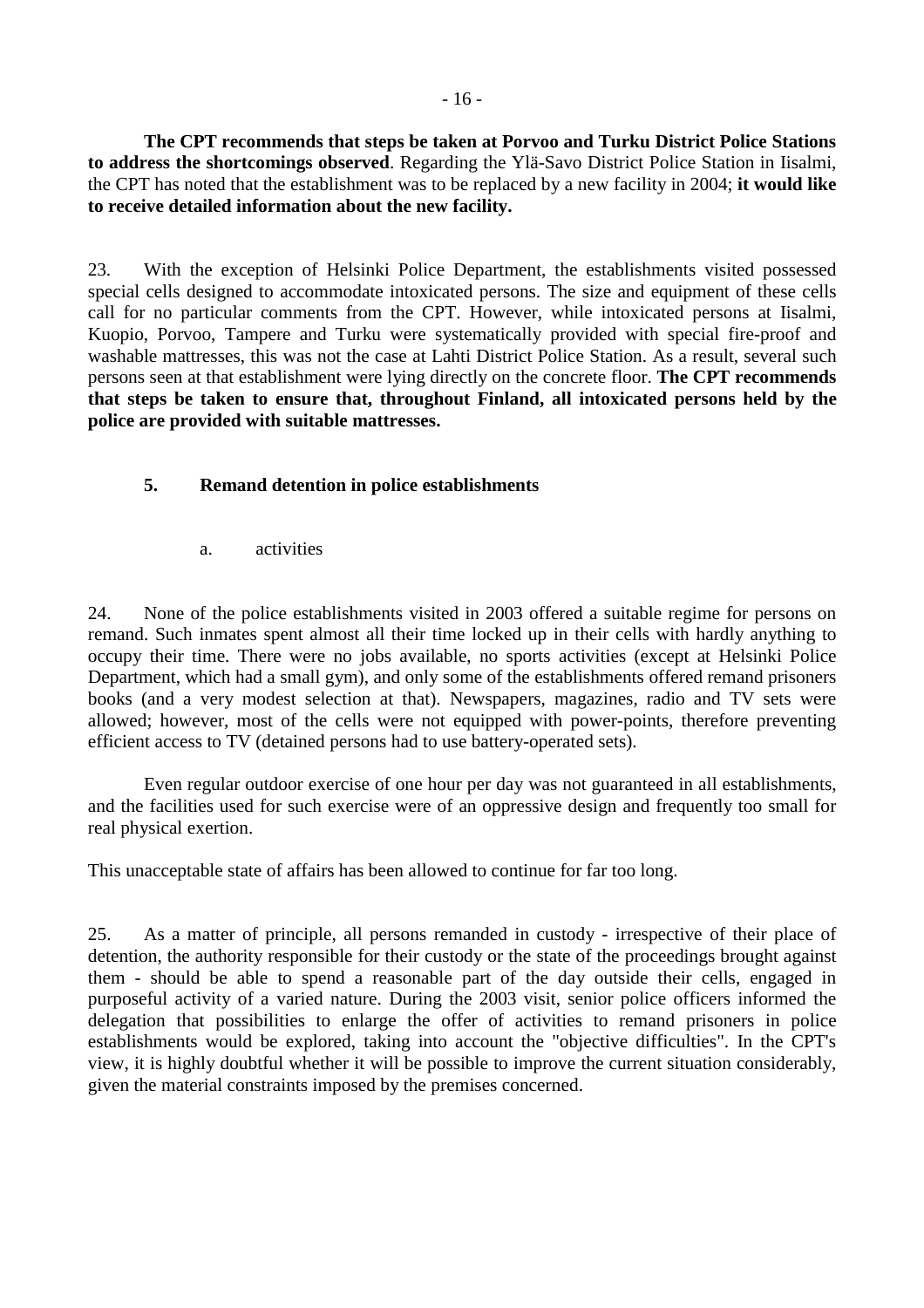- 17 -

<span id="page-18-0"></span>**The CPT's previous recommendations on this subject remain valid, namely:**

- **to ensure that all remand prisoners held in police establishments are offered at least one hour of outdoor exercise every day;**
- **to develop the regime of activities for remand prisoners held in police establishments.**

In this latter respect**, the Finnish authorities should seek ways of improving detainees' possibilities for association - preferably outside their cells or, if this is not feasible, inside the cells (naturally, subject to an assessment of the security risk individual detainees may represent and to the interests of the investigation).** 

 Of course, **the objective should be to cease holding remand prisoners in police establishments** (cf. paragraph 8)**.** 

b. health care

26. In principle, the health-care services provided to remand prisoners held in police establishments should be equivalent to those available in ordinary remand prisons.

 Three of the establishments visited (Helsinki, Lahti and Tampere) had an in-house medical service. Helsinki Police Department was attended by a doctor three times per week (for a total of some 6 hours), and employed a full-time nurse. Lahti District Police Station had the services of a full-time nurse, who was present at the establishment every working day as well as every second weekend. In Tampere, there was a nurse (present each working day between 9.00 am and 4.00 pm) and a general practitioner, who held surgeries for 2 hours every Monday and Friday. However, the other district police stations visited had no medically trained staff on their payroll and relied, both for consultations and emergencies, on the local health-care services.

 Police officers working in the detention areas of the establishments visited had benefited from first aid training; however, the delegation was told that no regular refresher courses were provided.

27. At Helsinki Police Department, the delegation heard some complaints from detainees about long delays in access to a doctor, as well as cursory and superficial medical consultations. At all places, there was no systematic medical screening of persons remanded in custody, and the confidentiality of medical consultations was not always ensured.

28. **The CPT reiterates the recommendation made after the 1998 visit that those police establishments without an in-house medical service, which are accredited to hold remand prisoners, be visited on a regular, e.g. daily, basis by a nurse.** Further, **steps must be taken at all police establishments holding remand prisoners to ensure that such persons are medically screened, within 24 hours of their arrival, by a doctor or a qualified nurse reporting to a doctor, and that the confidentiality of medical consultations is always guaranteed.**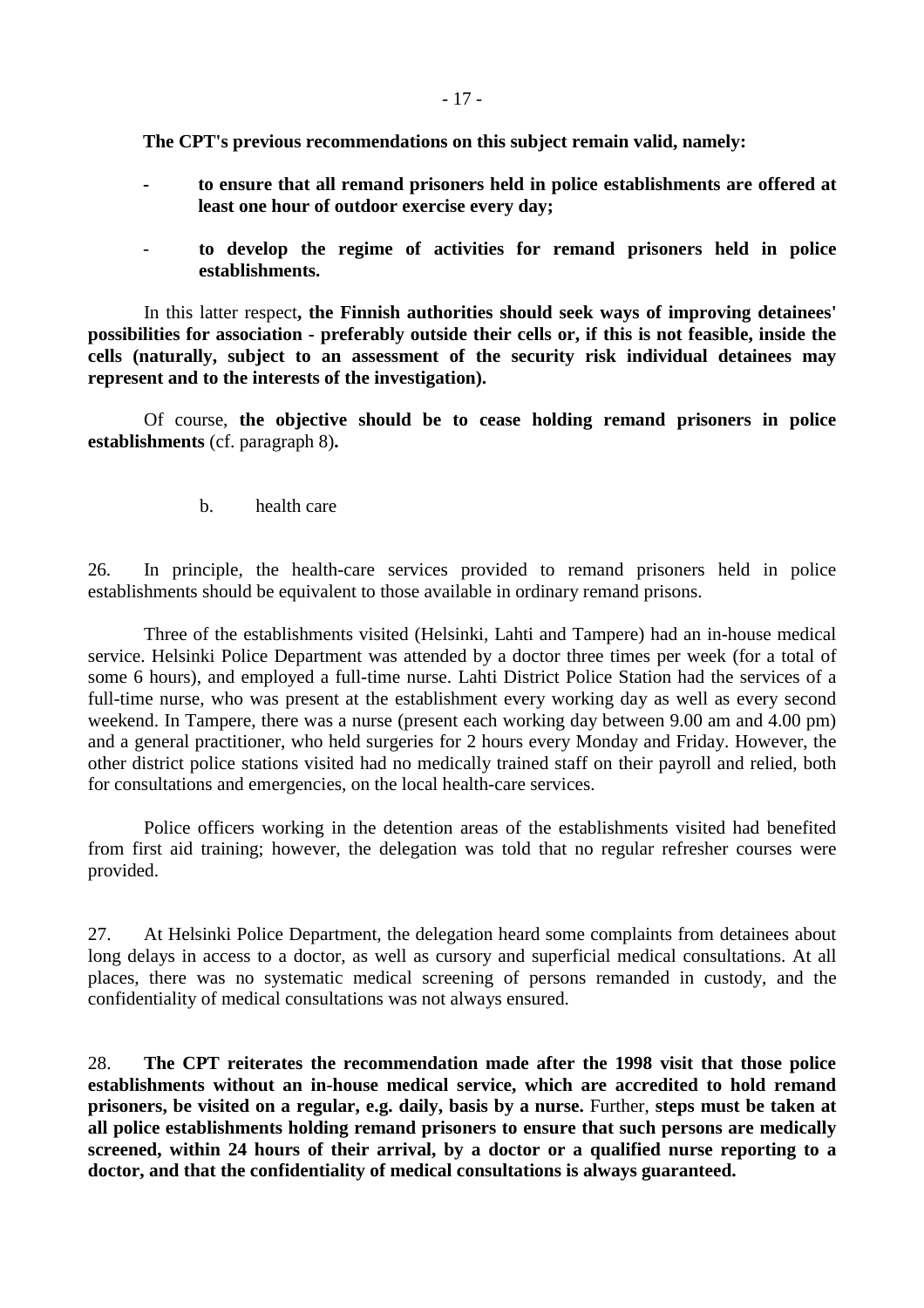<span id="page-19-0"></span>In view of the number of remand prisoners regularly held at Helsinki Police Department (some 40), **the CPT recommends that arrangements be made in respect of that facility for the presence of a nurse also at weekends. In the light of the complaints received concerning delays in access to a doctor at that department, the CPT also invites the Finnish authorities to review whether the existing arrangements as regards the presence of the doctor are sufficient.**  Further, **it is important that police officers working in detention areas benefit from regular first-aid refresher courses.** 

c. other issues

29. Overall, persons detained in "police prisons" were found to have less favourable possibilities for maintaining contact with the outside world than inmates in ordinary remand prisons (cf. paragraphs 91 to 93). The vast majority of persons interviewed who were or who had previously been held on remand in police facilities apparently benefited from only one visit every week (of some 30 minutes duration). In the CPT's view, such an entitlement is the strict minimum; **preferrably, it should be increased.**

 In principle, persons detained in "police prisons" could also have access to the telephone. However, such access was frequently denied.

30. The CPT has misgivings about the insufficient separation of investigative and custodial functions, which entails a risk of investigating officers abusing their discretionary powers.

 In this connection, the delegation heard claims from persons detained (and other sources) that it was not uncommon for investigating officers to prohibit prisoners' contact with their next-ofkin (via visits or the phone) for lengthy periods, even though such restrictions were not warranted by the risk of collusion. Reportedly, the purpose of such restrictions was to exercise pressure on persons under investigation in order to obtain confessions/information. In the CPT's view, such a practice would be unacceptable. Similarly, investigating officers had apparently the possibility to grant additional visits, or to allow visits under open conditions, as rewards for "cooperative" behaviour.

 Further, the information gathered by the CPT's delegation clearly indicated that investigating officers also enjoyed a high level of discretion as regards remand prisoners' custodial conditions. By way of example, at Helsinki and Lahti, the delegation was told that it was up to the investigator to decide on the placement of a remand prisoner in a cell equipped with a TV socket, on the items of property authorised in a cell, access to daily newspapers and radio/TV, etc. Some remand prisoners alleged that investigating officers had promised an improvement in their conditions of detention in exchange for "cooperative" behaviour.

 **The Committee wishes to receive the comments of the Finnish authorities on the above issues.**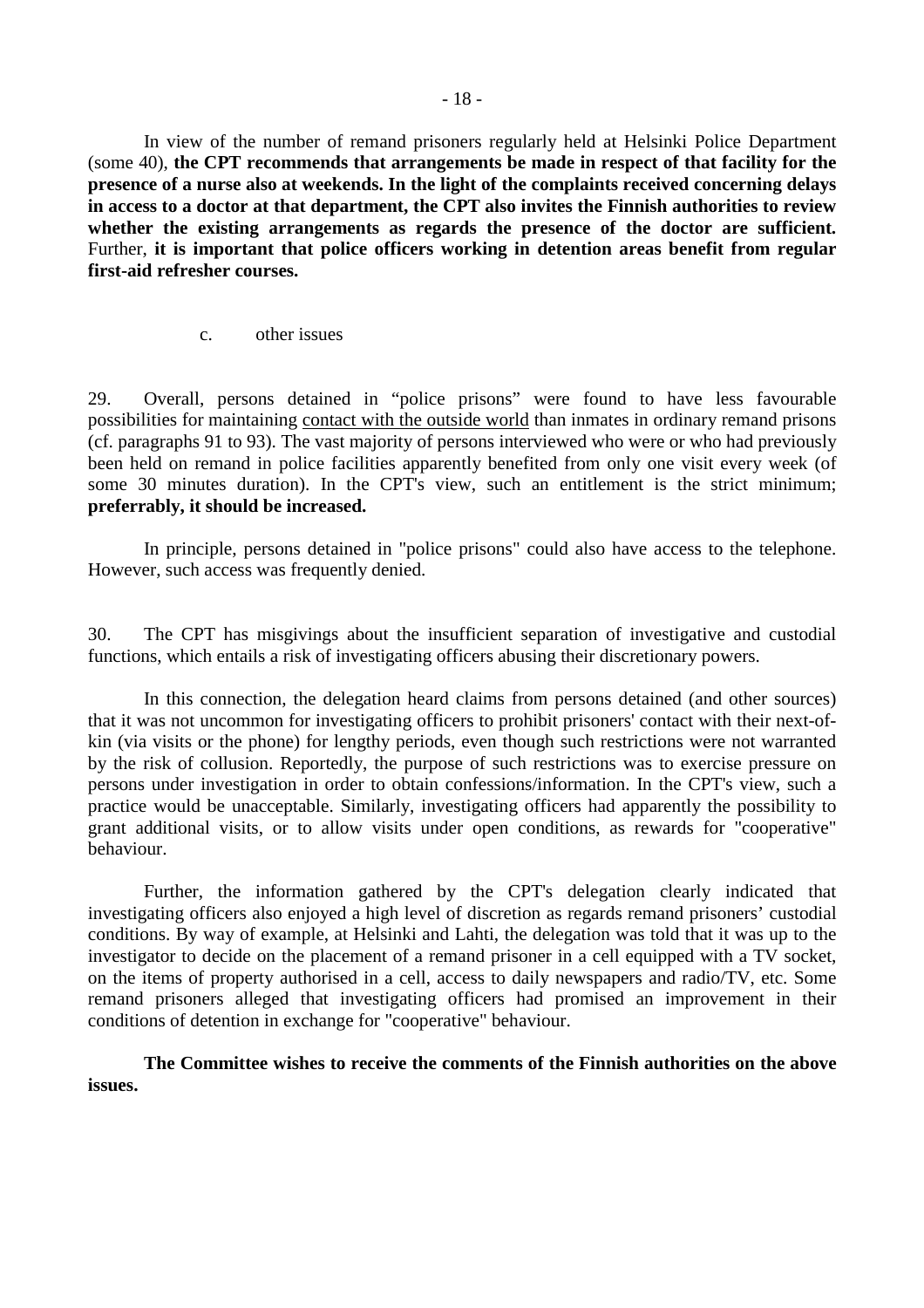31. The delegation heard complaints that the requirement for remand prisoners' correspondence to be screened by investigating officers caused long delays in receiving and dispatching such correspondence. **The CPT invites the Finnish authorities to consider replacing the current blanket procedure in this respect with a case-by-case approach. Further, some of the control duties currently discharged by investigating officers - where still deemed necessary - might well be taken over by other staff (e.g. custodial staff who are in daily contact with the detainees concerned).** 

32. The CPT learnt with interest that new legislation setting out precise criteria for applying restrictions on remand prisoners' contact with the outside world (and requiring this issue to be examined *ex officio* by the court deciding on remand in custody) was under preparation. **The CPT would like to receive more detailed information about this draft legislation.** 

33. Some of the police establishments visited (e.g. in Helsinki and Tampere) possessed isolation cells<sup>10</sup>. According to staff, these cells were used to temporarily place inmates who became agitated and/or aggressive<sup>11</sup>. The placement decision was taken by the officer on duty, and the duration of the placement was said not to exceed a few hours. If a person did not calm down, custodial staff reportedly called the nurse or doctor on duty (or the local health-care services).

 Placements in isolation cells were recorded in inmates' individual case files (with mention of the duration of the placement, the identity of the officer who ordered the measure, and – if applicable - involvement of health-care staff); however, there was no specific register. **The Committee recommends that such a register be established.** 

 In this context, the delegation heard a few allegations from remand prisoners that isolation cells had been used for *de facto* disciplinary confinement. **The CPT would welcome the Finnish authorities' comments on this issue** (cf. also, in this regard, paragraph 88)**.** 

 $10$ <sup>10</sup> The material conditions in these cells call for no particular comment.

Pursuant to Section 15 of the Remand Imprisonment Act.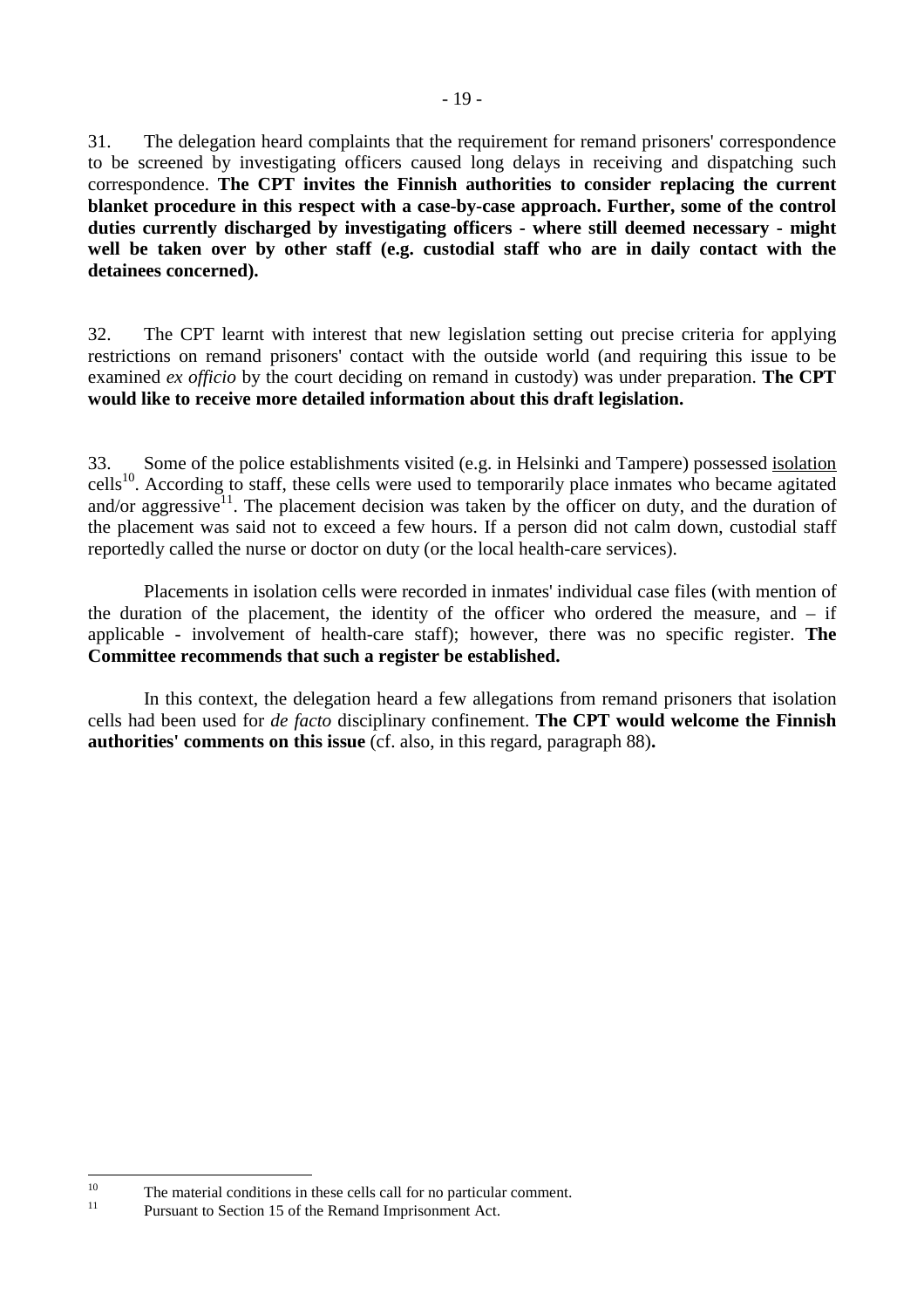#### <span id="page-21-0"></span>**B. Foreign nationals detained under aliens legislation**

#### **1. Preliminary remarks**

34. In its report on the 1998 visit, the CPT stressed that, if it is deemed necessary to deprive persons of their liberty under the Aliens Act, it would be far preferable to accommodate them in centres specifically designed for that purpose, offering material conditions and a regime appropriate to the legal status of such persons and staffed by suitably qualified personnel. The Finnish authorities have subsequently taken steps in this direction. Pursuant to Act No 116/2002 on Detention Units and the Treatment of Foreign Nationals Placed in Detention, a special Custody Unit for Aliens was set up in Helsinki in June 2002.

Persons detained under the Aliens Act outside Helsinki continue to be held in "police prisons", for periods usually not exceeding 4 days; however, in a number of cases (which all related to Tampere District Police Station), the delegation found evidence of stays of up to 44 days.

 The CPT welcomes the setting up of the Helsinki Custody Unit for Aliens, and **would like to be informed whether there are plans to create similar establishments in other parts of the country.** 

#### **2. Ill-treatment**

35. The delegation did not hear any allegations of ill-treatment of persons detained under the Aliens Act by staff of Helsinki Custody Unit. Further, the relationship between staff and detainees at the establishment appeared to be fairly relaxed.

 However, the delegation received information from various sources about the use of medication having a tranquillising or sedative effect in the context of deportation procedures. The CPT was particularly concerned about one such case, dating back to October 2002. Details about this case were initially provided by staff at Helsinki Custody Unit, and subsequently verified in conversations with a senior officer from the specialised deportation unit of Helsinki Police as well as with the nurse involved in the deportation operation. The delegation also obtained relevant documentation.

36. The above-mentioned case involved a Ukrainian family (a married couple and their two children, aged 11 and 12), who were deported from a refugee reception centre located in the Mustasaari region. The deportation operation extended over three days and involved three attempts to send the family back to Ukraine via Helsinki International Airport. Throughout the process, the persons concerned apparently displayed symptoms of high levels of stress and deep anxiety (including threats/attempts of suicide), and some of the persons tried to physically resist deportation. During the second deportation attempt, only the husband was returned to Ukraine, apparently after having been involuntarily medicated. The wife and the children were subsequently taken to Helsinki Custody Unit and deported to Ukraine two days later.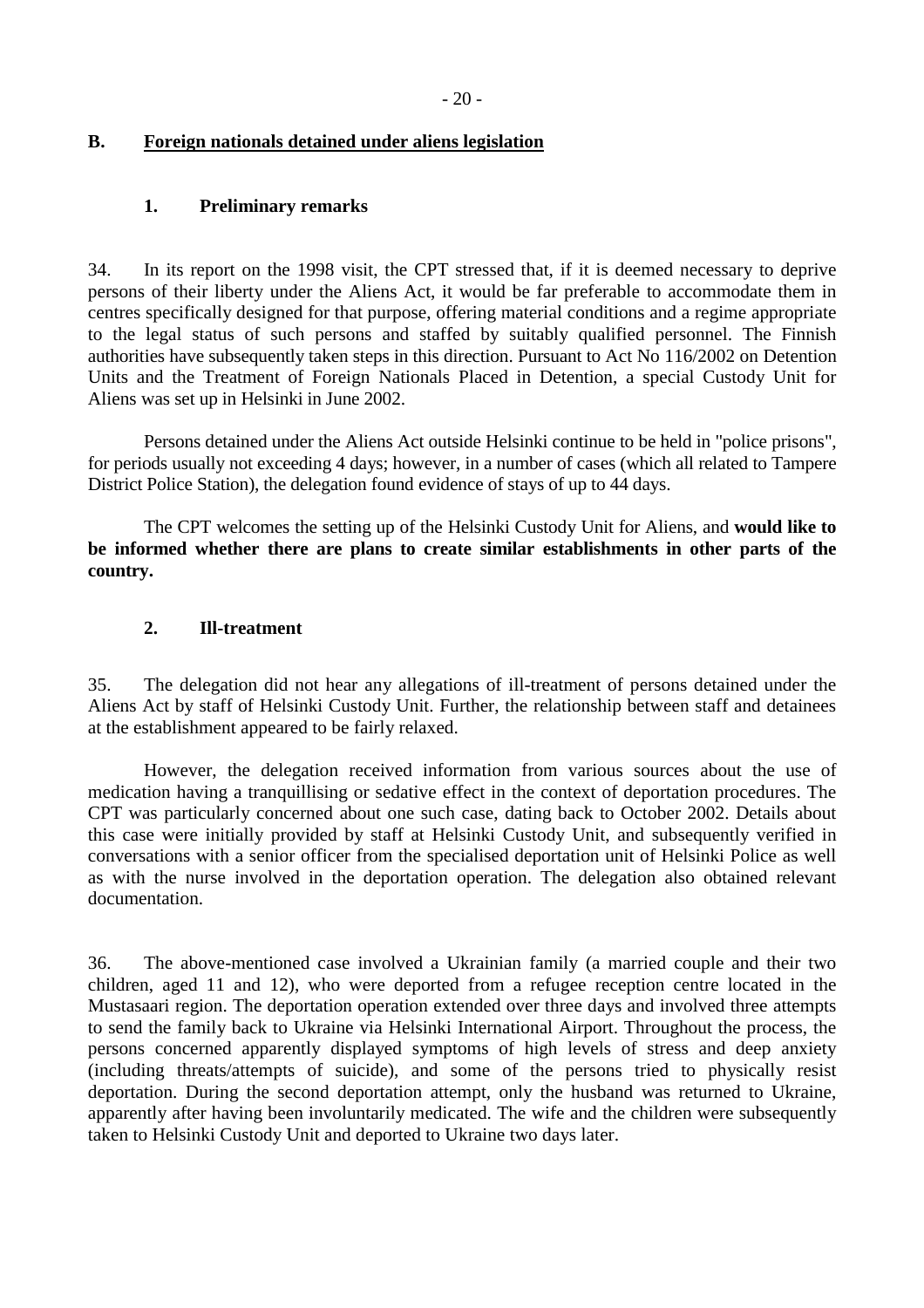<span id="page-22-0"></span> According to written instructions issued prior to the deportation operation by a doctor employed at Helsinki Police Department, the members of the family were to receive neuroleptic and sedating injections "in case [they] show signs of anxiety, restlessness, agitation or aggression during the journey"<sup>12</sup>. It is noteworthy that, despite repeated telephonic requests by the police nurse who attended to the family members throughout the deportation operation, the doctor refused to come and physically examine the persons concerned and instead orally confirmed his written instructions; in line with these instructions, family members were sedated prior to their deportation. Further, no information about the deportation operation was available from the Custody Unit's registers.

37. In the CPT's opinion, the approach described above is not acceptable. The administration of medication to persons subject to a deportation order must always be carried out on the basis of a medical decision taken in respect of each particular case; the taking of such a decision necessarily involves that the person concerned has been physically seen and examined by a medical doctor. Save for clearly and strictly defined exceptional circumstances, medication should only be administered with the informed consent of the person concerned. Further, all instances of administration of medication in the context of deportation procedures should be duly recorded by the services involved.

 The CPT understands that inquiries have been carried out into the above-mentioned case. **The Committee would like to be informed about the results of those inquiries.** 

### **3. Helsinki Custody Unit for Aliens**

a. introduction

 $\overline{a}$ 

38. The Helsinki Custody Unit for Aliens, placed under the responsibility of the Ministry of Labour, occupies one wing of the former Helsinki Local Prison in the Katajanokka District. The prison, which dates back to the end of the  $19<sup>th</sup>$  century, was closed down after the entry into service of the new Vantaa Prison, because it did not meet modern standards of prisoner accommodation.

 Unsurprisingly, the Katajanokka facility was not entirely suitable for its new function. That said, the delegation was informed that it only served as temporary accommodation, pending the construction, during 2004, of a new facility in Metsala, near Helsinki. That facility would initially have a capacity of 30 closed and 30 "transit" (open) places, with an envisaged final total capacity of 100. The CPT trusts that the opening of this establishment will remedy the shortcomings observed at Katajanokka. **The Committee would like to receive more detailed information about the new facility, including the planned date of entry into service.**

39. The Katajanokka unit had an official capacity of 30 places. On the day of the visit, 24 foreign nationals were accommodated in the establishment, including three women and three minors (the youngest of whom was 14 years old); there were no unaccompanied minors at the time of the visit, although such cases did apparently occur. According to the management, the average length of stay was some 8 days; however, there had exceptionally been stays of over 100 days.

 $12$  The medication prescribed was Serenase (Haloperidol) to be injected intramuscularly: parents receiving 1 amp of Haloperidol from 1 to 5 times a day plus up to 50 mg of Diazepam per day; the son - Haloperidol 0.5 mg 1 to 5 times a day and up to 25 mg of Diazepam per day; the daughter 0.3 mg of Haloperidol 1 to 5 times a day plus up to 25 mg of Diazepam per day.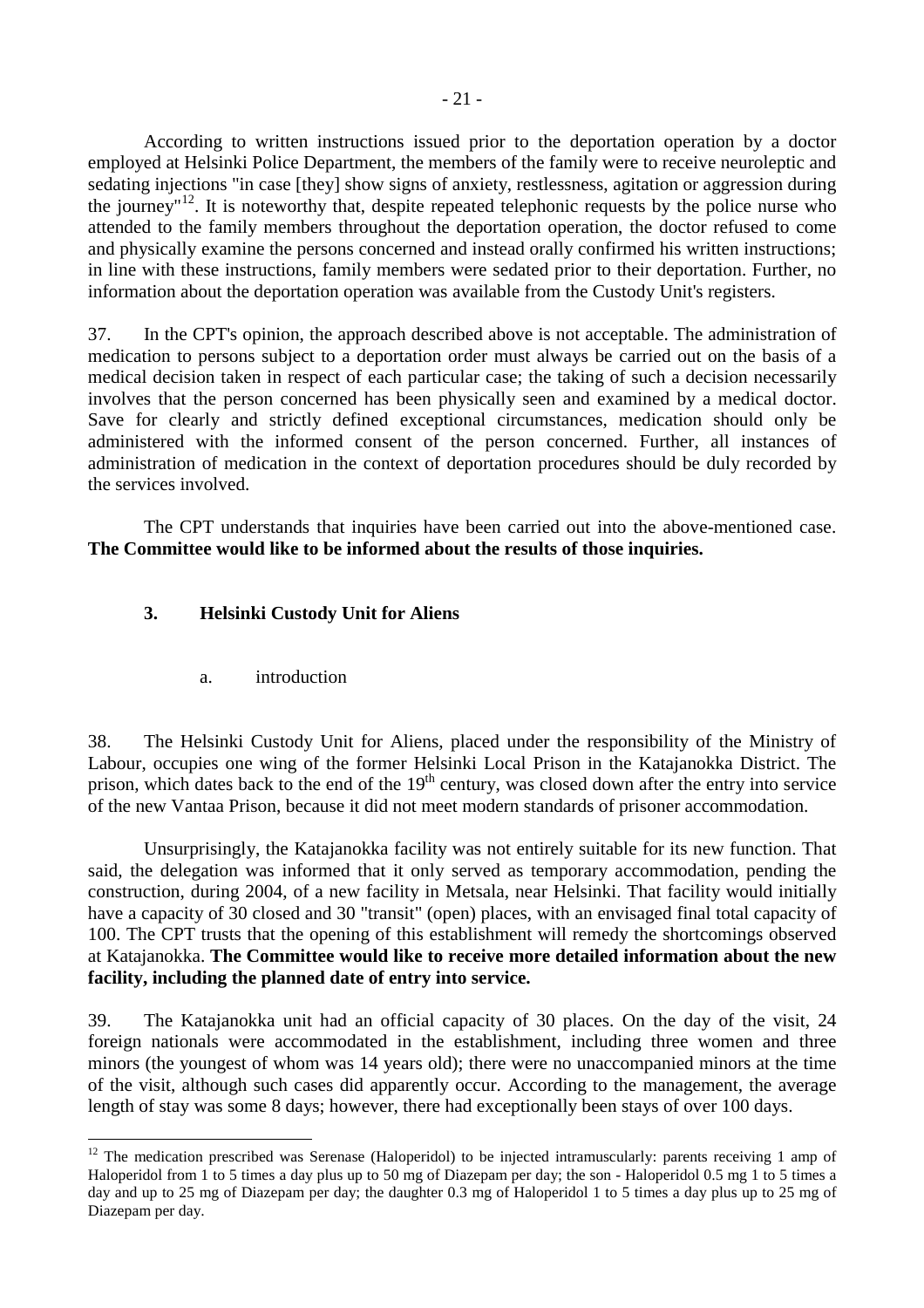#### <span id="page-23-0"></span>b. conditions of detention

#### *i. material conditions*

40. Despite the prison design of the facility, the management and staff clearly made efforts to create a pleasant and welcoming environment. Detainees were for the most part accommodated in single rooms (former prison cells) measuring some 8 m²; there were also two larger rooms for families. The rooms were well lit and ventilated, suitably equipped (a bed with bedding, a cupboard, a table and a chair), clean and in a good state of repair. Room doors were not locked by staff (detainees had the keys to their rooms) and there was unrestricted access to lavatories and shower facilities, which were in an acceptable state of repair and cleanliness; however, the showers for women would benefit from refurbishment.

 Detainees were provided with warm meals, of good quality and adequate quantity, three times a day. The specific dietary requirements of foreign nationals were taken into account.

#### *ii. activities*

41. Detainees could move freely within the unit and had unrestricted access to pleasantly decorated common areas, where they could watch satellite TV and video/DVD, listen to the radio, read books (a relatively modest selection of which was available) and some foreign newspapers. Further, they could play table tennis and board games and had access to basic fitness equipment. In addition, representatives from NGOs and the Red Cross visited the unit twice a month and conversed with the detainees or organised certain activities. In short, the offer of activities, although capable of improvement, could be considered as acceptable.

 However, the CPT is concerned by the existing outdoor exercise arrangements. In fact, there was no clear schedule for such exercise: access to the small yard was granted on an *ad hoc* basis (usually for smoking, which was prohibited inside the accommodation), and for short periods of time. As a consequence, many detainees spent all their time inside the unit's premises. **The CPT recommends that measures be taken to ensure that all foreign nationals held at Helsinki Custody Unit are offered at least one hour of outdoor exercise every day.** 

 More generally, **the CPT would stress that the longer the period for which persons are detained under aliens legislation, the more developed should be the range of activities which are offered to them. Particular attention should be paid to the specific needs of young children and juveniles; education should form an important part of the programmes of activities to be provided.**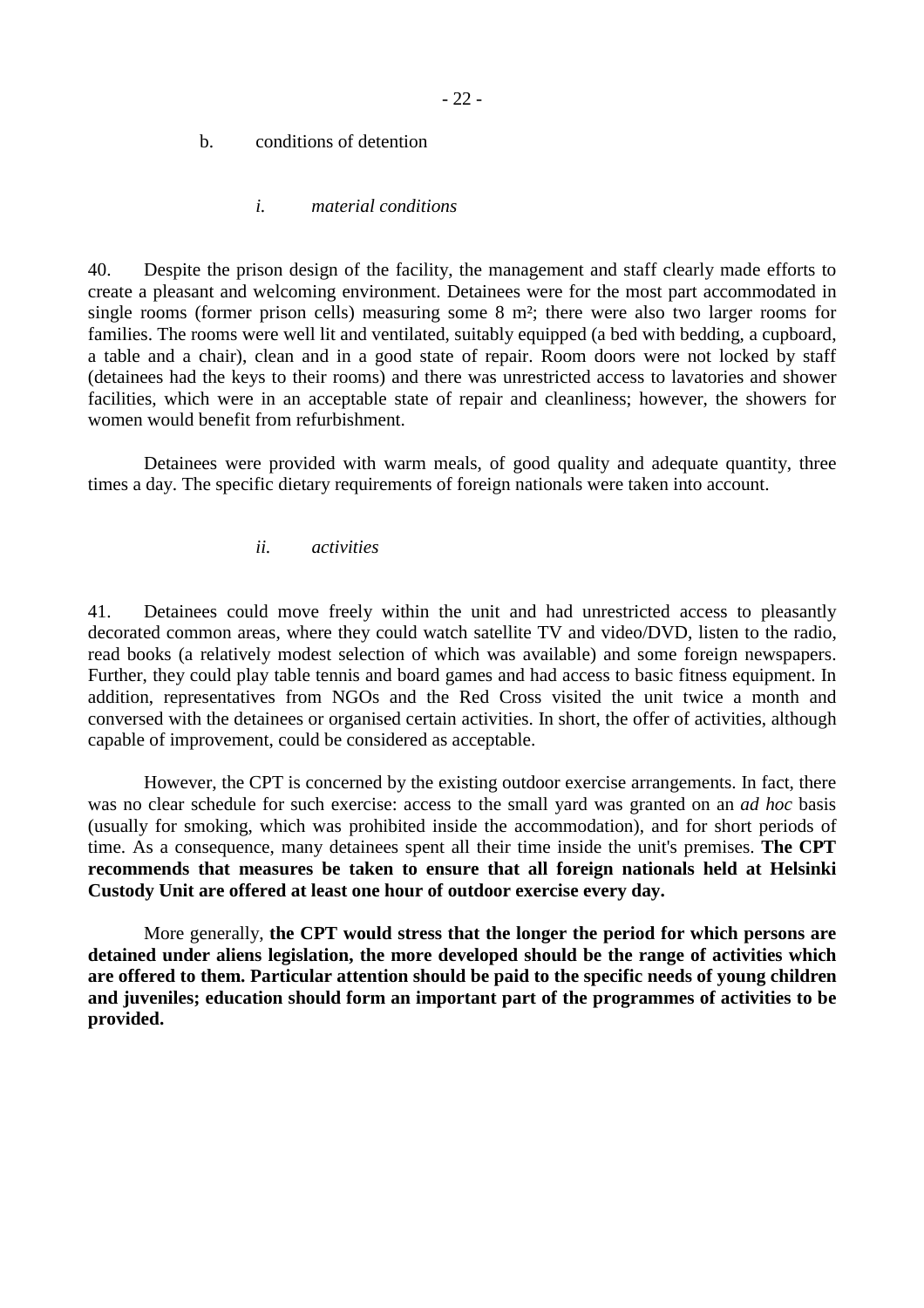c. health care

<span id="page-24-0"></span>42. The provision of health care at the Helsinki Custody Unit could not be considered as adequate.

 The establishment was visited once a week by a nurse, who had at her disposal a small (8 m²) consultation room with some basic equipment. No other health-care staff visited the establishment on a regular basis, although the unit had a contract with a general practitioner, who could be called in case of need. For any other health-care services, foreign nationals were taken to the city health centres or hospitals under police escort. Under the circumstances, it was hardly surprising that newly-arrived detainees were not always medically screened.

 The delegation heard complaints from detainees concerning long delays in access to acute dental care. Further, in view of the specific profile and situation of the unit's population, the provision of psychological and psychiatric care (relying exclusively on city health-care services, which, in general, were used only in emergencies) was clearly inadequate. The unit's director acknowledged that mental health problems were relatively frequent among detainees; in this context, he also mentioned cases of attempted suicide (e.g. two such attempts in 2002), which required the intervention of emergency services.

 In the absence of the nurse, prescribed medication was distributed by medically untrained staff, and the confidentiality of medical data was not guaranteed (detainees' administrative files, freely accessible to non-medical staff, contained such data).

43. **The CPT recommends that the above-mentioned deficiencies be remedied. In particular, steps should be taken to:** 

- ensure that all newly-arrived detainees are promptly examined by a doctor or by **a fully-qualified nurse reporting to a doctor;**
- **arrange for the daily presence of a person with a recognised nursing qualification. Such a person could in particular perform the initial medical screening of new arrivals, receive requests from foreign nationals to see a doctor, ensure the provision and distribution of prescribed medicines, keep the medical documentation (thus ensuring confidentiality of medical data) and supervise the general conditions of hygiene;**
- **improve detainees' access to acute dental care;**
- ensure appropriate psychological/psychiatric assistance, preferably by arranging **regular visits to the Custody Unit by a psychiatrist and/or a psychologist.**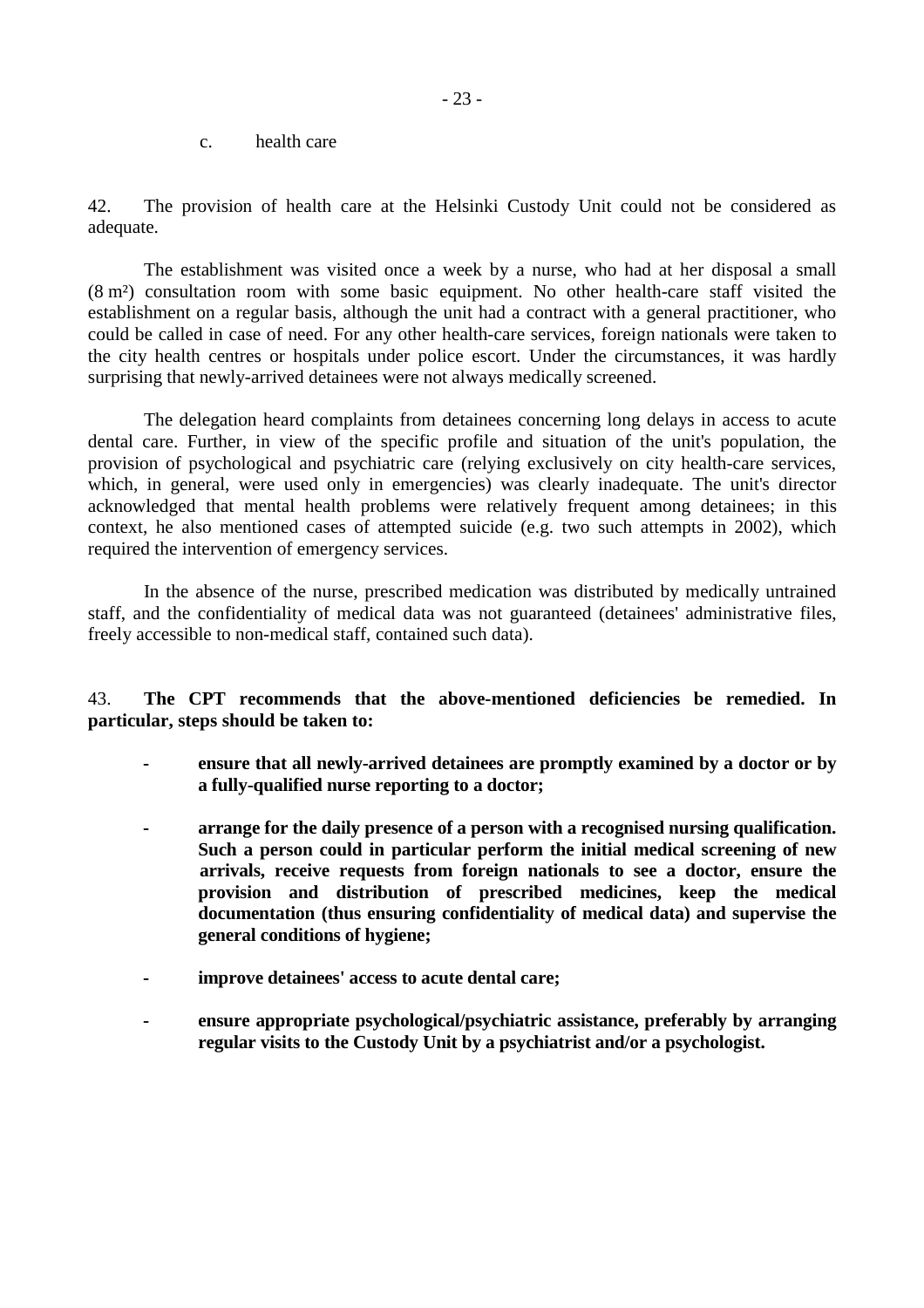d. other issues

<span id="page-25-0"></span>44. The staff of Helsinki Custody Unit comprised the director, two chief instructors (educators) and 20 junior instructors. The total staff complement was 26. Five instructors were present during the morning and the afternoon, three during the night. The director had previously worked as a teacher and as a senior member of the Finnish Red Cross. Instructors came from a variety of professional backgrounds, mostly related to social or educational work. Most of the staff were fairly young, and some 50% were female. It is also noteworthy that eight staff members were of foreign origin (with a total of 17 languages represented), which greatly facilitated communication with detainees.

45. Nevertheless, most staff had only received basic training for their work at the unit (i.e. a oneweek introductory course on legislation, the Government's immigration policy and search techniques). The management did organise some in-service training and held monthly staff meetings in order to discuss matters relating to the operation of the unit. However, additional efforts should be made to improve the professional skills of the staff, especially as regards the handling of violent incidents and the application of means of restraint. **The CPT invites the Finnish authorities to review the initial and ongoing training of staff at Helsinki Custody Unit, in the light of these remarks.** 

46. As for contact with the outside world, there was a generous policy concerning visits, which were allowed every day between 1.00 and 4.00 pm, as well as 6.00 and 8.00 pm. In the absence of special facilities, foreign nationals were allowed to receive their visitors (up to two at a time) in their own rooms. The unit's staff and the police (cf. paragraph 49) could prohibit a visit by a particular person - or interrupt a visit - on security grounds, as well as authorise visits only under supervision. There were no restrictions on visits by lawyers and NGOs. Further, no limitations were, in principle, imposed on access to the public cardphone and correspondence. However, for investigative reasons, the police could restrict contact with the outside world (cf. paragraph 49).

47. Concerning information provided to foreign nationals, upon arrival, each detainee was given a brochure containing a summary of the unit's internal regulations, as well as basic information about the applicable legislation, authorities to whom complaints could be addressed, and the weekly visits by representatives of the Refugee Advice Centre. The brochure was available in several languages.  $1<sup>3</sup>$  Thus, the situation in this respect could be considered as satisfactory.

48. Under Act No 116/2002, unit directors or their deputies have the authority to place a foreign national in isolation, if the person concerned causes a threat to his own, other persons' or the establishment's security. The placement must be notified immediately to the district court, and reviewed every three days. Such placements were rare in practice (five cases since the unit's entry into service), with periods of isolation lasting from one to three days. Nevertheless, **it would be desirable to set up a designated register for the recording of instances of isolation**; such a register does not exist at present.

 $13$ 

Arabic, Bulgarian, Czech, English, Estonian, French and Russian.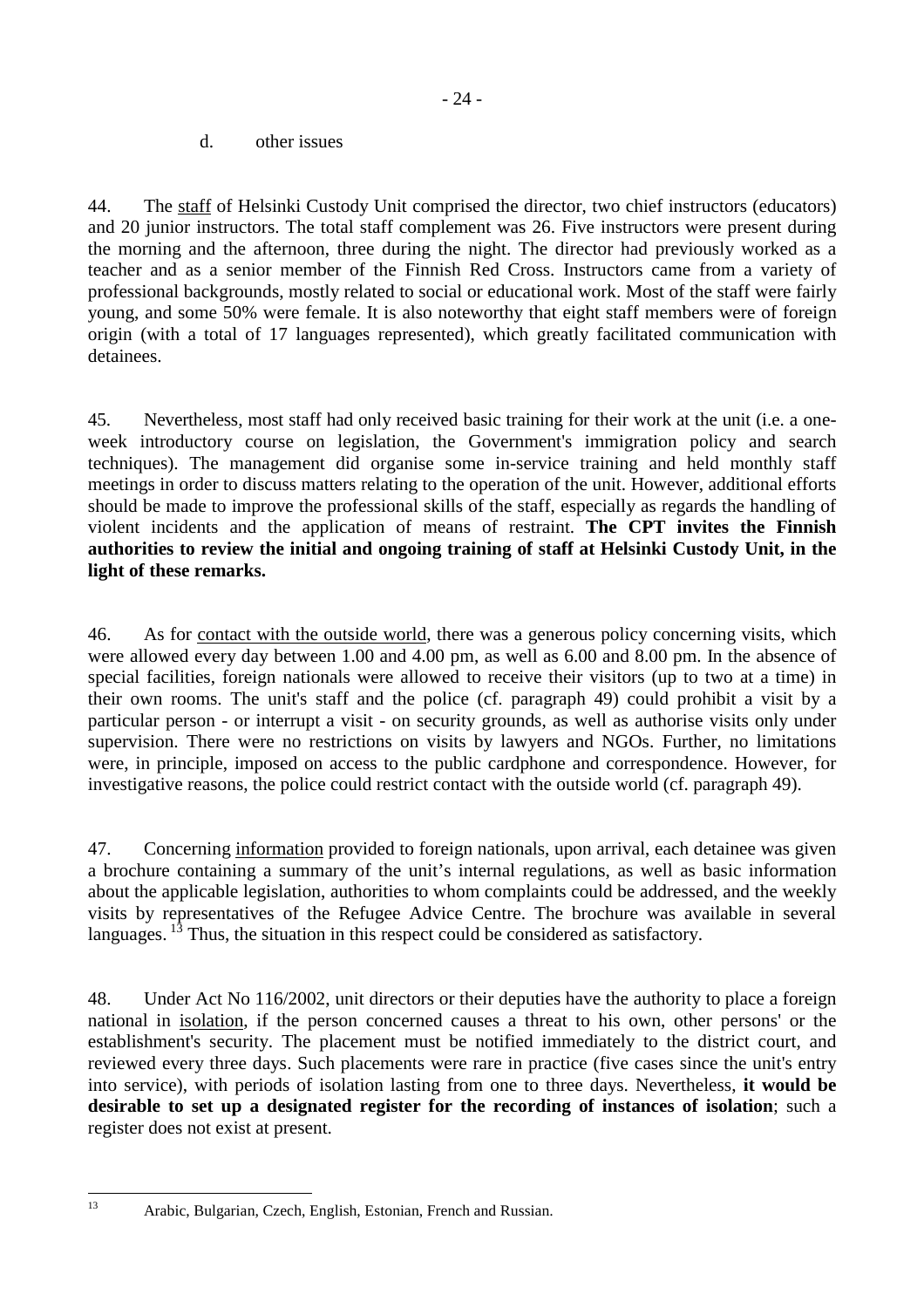<span id="page-26-0"></span> Under Section 9 (2) of the Act, unit directors or their deputies can request the transfer of a foreign national to police custody, for the sake of the unit's security and/or as a sanction for serious violations of internal regulations. Like isolation, the measure must be notified to the district court and reviewed every three days. Since the opening of Helsinki Custody Unit, 5 such transfers (all to Helsinki Police Department, and for a maximum period of 6 days) have taken place. **The above remarks concerning the establishment of a designated register apply** *mutatis mutandis* **in this context.**

49. The CPT was struck by the important powers of the police to enter the unit's premises and to impose certain restrictions on detainees. According to the information received, the police could enter the establishment at any time and carry out interviews with detainees in an office specifically set aside for this purpose (only the police had the key to this office). Foreign nationals could also be placed in police custody for the purpose of being interrogated.

 Further, in addition to imposing restrictions on contact with the outside world (cf. paragraph 46), the police were empowered to order isolation or transfer to police custody of a foreign national for investigative reasons or for the purpose of identification. In the CPT's view, decisions concerning the access of the police to Helsinki Custody Unit as well as the imposition of restrictions on the foreign nationals held there should be under the exclusive competence of the unit's Director and, as applicable, of the relevant court. **The CPT would welcome the comments of the Finnish authorities on this issue.** 

# **4. Detention in police and Frontier Guard establishments**

50. As already mentioned (cf. paragraph 20), all the police establishments visited in 2003 could accommodate persons deprived of their liberty under aliens legislation. The conditions under which foreign nationals were held in these establishments were identical to those applicable to criminal suspects and remand prisoners; consequently, the recommendations and remarks made in paragraphs 20 to 25 equally apply to this category of persons.

 More generally, the CPT wishes to stress once again that police premises are, in principle, not suitable for holding persons detained under aliens legislation. **The CPT trusts that, in line with Act No 116/2002, the Finnish authorities will make determined efforts to progressively discontinue this practice.** 

51. Under the Aliens Act, foreign nationals can also be held in Frontier Guard establishments, for a maximum of 48 hours<sup>14</sup>. According to the information provided to the delegation at the outset of the visit, the actual detention periods are much shorter, from some minutes to 10 hours. This was also confirmed by the delegation's perusal of relevant documentation in the establishments visited.

 $14$ 

In addition, pursuant to Act No 320/1999, the Frontier Guard have the right to apprehend and hold wanted persons and persons suspected of having committed a criminal offence. In such cases, the persons concerned must be handed over to the police without delay and at the latest within 24 hours.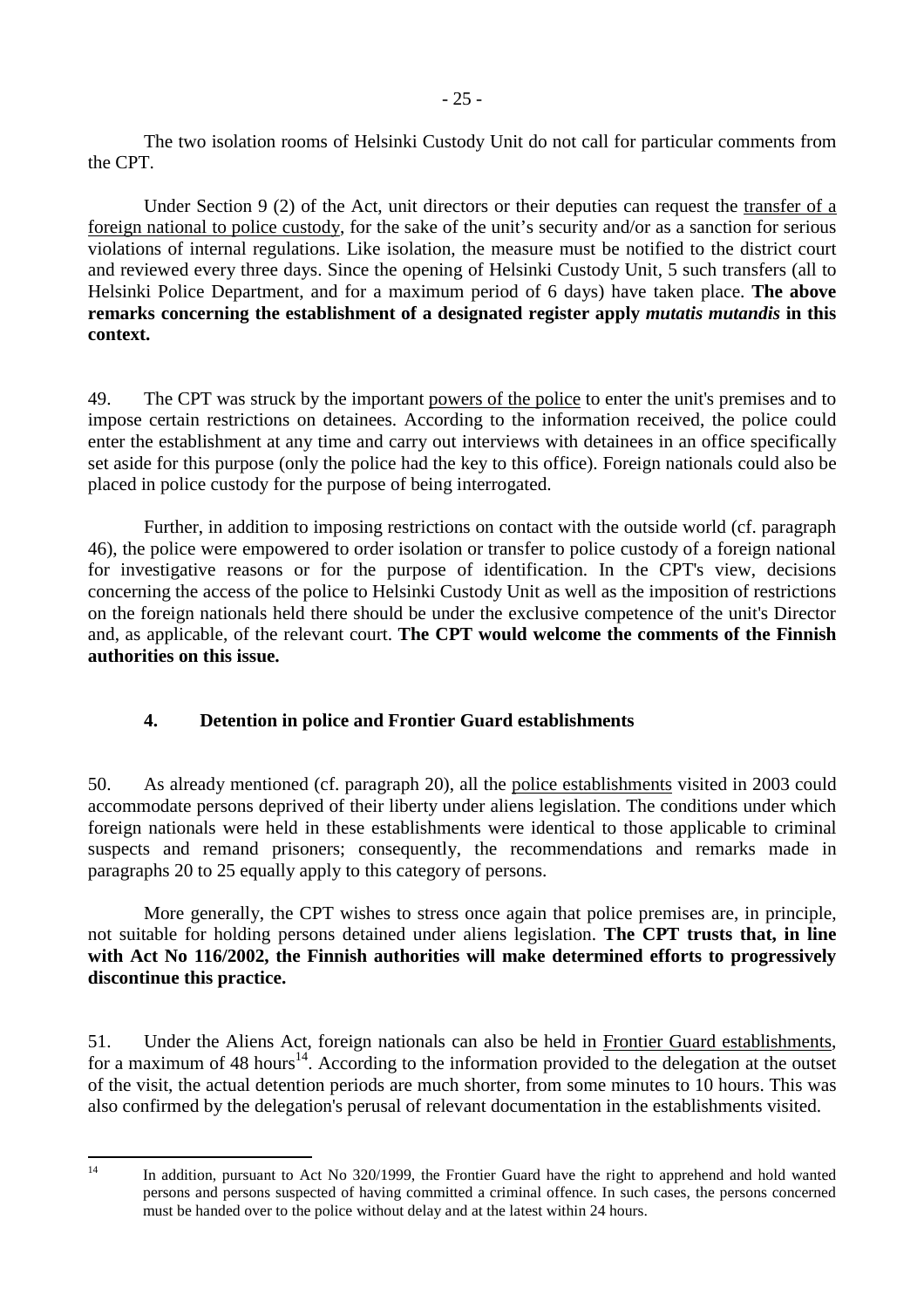<span id="page-27-0"></span>At the Helsinki West Harbour Crossing Point<sup>15</sup>, the delegation was informed that no one would ever be held in the establishment overnight. When such detention was necessary, the persons concerned were transferred to police facilities. The establishment had a number of holding rooms (measuring 3 to 10 m²), which were all well lit and ventilated, in a good state of repair and cleanliness, and suitable for detentions not exceeding several hours.

#### **5. Safeguards**

52. In its report on the 1998 visit (cf. paragraphs 43 to 47 of CPT/Inf (99) 9), the CPT has already dealt with certain fundamental safeguards to be offered to foreign nationals detained under aliens legislation (in particular, to be able to notify, from the very outset of their detention, a person of their choice of their situation and to have access to a lawyer and a doctor). Overall, these safeguards appeared to be operating satisfactorily. Nevertheless, there remain some issues of concern.

53. Firstly, the delegation heard a number of allegations - and received information from other sources - to the effect that persons deprived of their liberty under the Aliens Act (other than asylum seekers) were not always informed about their rights by the police or Frontier Guard.

 In their interim response, the Finnish authorities stated that the Police Department had issued instructions according to which detained foreign nationals should be provided with a written account of their rights in a language they understand. However, none of the police and Frontier Guard establishments visited was able to produce such written information to the delegation. As regards the Frontier Guard establishments, officers with whom the delegation spoke declared that information on rights would be provided to foreign nationals only orally, if necessary with the help of an interpreter. A few complaints were also heard of delays in granting access to a lawyer (especially at Tampere District Police Station) and of unavailability of interpretation during police interviews. **The CPT invites the Finnish authorities to address these shortcomings.** 

54. Secondly, under Section 70 of the Aliens Act, the Ombudsman for Minorities must always be notified of cases of detention of foreign nationals. However, at the outset of the visit, the Ombudsman informed the delegation that the police did not always comply with this requirement<sup>16</sup>. The delegation also received allegations from various sources that foreign nationals had been put under pressure by the police during their detention to make them withdraw their asylum applications, especially at Tampere District Police Station.

 $15$ 15 The Frontier Guard at Helsinki Airport did not possess their own detention facilities - in case of need, they

used the cells belonging to Helsinki Mobile Police Airport Unit (cf. paragraph 21).<br>
Cf. also page 16 of the Report for the first year of operations of the Office of the Ombudsman for Minorities (2002).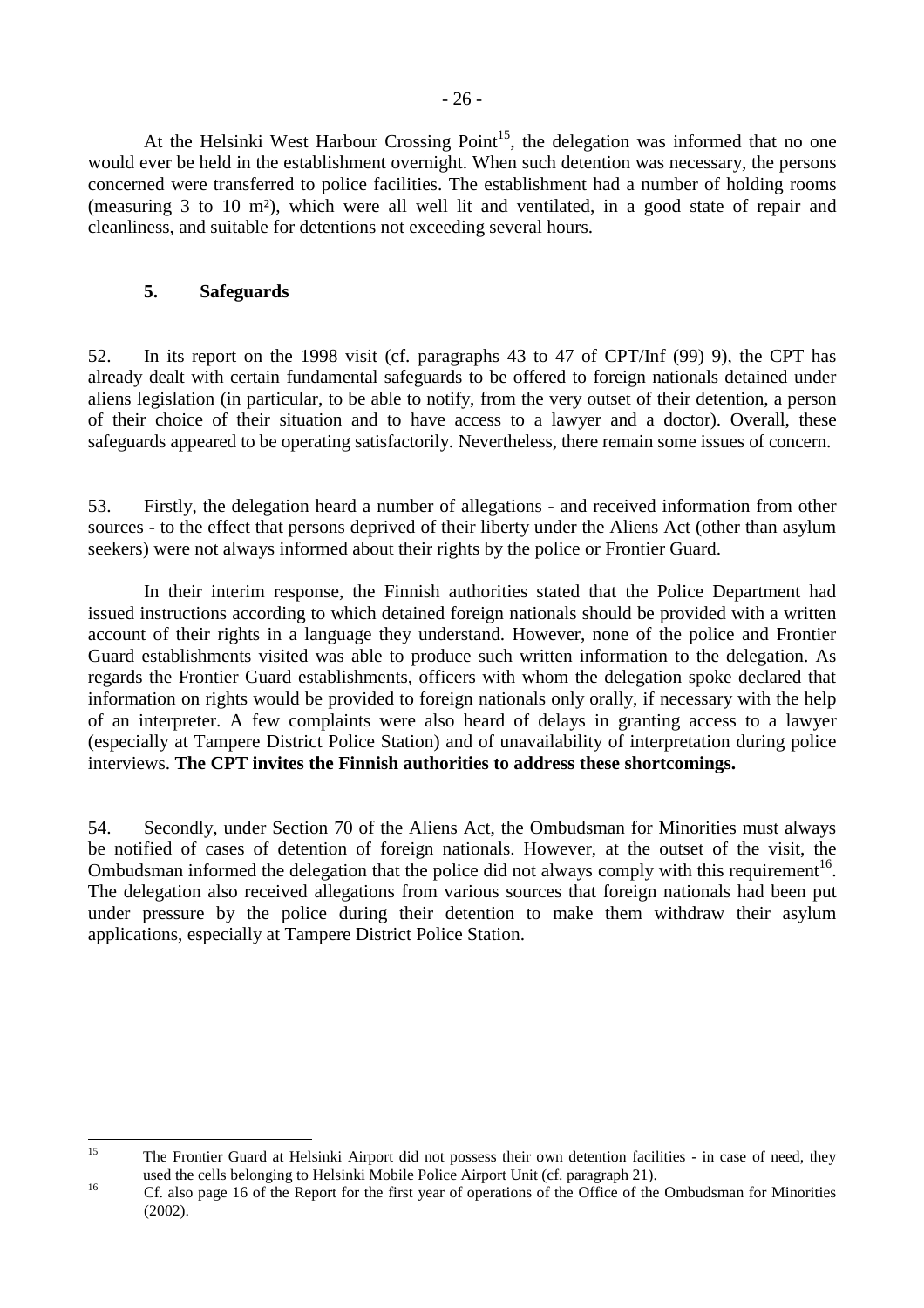<span id="page-28-0"></span> The delegation subsequently carried out a visit to the aforementioned establishment. Police officers interviewed on the spot denied that any pressure had been exercised on foreign nationals in the context of their asylum applications. Further, the statistical information gathered at Tampere as regards the withdrawal of such requests does not clearly suggest the existence of a problem.<sup>17</sup> Nevertheless, **the Committee would like to receive the comments of the Finnish authorities on the above allegations.** 

 Further, **the police should be reminded of the notification requirements set out in Section 70 of the Aliens Act.** 

### **6. Deportation of foreign nationals by plane or other means of transport**

55. In the report on its 1998 visit, the CPT stressed the importance it attaches to the manner in which deportation orders concerning foreign nationals are enforced in practice (cf. paragraph 44 of CPT/Inf (99) 9). Consequently, the delegation which carried out the 2003 visit decided to examine the modalities of such procedures more thoroughly. In this context, the delegation collected information from the specialised unit of Helsinki Police Department as well as from other police units, the Frontier Guard, the Directorate of Immigration, and Helsinki Custody Unit for Aliens.

56. According to the information gathered, deportation decisions are taken by the Directorate for Immigration and implemented by the Frontier Guard or the police. The former carry out deportations by land, up to the State border. Deportations by plane (both by regular and charter flights) are under the responsibility of the police.

The decision to provide an escort<sup>18</sup> and to use means of restraint is within the discretion of the police or the Frontier Guard. A specialised unit of Helsinki Police is in charge of preparing and carrying out the majority of deportations by air from Finland; however, other police units throughout the country also have the competence to implement deportation orders under escort, either from Helsinki Airport or from other international airports in Finland. Nevertheless, the above-mentioned unit of Helsinki Police plays a coordinating role and provides advice to other police units on this issue.

 $17$ 17 16 withdrawals (out of a total of 117 persons detained under the Aliens Act) in 2002, and 3 (out of a total of 68

detentions) between 1 January and 1 September 2003.<br>
Deportations under escort represent a substantial proportion of all such operations carried out in Finland. For example, in 2002, a total of some 1000 deportations under escort were carried out - mostly by plane, but also by train, bus or car. Between 1 January and 1 September 2003, the specialised unit of Helsinki Police had itself effected 1443 deportations from Helsinki Airport, out of which 575 were under escort.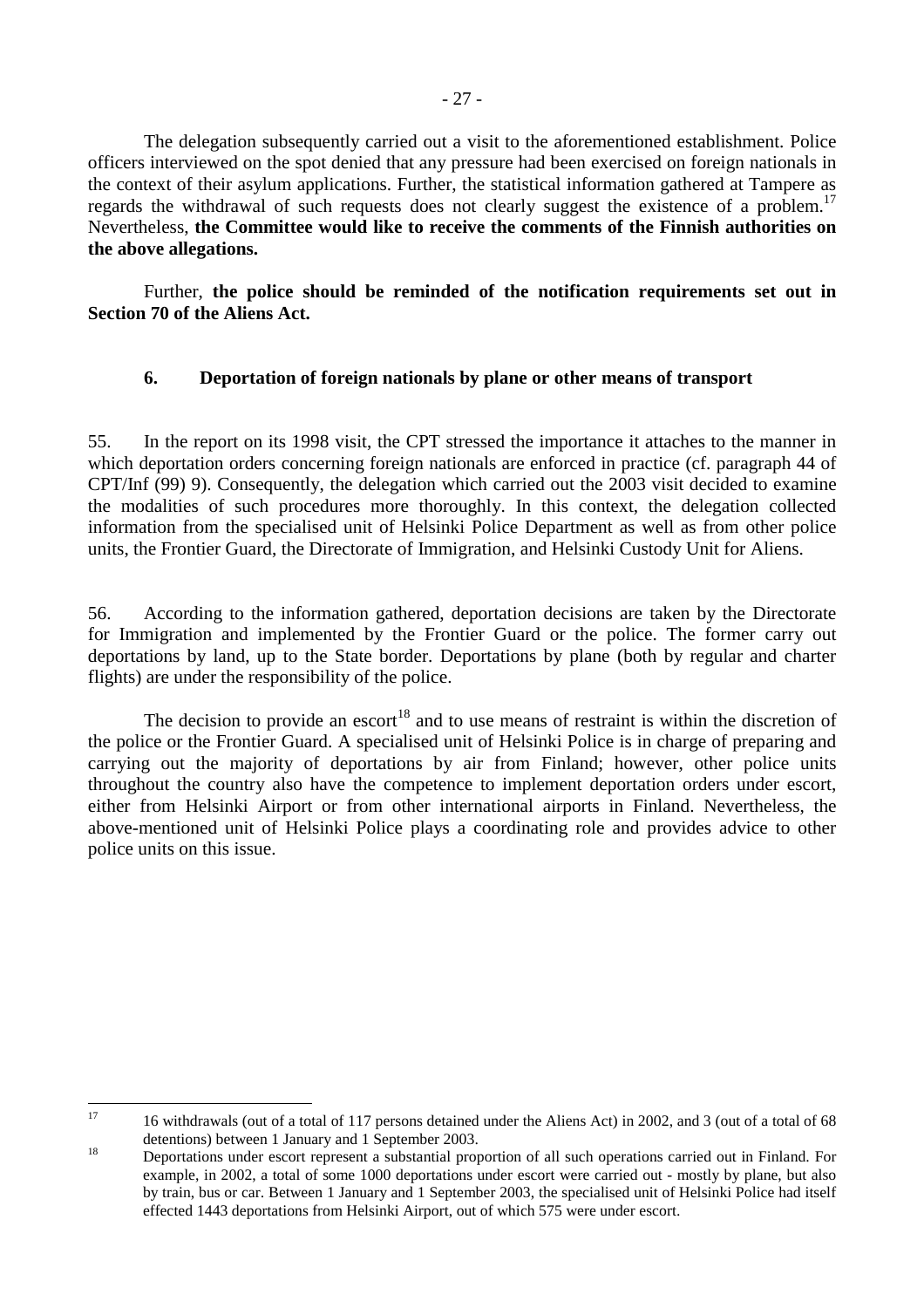57. The delegation was told that there exist no specific, detailed instructions concerning the forcible departure of foreign nationals (including under escort). The only relevant legal provision was Section 27 of the Police Act, which stated *inter alia* that, "when carrying out official duties, police officers have the right to use necessary forms of force that can be considered justifiable to overcome opposition, remove a person from the scene, carry out an apprehension, prevent the escape of a person [...], eliminate an obstacle or avert immediate threat of a crime or other dangerous act or event". Thus, the police and Frontier Guard carrying out deportations were left to their own judgment in the light of their professional experience; moreover, no specialised training was apparently provided to the officers involved.

 In practice, the police applied certain informal rules ("checklists") which made reference to the means of restraint that could be used (plastic handcuffs, but not firearms), to the obligatory presence of a nurse during the deportation operation and to other action (arranging necessary documents, notifications, etc) that had to be taken prior to, during, and after a deportation. However, these rules could not make up for the absence of a coherent set of regulations/instructions.

 Consequently, it is hardly surprising that the delegation heard claims from various sources (and, in some cases, found evidence) of highly questionable practices, such as the involuntary administration of medication (cf. paragraph 36), the carrying out of deportations without prior notice to the persons concerned or the exercising of psychological pressure (including by threats of forcible administration of tranquillisers) on persons after a failed deportation attempt.

58. In the light of the above, **the CPT recommends that detailed instructions on the procedure to be followed and, more particularly, on the use of force and/or means of restraint authorised in the context of deportation operations be issued without delay. Such instructions should draw upon the principles set out in the CPT's 13th General Report19, reproduced in Appendix I to this report.** 

 $19$ 

<sup>19</sup> Cf. CPT/Inf (2003) 35, paragraphs 27 to 45.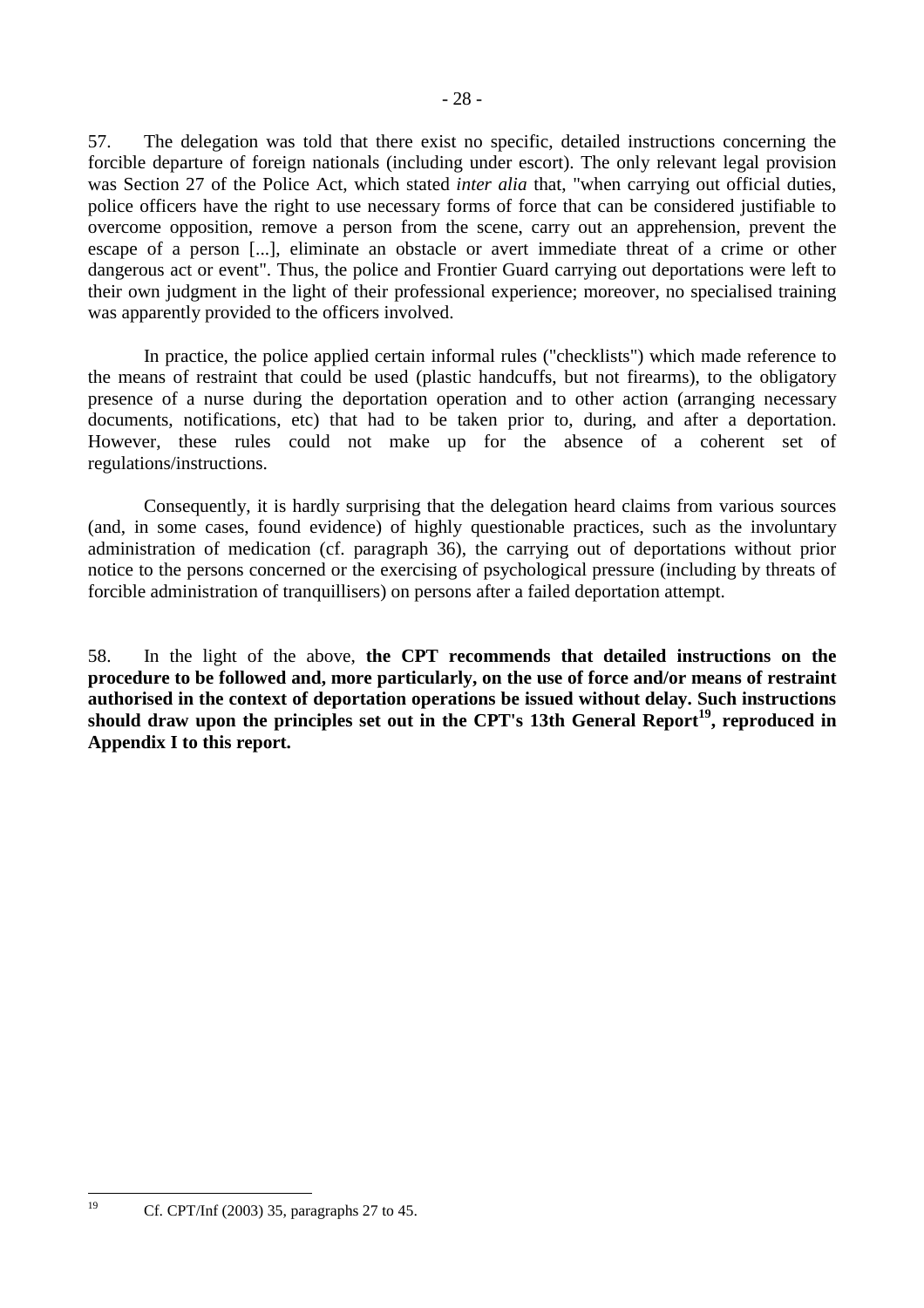### <span id="page-30-0"></span>**C. Prisons**

### **1. Preliminary remarks**

59. In Finland, a wide-ranging reform of legislation pertaining to the enforcement of sentences, the carrying out of pre-trial detention, and the granting of conditional release is under way. An important declared objective of this reform is to codify prisoners' rights and duties in a comprehensive manner and to set out clear criteria for any restrictions on prisoners' basic rights (including in the context of disciplinary punishment). **The CPT would like to be informed about the current state (e.g. timetable) of the aforementioned legislative reform.**

60. Over recent years, overcrowding has become an issue for the Finnish prison system (despite the fact that Finland continues to be a country with a comparatively low prison population rate (i.e. 72.1 inmates per  $100,000$  inhabitants<sup>20</sup>). Between the 1998 and 2003 visits, Finland's prison population has grown from some 2 600 to 3750; during the same period, the overall capacity of the prison estate has slightly decreased from roughly 3500 to 3200. The combined effect of these developments is a current overall occupancy rate for the prison estate of 117 %.

 The Finnish authorities are making serious efforts to address the issue of overcrowding, including in the context of the above-mentioned legislative reform. In this regard, **the CPT trusts that the authorities are taking due account of the principles and measures set out in Recommendation No R (99) 22 of the Committee of Ministers of the Council of Europe concerning prison overcrowding and prison population inflation.21**

61. In the course of the 2003 visit, the CPT's delegation visited three penal establishments, Kuopio Prison, the former Turku Remand Prison and Sukeva Prison; all had open sections in separate locations which were not examined by the delegation.

62. **Kuopio Prison**, located close to the town centre, received its first inmates in 1886. The establishment fulfils several functions: holding remand prisoners and inmates with long sentences (i.e. exceeding 2 years); running a special treatment programme for sex-offenders (STOP) from all over Finland, and performing - together with the former Turku Remand Prison and three other Finnish prisons - the initial risk and needs assessment of inmates with long sentences with a view to their allocation to a suitable establishment.

With an official capacity of 52 inmates (excluding some 18 places for prisoners on transfer), at the time of the visit the establishment was holding 67 inmates (almost evenly divided between remand and sentenced prisoners), including 2 women, one fine defaulter, one life-sentenced inmate and one prisoner classified as a dangerous recidivist<sup>22</sup>. The establishment's open section had  $14$ inmates for a capacity of 20.

 $20$ <sup>20</sup> Data provided at the outset of the visit by representatives of the Criminal Sanctions Agency.

<sup>&</sup>lt;sup>21</sup> Cf. the official home page of the Committee of Ministers: http://cm.coe.int/ta/rec/1999/99r22.htm

Subject to the Act on the Internment of Dangerous Recidivists (9 July 1953/317, as amended).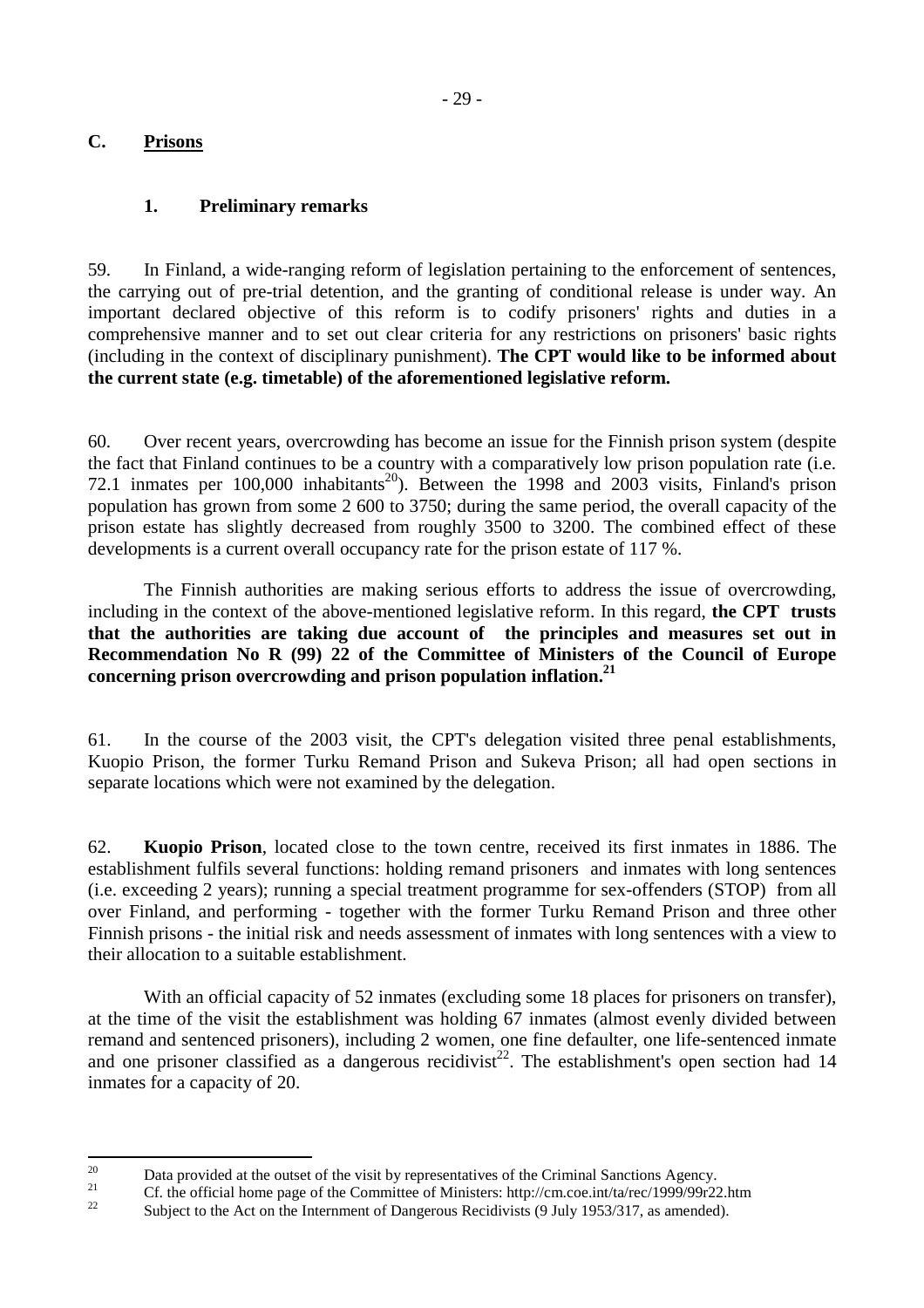<span id="page-31-0"></span> The **former Turku Remand Prison** was brought into service in 1891 and, in 2002, merged with the adjacent Turku Prison (to form a new entity, i.e. the Prison of South-Western Finland). The former Turku Remand Prison had an official capacity of 110 and, at the time of the visit, was holding 142 inmates (including 12 women), of whom 57 were on remand. The sentenced population also included 3 life-sentenced prisoners and 9 inmates classified as dangerous recidivists. The prison's recently created open section had a capacity of 15. The delegation was informed that the establishment will move to new premises at the end of 2006.

 **Sukeva Prison**, situated some 130 km north of Kuopio, was brought into service in 1914 and subsequently underwent a number of structural changes. It is the main institution for the serving of sentences in Eastern and Northern Finland. With 171 sentenced adult male inmates (including 12 fine-defaulters) at the time of the visit, Sukeva Prison was operating close to its full capacity (172). A few months previously, the establishment had accommodated 225 inmates, which had apparently led to very cramped conditions of detention. The prison's open section had a capacity of 36 and, on the first day of the visit, was holding 29 inmates.

#### **2. Ill-treatment and inter-prisoner violence**

63. The delegation did not hear any allegations of physical ill-treatment of prisoners by staff in the three establishments visited. Overall, no signs of particular tension between staff and inmates were observed. Moreover, at Kuopio Prison, a number of inmates made positive remarks about management and staff, who were said to be helpful and responsive to inmates' requests. The situation appeared to be less favourable at the former Turku Remand Prison, where a few inmates complained about the impolite and disrespectful behaviour of certain members of custodial staff.

**The custodial staff at the former Turku Remand Prison should be reminded that inmates must always be treated in a respectful manner**; such an approach is the cornerstone of a professional attitude, especially in tense situations involving challenging inmates.

64. The Finnish authorities are well aware of the ongoing problem of inter-prisoner intimidation and violence, which has already given rise to serious concern during the 1992 and 1998 visits (cf. paragraphs 60 to 66 of CPT/Inf (93) 8 and paragraphs 55 to 61 of CPT/Inf (99) 9).

 At the time of the 2003 visit, the relatively high number of prisoners who had sought segregation for their own protection at Sukeva Prison (40) and the former Turku Remand Prison (23), as well as information drawn from interviews with staff and inmates, incident reports and registers of disciplinary punishments, clearly indicated that this problem remains acute. Moreover, official statistics presented to the delegation showed that the total number of inmates segregated for their own protection in Finnish prisons had grown significantly in recent times (i.e. from 89 in January 2002 to 137 in January 2003).

 In contrast to the situation described above, at Kuopio Prison, only a small proportion of inmates were segregated for their own protection, which appeared to be related to the management's pro-active approach regarding the control of inter-prisoner intimidation and violence.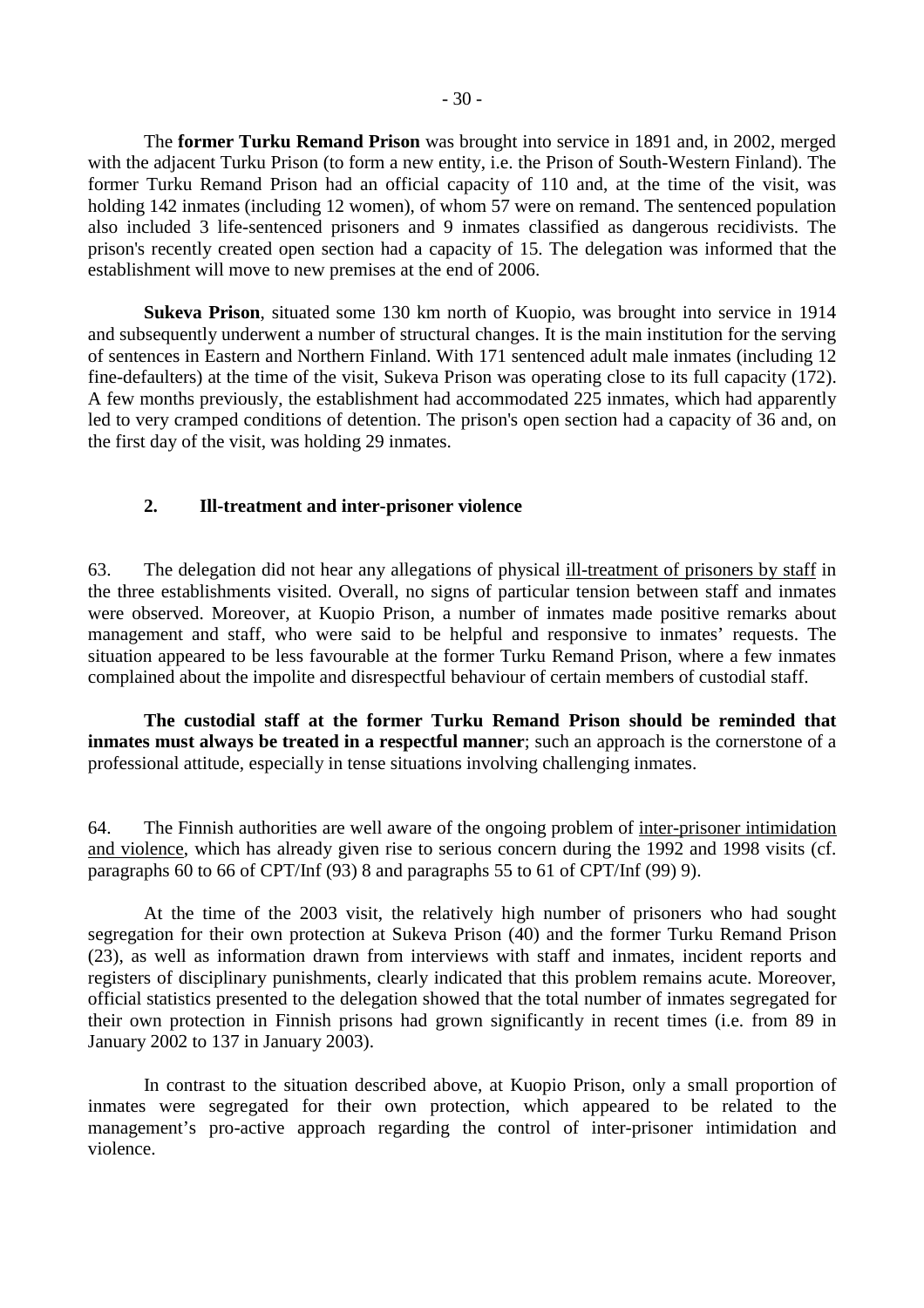<span id="page-32-0"></span>65. The CPT wishes to stress that the problem of inter-prisoner intimidation and violence cannot be solved solely by isolating prisoners who seek protection and - as was the case at the former Turku Remand Prison - inmates known for aggressive/predatory behaviour towards fellow-inmates. It is necessary to render prison staff particularly attentive to signs of such violence and to ensure that they intervene in a determined and effective manner, at as early a stage as possible. This presupposes constant monitoring of prisoner behaviour (including the identification of likely perpetrators and victims), proper reporting of confirmed and suspected cases of inter-prisoner intimidation/violence and thorough investigation of incidents.

66. In this context, the role of health care staff is of crucial importance. The staff concerned will often be the first interlocutor of prisoners who have been ill-treated or threatened by fellow inmates. The evidence gathered by the CPT's delegation suggested that suspected cases of inter-prisoner violence were generally not reported by health care staff to the prison authorities, despite the introduction of a form which had apparently been designed for this purpose (cf. page 6 of CPT/Inf (2000) 14). Health care staff interviewed on these matters stressed the need to ensure medical confidentiality. However, in the CPT's view, upholding this principle should normally not preclude the staff concerned from reporting cases of inter-prisoner violence to the prison authorities, even in the absence of formal complaints by the inmates involved.

67. **The CPT recommends that staff (including medical personnel) at the former Turku Remand Prison and Sukeva Prison be encouraged to make use of all means at their disposal to combat and prevent inter-prisoner violence and intimidation, bearing in mind the remarks made in paragraphs 65 and 66.** 

In the light of the information gathered during the visit, **the Committee also wishes to reiterate that the level of staffing must always be sufficient to enable prison officers adequately to supervise the activities of prisoners and support each other effectively in the exercise of their tasks.** 

### **3. Conditions of detention**

a. material conditions

68. Kuopio Prison and - to an even greater extent - the former Turku Remand Prison suffered from overcrowding at the time of the visit; as a consequence, a number of the establishments' single cells accommodated two prisoners each. In view of the cells' size (usually 7 to 8 m²), such an occupancy rate is not satisfactory. That said, in both establishments, the standard of prisoner accommodation in terms of state of repair and cleanliness was generally acceptable, and – in the renovated sections for sex offenders at Kuopio Prison - even very good. Moreover, at both establishments, prisoner accommodation was generally well-lit and ventilated, and was adequately albeit sparsely furnished.

**The CPT trusts that the Finnish authorities are making genuine efforts to ensure that the official capacities of Kuopio Prison and the former Turku Remand Prison are respected.**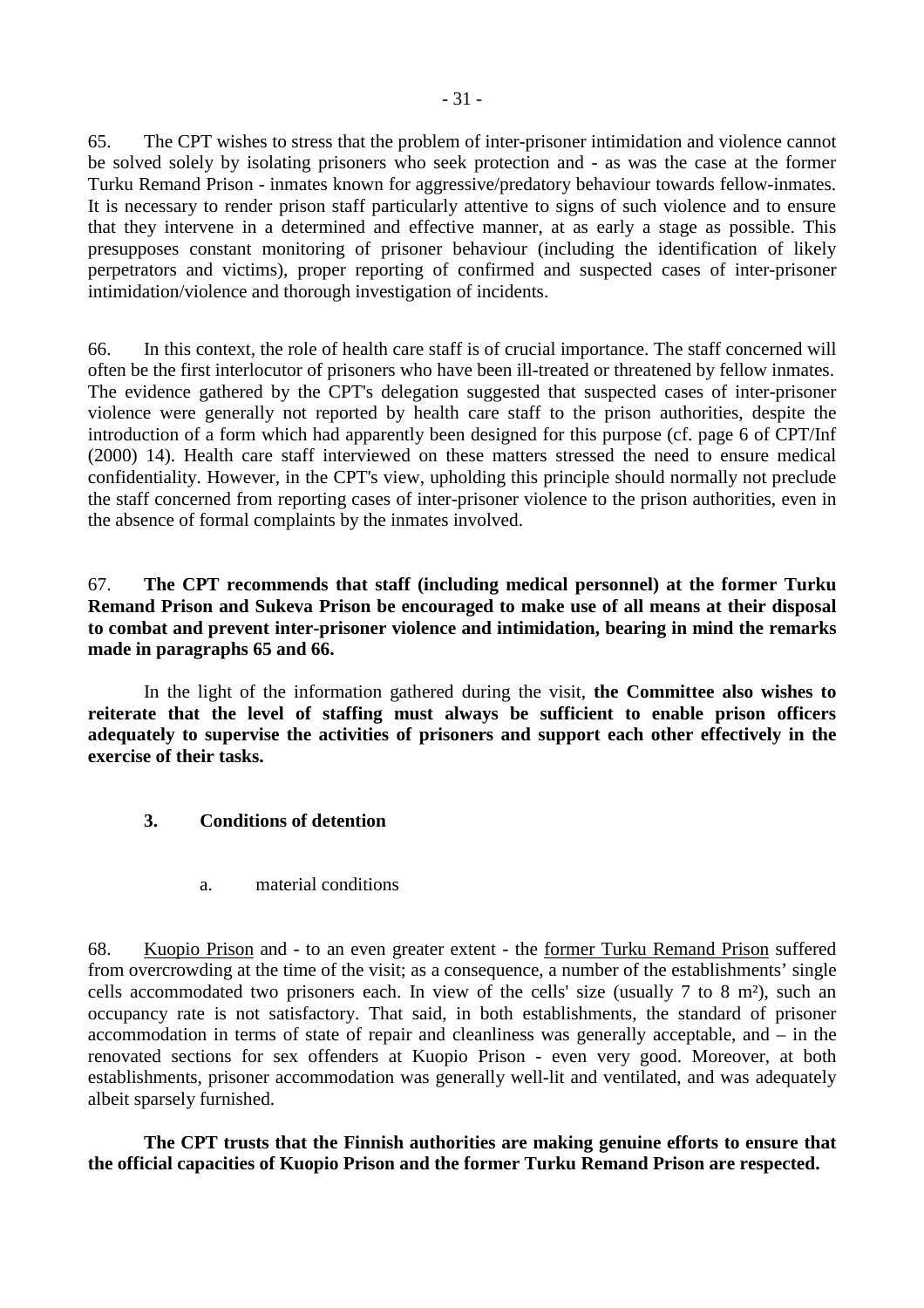69. As during previous visits, the practice of slopping out continued. Inmates held in the closed sections of Kuopio Prison not equipped with integral sanitation (i.e. some 22 cells) and in the former Turku Remand Prison, where hardly any cell had a lavatory, invariably complained about this state of affairs. More particularly, the inmates concerned asserted that access to communal sanitary facilities was difficult to obtain, especially during the night. Consequently, **the CPT recommends that custodial staff be instructed to grant inmates (and, above all, those sharing accommodation with other inmates) access to a proper toilet facility at any time of day or night, unless overriding security concerns require otherwise.**

70. The CPT's delegation was informed about plans to renovate/rebuild Kuopio Prison, which would involve a substantial increase in the establishment's capacity (up to 102). The requisite budgetary means were to be approved in 2004, and the new premises were expected to enter into service in 2008. **The CPT would like to receive more information on the above plans (including the timetable envisaged).**

71. Material conditions at Sukeva Prison were generally of a high and even very high standard, especially in the parts of the establishment which had been upgraded recently. As a rule, inmates were accommodated one to a cell of 7 to 10 m<sup>2</sup>, and a few double cells of adequate size (some 12) m²) were also available. Lighting, ventilation, cell furnishings and the overall state of cleanliness and repair of prisoner accommodation (including of inmates segregated for their own protection) do not call for any specific remarks from the CPT. The majority of cells were equipped with fully partitioned sanitary annexes (lavatory and washbasin); cells without lavatories were situated in open units where ready access to well-maintained communal facilities was guaranteed at all times.

 The delegation was particularly impressed by the material conditions prevailing in the 12 small living units which had been created on the 2nd and 3rd floors of the establishment's main building; each of these comprised 3 single cells, a spacious common kitchen and sanitary facilities (shower and lavatory).

72. At the three establishments, there had been some delay in the refurbishment of the so-called "travelling cells", due to the high turnover of inmates in transfer (e.g. some 3000 persons per year at Kuopio Prison). Further, the state of cleanliness of the aforementioned cells - and especially of the in-cell sanitary facilities - left a great deal to be desired. **The CPT invites the Finnish authorities to ensure the continuous upkeep and refurbishment of the "travelling cells" in the three establishments visited.** 

Further**, the occupancy rates of the "travelling cells" should always be kept at a reasonable level (i.e. a minimum of 4 m² per person).** 

73. Regarding catering arrangements, at the former Turku Remand Prison, some inmates interviewed by the delegation complained that the provision of food and drinking water was insufficient and the timing of the "evening meal" (at around 3.40 p.m.) inappropriate. Further, inadequate provision had apparently been made for special dietary needs. **The CPT would like to receive the Finnish authorities' comments on this matter.**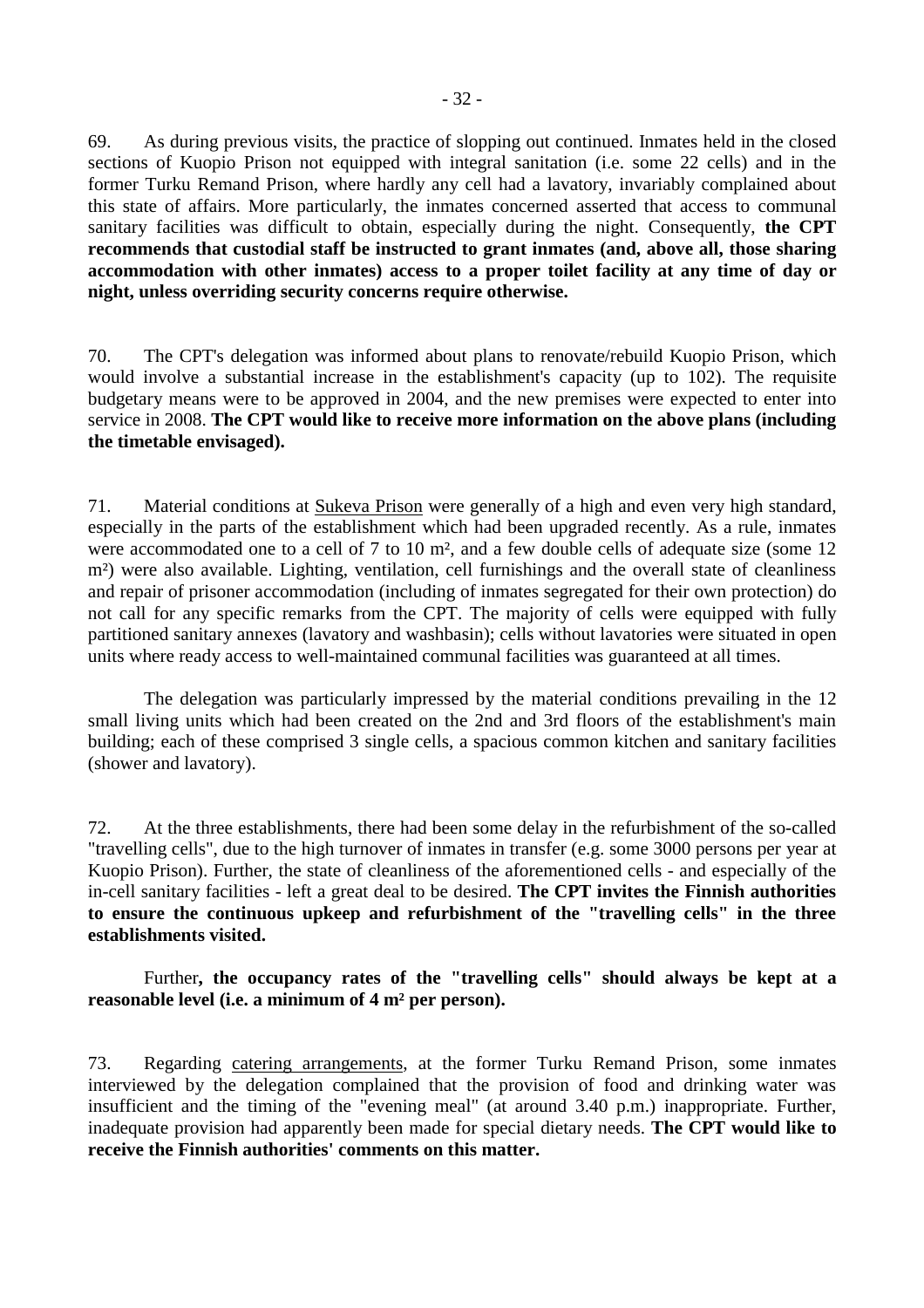b. activities

<span id="page-34-0"></span>74. Overall, the range of facilities and areas for collective use at the three establishments was of an adequate and - on occasion - even very good standard. At Kuopio Prison, the CPT's delegation was impressed by the well-decorated and well-furnished corridor areas and communal rooms in the three open units (for sex-offenders and working prisoners), where inmates could circulate freely at all times. At Sukeva Prison, the workshops (woodwork, metalwork) and sports areas (e.g. large gym and table tennis/billiard room) were excellent. Turku Prison had several spacious and adequatelyequipped rooms for training activities, and at all establishments inmates had access to a chapel, saunas and library services.

 On a more critical note, given the age and layout of Kuopio Prison, no proper gym was available (however, a small and modestly-equipped but intensely-used area for weight-lifting had been created in a basement corridor). Further, at Turku Prison, the unit for segregated inmates did not have any designated room for joint activities/association.

 The outdoor exercise areas of the three establishments do not call for particular comments by the CPT, and there were hardly any complaints about the regular provision of outdoor exercise (however, cf. paragraph 78).

75. In all of the prisons visited, much importance was being attached to developing the existing programmes of activities for inmates (work, education, sport) and providing guidance and instruction to assist them in avoiding re-offending and in leading a healthier life after release (e.g. anger management; cognitive skills and cognitive self-change; drug awareness and, at Kuopio, a special programme for sex-offenders, cf. paragraph 62).

 Nonetheless, the number of prisoners involved in activities varied considerably among the establishments. According to the information gathered by the delegation, the proportion of inmates involved in organised activities at the time of the visit was highest at Kuopio Prison (more than 60 %), which the management considered as a major achievement in comparison to other Finnish prisons, followed by Sukeva (some 50 %) and the former Turku Remand Prison (in the range of 45 %).

76. Notwithstanding the generally positive situation at Kuopio Prison, a number of inmates did not take part (or hardly ever took part) in organised activities, apparently often by their own choice; as a consequence, they only benefited from limited out-of-cell time (no more than 3.5 hours per day). Further, educational activities were very limited at the time of the visit, despite the fact that the establishment had a study counsellor.

**The CPT invites the Finnish authorities to seek to involve a larger number of inmates at Kuopio Prison in organised activities, including education, and to improve possibilities for association for those who do not take part in such activities. Efforts might also be made to enhance the vocational dimension of the existing productive work.**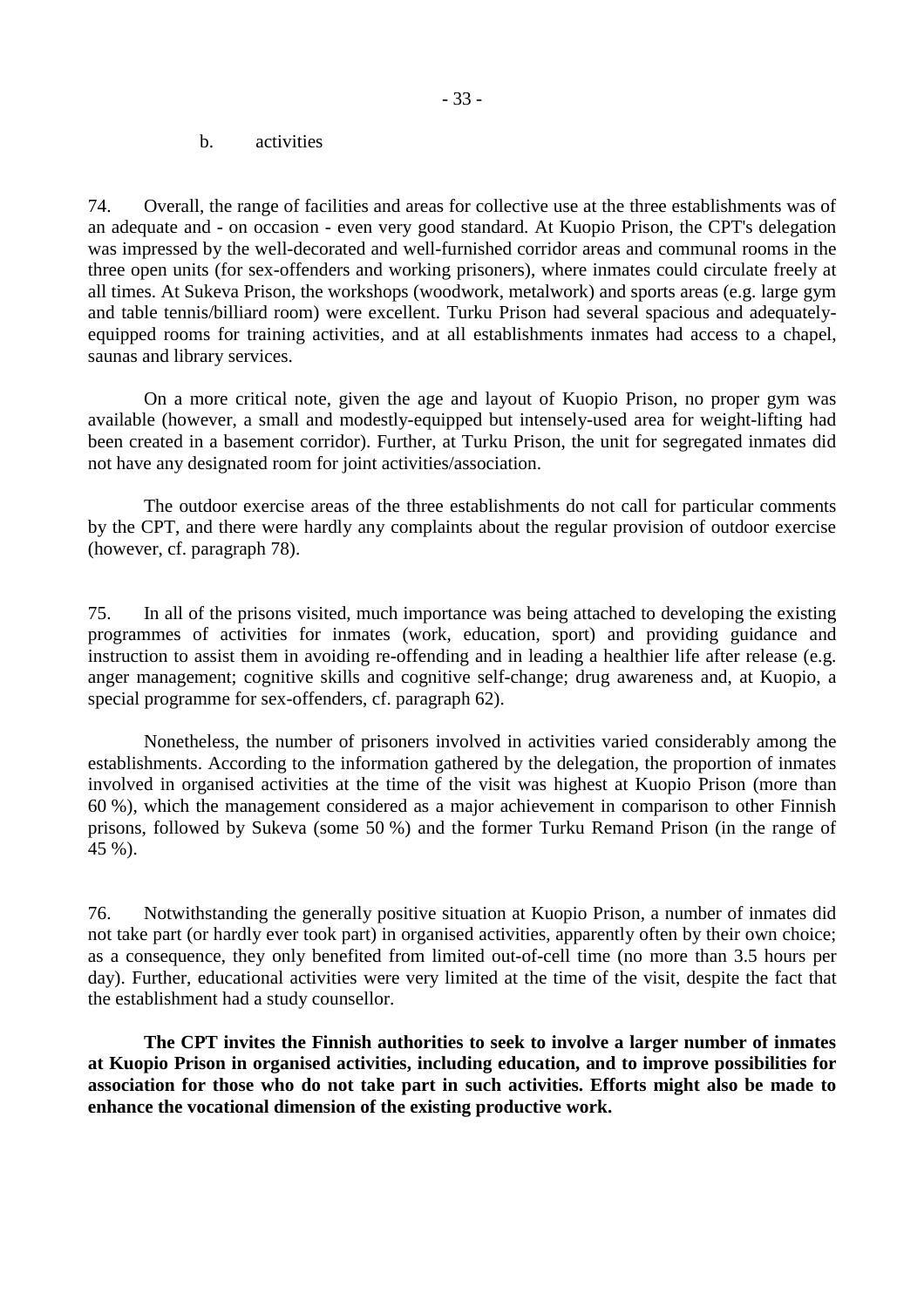77. As reflected in the figures referred to in paragraph 75, the situation at the former Turku Remand Prison and Sukeva Prison was less satisfactory than at Kuopio, with a considerable number of inmates spending the bulk of their day locked in their cells with little to occupy their time.

 In this context, the CPT is particularly concerned by the lack of activities for prisoners segregated from the mainstream at Turku and Sukeva (mostly for their own protection). In addition to very reduced out-of-cell time (which, at Turku, could be even less than 1 hour per day), the inmates concerned had limited possibilities for contact with fellow-inmates in the same unit and hardly any opportunities for work, education and sport. At the former Turku Remand Prison, some of the prisoners segregated for their own protection did not even participate in outdoor exercise, for fear of being insulted/assaulted by fellow-inmates.

 The establishments' directors were fully aware of this undesirable situation, which was said to be due largely to a shortage of staff required for the delivery of activities, supervision and escort duties. The CPT appreciates that there are security and other considerations to be borne in mind in this context; nevertheless, the objective should be to ensure that all prisoners spend a reasonable part of the day outside their cells, engaged in purposeful activities of a varied nature.

 In this connection, the practice observed at the former Turku Remand Prison of placing various categories of segregated inmates (including "fearful" prisoners and their actual/potential aggressors) in the same unit can only hamper the development of a regime worthy of the name.

78. In the light of the above, **the CPT recommends that the Finnish authorities continue to develop activity programmes for inmates at the former Turku Remand Prison and Sukeva Prison (including work and vocational training).** 

**Regarding prisoners segregated from the mainstream, the Committee recommends that determined efforts be made to improve the regimes currently operated. As a first step, possibilities for association outside cells within the units concerned should be enhanced. Further, the space available in the units (e.g. the relatively large corridors at Sukeva Prison) should be exploited to the fullest.** 

**Developing programmes of activities may well require increasing and/or redeploying staff resources (custodial and specialist). It is also essential that the allocation practice referred to in paragraph 77 be reviewed.** 

**Finally, the CPT recommends the review of provision of outdoor exercise to "fearful" prisoners at the former Turku Remand Prison.** All prisoners must be in a position to take at least one hour of outdoor exercise per day under safe conditions.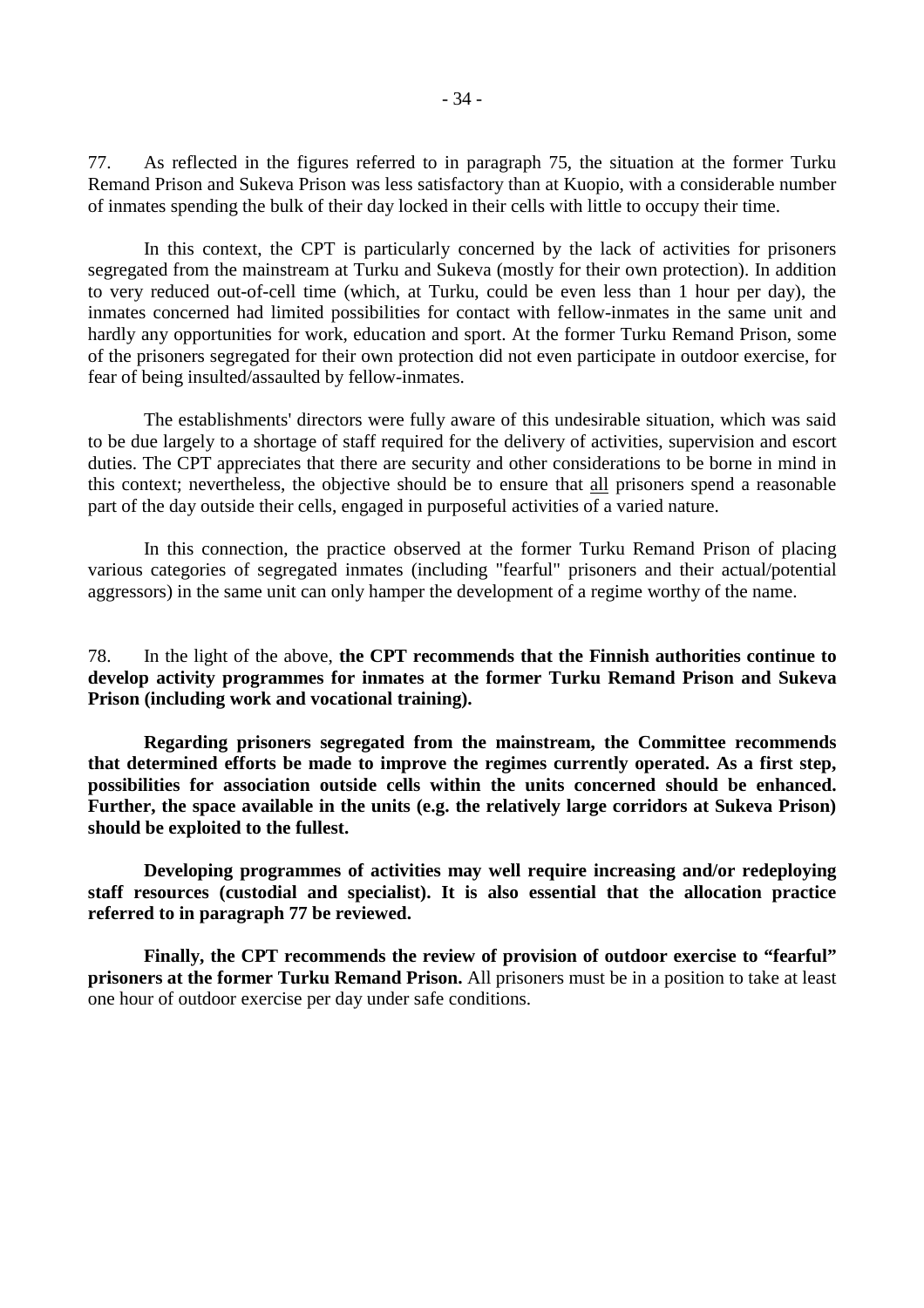### **4. Health care**

79. As regards health-care staff resources, **Kuopio Prison** had a general practitioner (shared with Sukeva Prison) with a specialisation in the treatment of intoxicant-abuse, who attended the establishment on two days per week for a total of some 12 hours. The prison also employed two full-time nurses (providing nursing cover on weekdays).

 The health care service of the **former Turku Remand Prison** comprised a general practitioner present on two days per week. Further, there were two full-time nurses. In addition, a psychiatrist and a dentist were attached to the establishment.

**Sukeva Prison** was attended by the doctor up to three times per week. She was assisted by 3 full-time nurses (one of whom had a specialisation in psychiatric nursing) who were present every weekday. There was also a weekly visit by a dentist.

 At each of the establishments, access to outside specialist treatment and prison hospital services was, in principle, not a problem.

 The CPT wishes to stress that the existing health care staff at the three prisons were found to be highly professional and committed.

80. The presence of general practitioners at the former Turku Remand Prison and Sukeva Prison cannot be considered as adequate, having regard to the size and structure of the respective inmate populations. As regards more particularly Sukeva Prison, virtually all prisoners interviewed by the delegation complained about long delays before they could see the doctor. It is also noteworthy that the establishment's health care staff themselves argued that Sukeva Prison should have its own fulltime doctor.

 As regards Kuopio Prison, the attendance by the general practitioner can be considered as just about adequate, albeit scarcely generous.

# **The CPT recommends that attendance by a general practitioner at the former Turku Remand Prison and Sukeva Prison be increased. The authorities should also take steps to reinforce dental and physiotherapeutic services at Sukeva.**

81. At Kuopio and Sukeva Prisons, nursing staff resources were adequate, given that measures had apparently been taken by the authorities after the 1998 visit to ensure that officers with proper first aid qualification were always present on prison premises (cf. page 31 of CPT/Inf (99) 14). However, at the former Turku Remand Prison, the available nursing cover was insufficient, which resulted inter alia in an inadequate screening of newly arrived inmates (cf. paragraph 84). **The CPT recommends that nursing staff resources at the former Turku Remand Prison be increased**.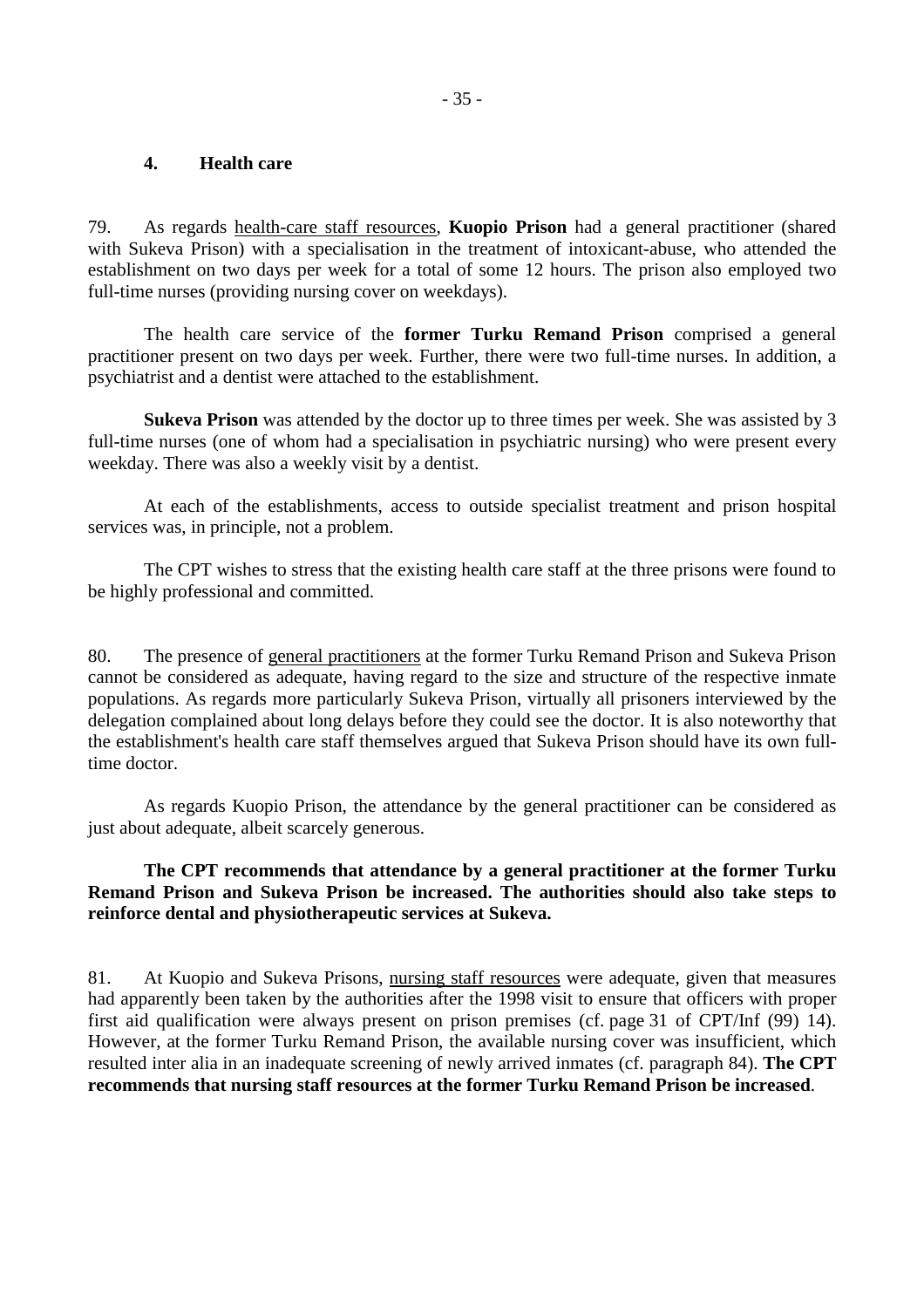82. At Kuopio and Sukeva Prisons, nurses were required to initiate medical treatment of often serious medical conditions, such as withdrawal symptoms or mental disorders in newly arrived prisoners, without proper examination by a doctor; this is all the more of concern, given that such treatment (including the administration of potent medication) frequently started on Fridays (without adequate subsequent monitoring of its effects during the weekend). **This is a highly questionable practice which should be reviewed.**

83. As regards the provision of psychological and psychiatric services, no particular problems were observed at Kuopio Prison (which had recently recruited a psychologist). By contrast, at the former Turku Remand Prison, attendance by the psychiatrist was insufficient, and the establishment's psychologist was mainly responsible for sentence planning and risk/needs assessments, but not for providing other types of psychological services. In this context, the CPT's delegation was particularly concerned by the situation of an inmate at the former Turku Remand Prison who appeared to be suffering from a serious mental disorder and who did not benefit from adequate psychiatric attention. Sukeva Prison did not even have a visiting psychiatrist, and the post of a psychologist had been vacant for a lengthy period (apparently due to a lack of applicants).

# **The CPT recommends a substantial strengthening of psychiatric/psychological services at the former Turku Remand Prison and Sukeva Prison; regarding the latter establishment, further efforts should be made to fill the vacant post of a psychologist.**

84. At the three prisons, medical screening on admission (usually comprising an interview of the inmate concerned; the recording of weight and blood pressure; testing for HIV, hepatitis B/C, if appropriate) was carried out by a fully-trained nurse, who referred the prisoner to the doctor in case of need for a more thorough follow-up or when the prisoner so requested.

 At Kuopio and Sukeva, the CPT's delegation did not gather evidence suggesting delays in the screening of newly admitted inmates or lack of thoroughness. By contrast, at the former Turku Remand Prison, some 20% of all newly admitted inmates did not benefit from initial screening, reportedly for lack of nursing resources. Implementation of the recommendation made in paragraph 81 should enable this shortcoming to be remedied.

85. The health-care service premises and equipment of the three establishments do not call for particular comments. Further, the medical records at the three establishments were generally found to be of a good standard.

 As far as the delegation could ascertain, the confidentiality of medical data (including during transfer to outside services/other establishments) was generally observed.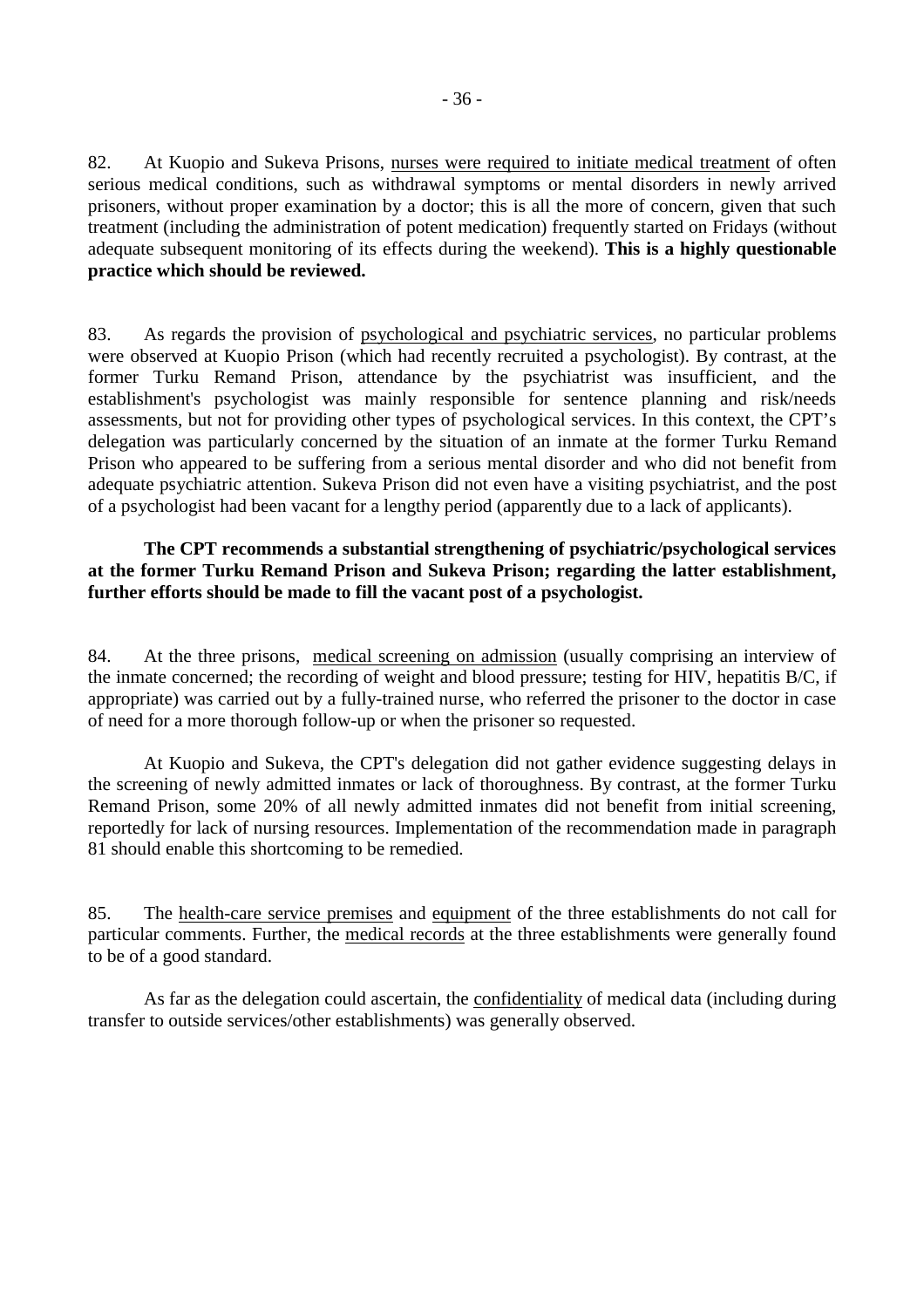# **5. Other issues**

# a. discipline and solitary confinement

86. The types and range of disciplinary sanctions in respect of *sentenced prisoners* were described in previous reports (e.g. paragraph 93 of CPT/Inf (99) 9)) and remain unchanged. However, pursuant to Amendment No 580 to the Enforcement of Sentences Act in 2001, the most severe disciplinary punishments (i.e. solitary confinement of up to twenty days and delaying eligibility for conditional release by up to 90 days) can henceforth by imposed by the director of a penal institution (and not by the prison administration only, as was the case previously). <sup>23</sup>

87. Regarding the disciplinary procedure, the CPT's long-standing recommendation to introduce a right of appeal to a higher authority in respect of all types of disciplinary sanctions has been implemented by the above-mentioned amendment.<sup>24</sup> Appeals can now be lodged with a district court. Further, the prisoner has a right to be present at the court hearing, and may be granted legal assistance. The court, when considering appeals against disciplinary sanctions, is bound by the common rules of criminal procedure, "wherever applicable".<sup>25</sup>

 In this connection, the CPT's delegation was informed that, since the entry into force of Amendment No 580, at Sukeva Prison, eight appeals have been lodged against disciplinary sanctions, none of them successful.

 **In order to obtain a global view of the use made of the above procedure, the CPT would like to receive information, in respect of 2003, on the total number of appeals lodged by prisoners against disciplinary sanctions and the outcome of these appeals.** 

88. The delegation was told that current Finnish law did not provide for disciplinary sanctions in respect of *remand prisoners*. 26 However, prison directors apparently had the possibility of restricting the rights of such inmates in case of misbehaviour (e.g. by reducing their out-of-cell time). Further, several remand prisoners interviewed by the delegation claimed that placement in an isolation room was often used for disciplinary purposes (and not only "in order to control violence" as provided for under the Remand Imprisonment  $Act^{27}$ ).

23 23 Cf. Chapter 2, Section 10a, of the Enforcement of Sentences Act (19.12.1889/39A), as amended on

<sup>29.06.2001.&</sup>lt;br>The appeals procedure is regulated in Chapter 7 of the Act.

<sup>&</sup>lt;sup>25</sup> Cf. Chapter 7, Section 7, of the Act.

<sup>26</sup> Naturally, in the case of serious infringements (e.g. assaults on officers or other inmates; drug-trafficking), criminal proceedings can be brought against the inmates concerned.<br>Cf. Section 15 of the Remand Imprisonment Act (19.07.1974/615).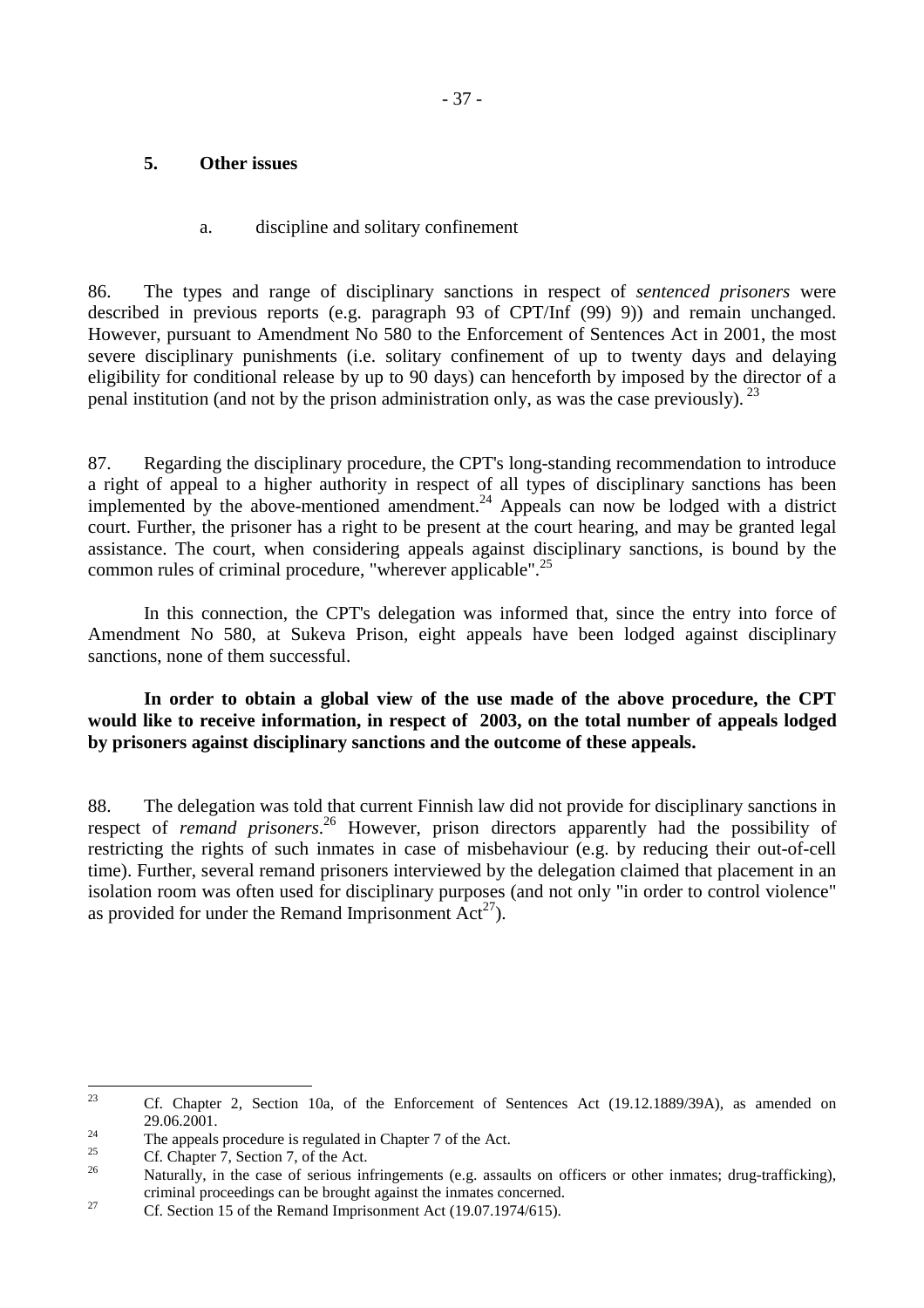In the CPT's experience, the absence of a formal disciplinary procedure entails a danger of unofficial disciplinary systems developing, which carry a risk of abuse of authority. Therefore, clear rules (including appropriate safeguards) should always be established in this area. Such rules are in the interest of both inmates and staff. In this regard, the CPT was informed about plans to provide, within the context of the reform of legislation for the carrying out of pre-trial detention (cf. paragraph 59), a regulatory framework for the imposition of disciplinary sanctions on remand prisoners. **The Committee would like to receive further details on this subject.**

89. *Sentenced inmates* can be subjected to non-voluntary placement in solitary confinement for other than disciplinary reasons (e.g. in the interest of good internal order), pursuant to Chapter 3, Section 9, paragraph 2, of the Enforcement of Sentences Act. In their response to the report on the 1998 visit, the Finnish authorities confirmed that the existing formal safeguards for such placement (i.e. hearing of the prisoner concerned; provision of written information on the reasons for the placement) also applied in the context of the renewal of the measure (cf. page 39 of CPT/Inf. (99) 14). The CPT welcomes this.

 The delegation which carried out the 2003 visit found that recourse to non-voluntary solitary confinement under the above provisions was an exceptional measure of fairly short duration; by way of example, none of the 5 cases of such confinement at Sukeva Prison, reported since February 2001, exceeded four weeks (there were no such cases at Kuopio and Turku). That said, **the CPT's recommendation to introduce a right of appeal against a decision of placement in solitary confinement (cf. paragraph 89 of CPT/Inf (99) 9) remains valid.**

90. At the three establishments, agitated or violent prisoners could be placed in isolation (including, at Turku and Sukeva, in special security cells equipped with a CCTV camera). As far as the delegation could ascertain, it was not uncommon for placement decisions to be taken by custodial officers, without any involvement of medical staff. Even though at the three establishments such placements tended to be infrequent and rarely exceeded a few hours, this practice is highly questionable. In the CPT's view, the placement of an agitated or violent prisoner should always be brought to the attention of a doctor (in addition to confirmation by the prison director). **The CPT would like to receive the comments of the Finnish authorities on this point.**

b. contact with the outside world

91. As was the case in 1992 and 1998, inmates (including those on remand) at the three establishments visited in 2003 generally had adequate possibilities for maintaining contact with their families and friends through visits, letters and telephone calls.

92. At Kuopio and Sukeva Prisons, ordinary - supervised - visits (up to two per week) took place in multipurpose rooms, in which tables and chairs were installed during visiting hours. The former Turku Remand Prison had special visiting areas with similar equipment. In this context, the delegation was informed that a designated visiting facility would be created at Sukeva Prison; **the Committee wishes to receive more information on this matter.**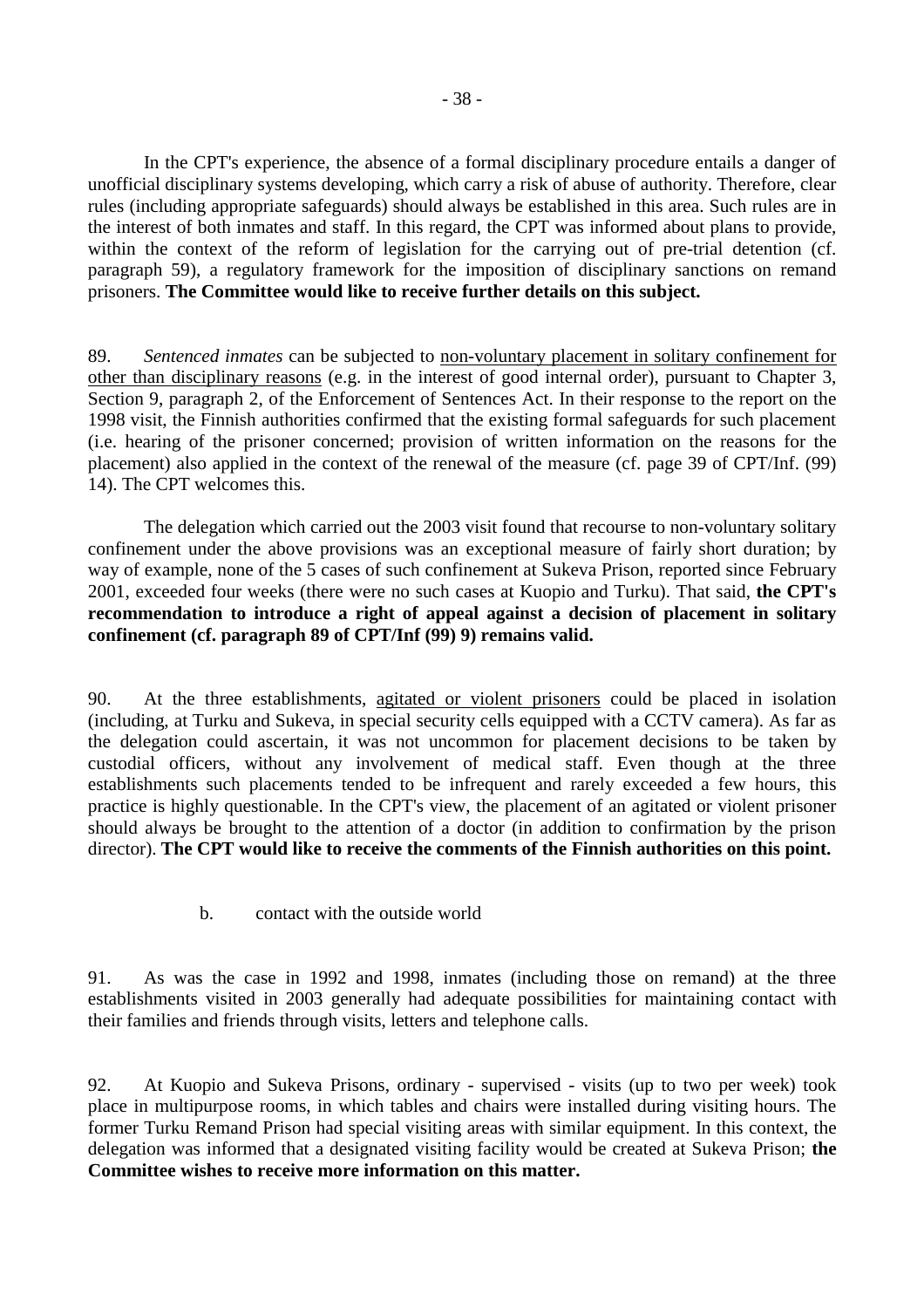93. At the three prisons, inmates were offered the possibility to have unsupervised visits of 4 to 6 hours (up to twice per month). The facilities available for this purpose were of a high standard and offered a welcoming environment. **The CPT trusts that they will be used to their fullest potential.** This is of all the more importance in respect of inmates whose families live a long way from the establishment (as was the case for many prisoners at Sukeva).

c. information for inmates

94. Information leaflets for inmates were available in all of the establishments visited. However, at Kuopio Prison and the former Turku Remand Prison, a number of remand inmates interviewed by the delegation claimed that, in fact, they had received hardly any information about such matters as the establishments' regimes and their rights/duties upon admission. **The CPT recommends that steps be taken to ensure that the above-mentioned information leaflets are systematically given to prisoners on their arrival. These leaflets should be available in an appropriate range of foreign languages.** 

d. independent inspections

95. In their response to the report on the 1998 visit, the Finnish authorities stressed that "it is not deemed necessary to establish a new independent monitoring body", in addition to the Parliamentary Ombudsman and - since 1999 - the Deputy Ombudsman in charge of prisons and the enforcement of sentences (cf. page 38 of CPT/Inf (99) 14).

 The information gathered during the 2003 visit suggested that, even after the appointment of the Deputy Ombudsman, the frequency of inspections remained low, e.g. the former Turku Remand Prison is subject to such inspections at three-yearly intervals. This is far from sufficient to ensure adequate continuous supervision by an outside body. **Ideally, such visits should take place on a monthly basis, and be unannounced.** 

e. intoxicant-related issues

96. The presence in Finnish prisons of a high proportion of inmates with serious drug and alcohol-related problems (especially upon entry into the prison system) continues to represent a major challenge for the authorities, both in terms of intoxicant-control and the choice of the appropriate medical and psychological services to be offered.

 As was the case during previous visits, the efforts made by the Finnish authorities in this area are most commendable.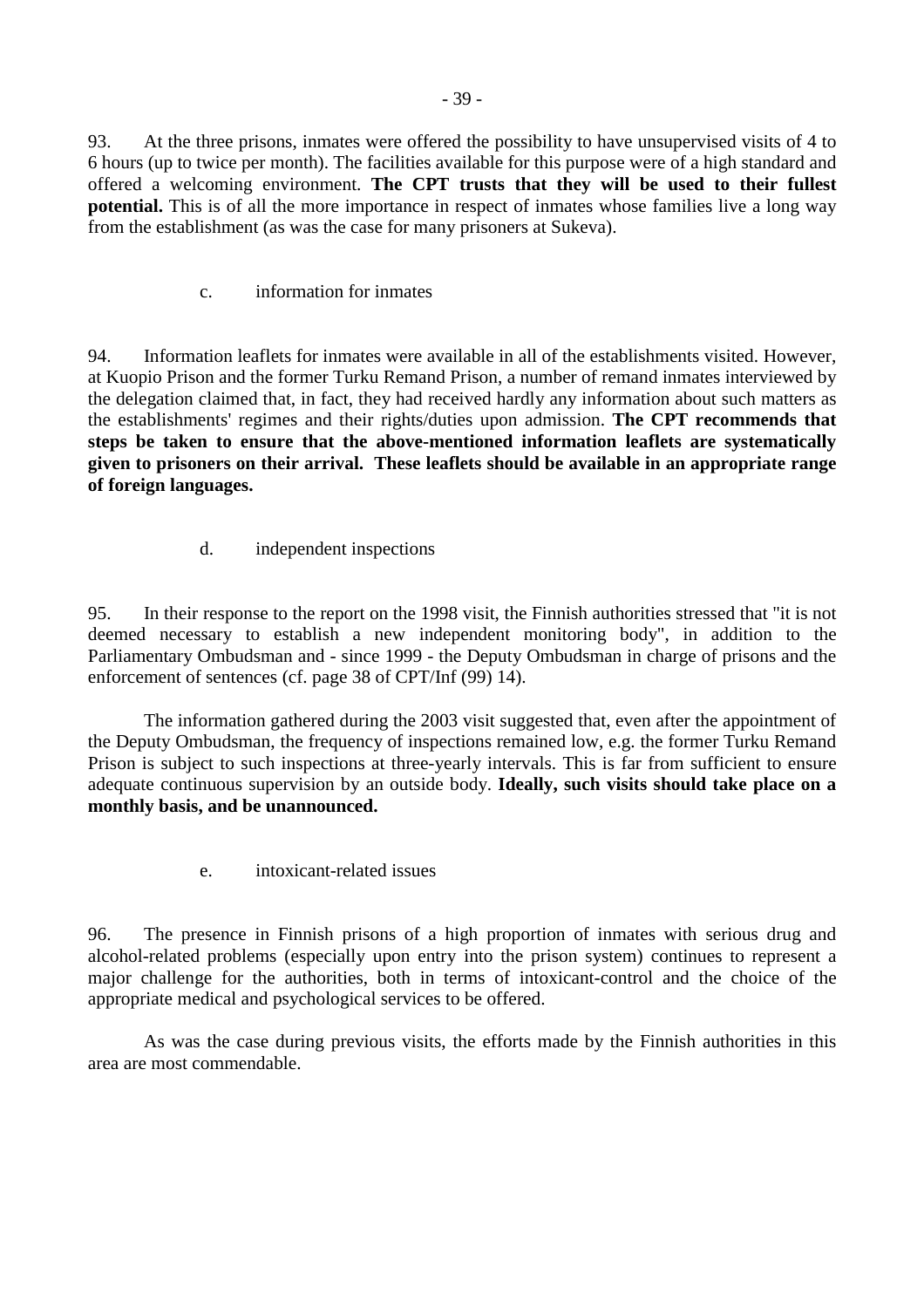97. Both the former Turku Remand Prison and Sukeva Prison had intoxicant-free units (with total capacities of 23 and 19). The information gathered by the delegation indicated that an additional number of inmates could usefully have benefited from placement in the existing units. Quite surprisingly, the respective facilities at Turku were underused at the time of the visit.

 **The CPT recommends that the Finnish authorities take steps to fully exploit the potential offered by the existing intoxicant-free units at the former Turku Remand Prison. Further, efforts should be made to increase the number of places in the respective unit at Sukeva Prison, and to create such a facility in the context of the planned rebuilding of Kuopio Prison.** 

**The CPT also considers that drug-counselling and rehabilitation services should be made more widely available at the Turku and Sukeva establishments.**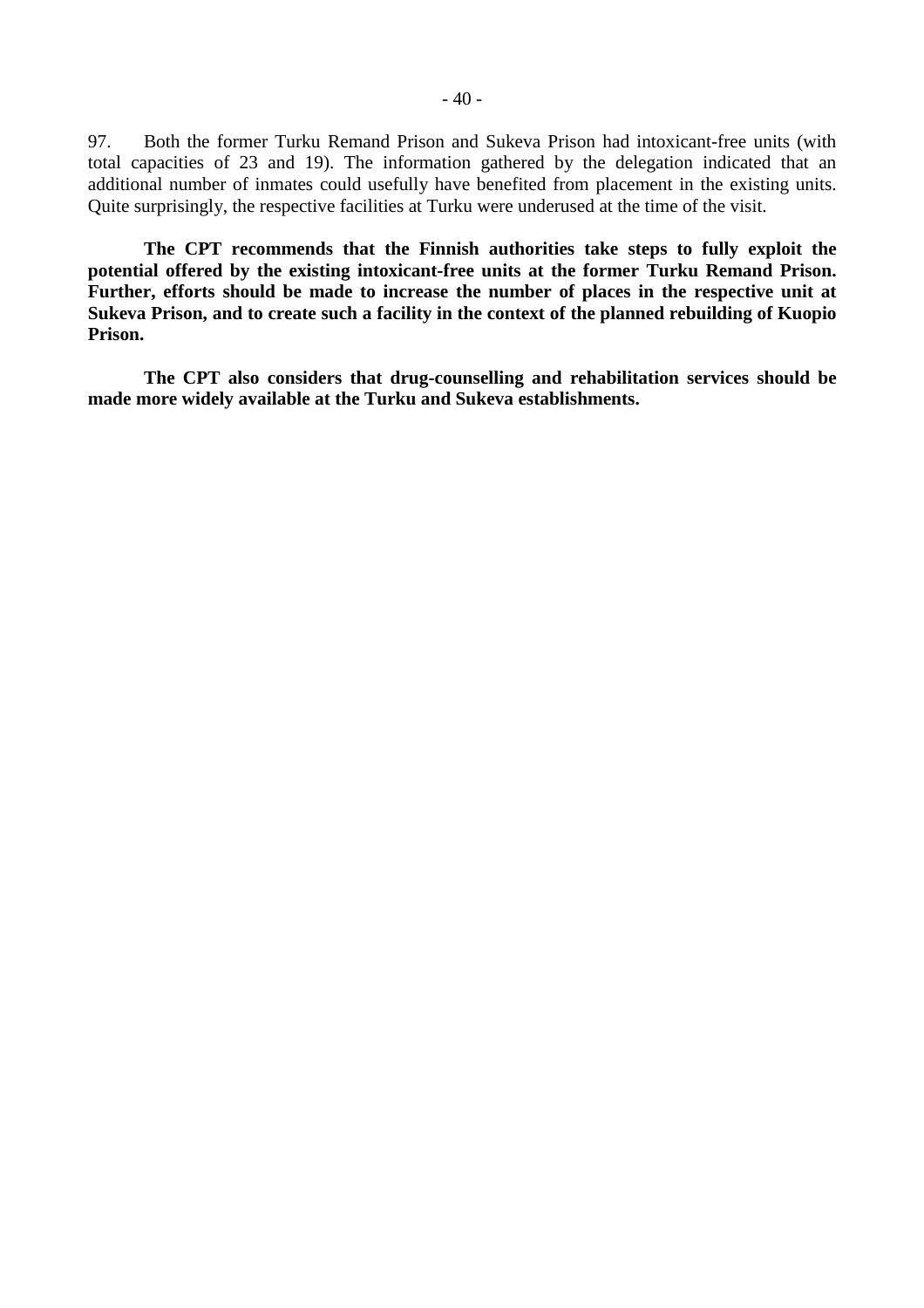# **D. Niuvanniemi Hospital**

# **1. Preliminary remarks**

98. During the third periodic visit, the CPT's delegation examined, for the first time in Finland, the situation in a forensic psychiatric establishment, Niuvanniemi Hospital.

 The establishment is the largest of two State forensic psychiatric hospitals in Finland (the second one being situated in Vaasa). The hospital is located some 4 km from the centre of the town of Kuopio in a picturesque forested area next to the Kallavesi Lake. The establishment serves as a high-security hospital for long-term treatment, however without many of the features often associated with such facilities (i.e. window bars; secure perimeter; special security staff).

 At the time of the visit, the hospital had a total of 284 beds and was accommodating 287 patients (all involuntary), of whom 35 were women. 177 patients were classified as criminally irresponsible, 7 persons were undergoing psychiatric assessment in the context of criminal proceedings, and 103 patients had been transferred from ordinary psychiatric hospitals because they were considered dangerous/difficult to treat (hereinafter referred to as "civil" patients). One of the patients was under 18 years of age.

 Nearly 90% of the patients were diagnosed as suffering from psychosis (mainly schizophrenia), and over half had concomitant diagnoses such as drug or alcohol dependence; a small number were classified as mentally retarded, in addition to having other mental disorders.

99. At the time of the visit, a new 12-bed ward for juvenile patients was under construction. The facility was expected to become operational at the beginning of 2004. **The CPT would like to receive confirmation of the entry into service of the ward for juvenile patients, as well as information about its functioning (e.g. the therapeutic/rehabilitative activities available).** 

> \* \* \*

100. The CPT wishes to stress at the outset that the delegation gathered no evidence of physical ill-treatment of patients at Niuvanniemi Hospital; on the contrary, a number of patients spoke favourably about the manner in which they were treated by staff. Overall, the atmosphere in the establishment appeared tension-free and friendly. The approach of both medical and nursing staff was found to be highly professional and caring towards their patients.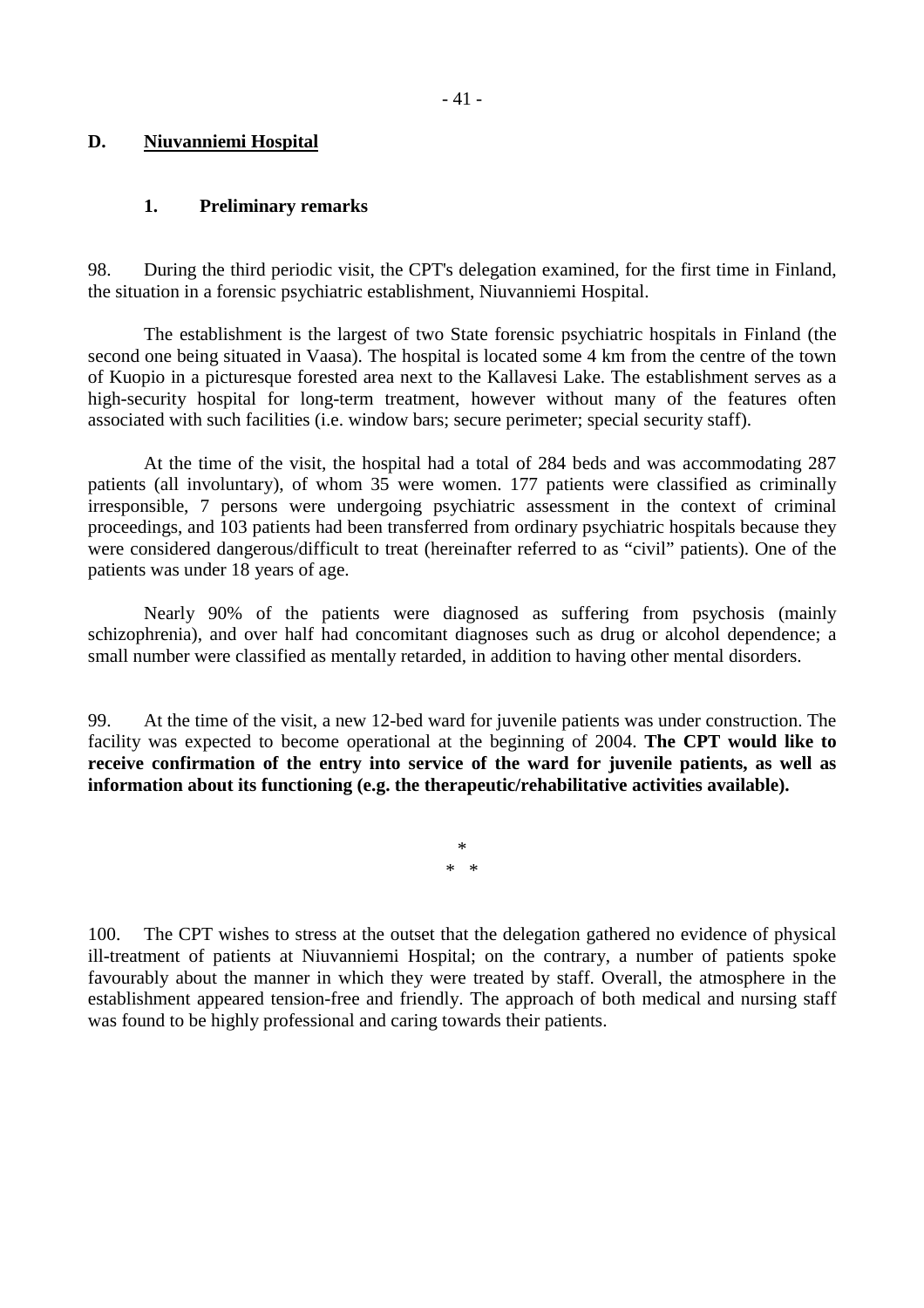# **2. Living conditions of patients**

101. Patient accommodation was provided on 12 closed wards and one open ward, which were dispersed in 6 buildings. Despite the age of the premises, many of which were built between 1881 and 1885, material conditions were of a high standard (including in wards awaiting refurbishment). Patients were generally accommodated in good-sized, adequately furnished, individual or double rooms; the hospital also had two rooms for 5 patients each. The delegation noted efforts in a number of patient rooms (including in some of the rooms used for seclusion) to create a warm and personalised environment, which is all the more commendable given that the vast majority of patients were hospitalised for lengthy periods (e.g. nearly 8 years on average for persons classified as criminally irresponsible).

 Association and other communal facilities (e.g. day rooms, dining and smoking areas) were pleasantly furnished, comfortable and offered a warm atmosphere. The sanitary facilities included special equipment for persons with limited mobility, and patients had ready access to them at all times. All premises were impeccably clean and in a good state of repair; hygiene requirements were scrupulously met throughout the establishment.

102. Patients subject to involuntary placement in a psychiatric institution should have the possibility to take outdoor exercise of at least one hour on a daily basis, if their medical condition so permits. At Niuvanniemi, those patients who were not allowed to move freely on the establishment's vast grounds (i.e. some 150), could – in principle - take outdoor exercise in three spacious secure areas, which were equipped with benches and tables and offered some protection from inclement weather.

 However, the granting of outdoor exercise appeared to be handled in a rather restrictive manner, patients' medical condition frequently being invoked for denying it. Further, persons admitted for psychiatric assessment were usually not allowed to participate in outdoor exercise during the initial period of their hospitalisation; the CPT cannot see a reason for such a generalised approach. **The Committee considers that the criteria used for assessing whether a patient can have access to outdoor exercise should be reviewed.**

# **3. Staff and treatment**

103. Staffing levels at Niuvanniemi Hospital were fully satisfactory. With a capacity of 284 beds, the hospital had the full-time equivalent of 19.5 psychiatrists (including the Chief Medical Doctor, 3.5 other senior doctors, 11 specialist and 4 trainee doctors), 62 nurses with a higher nursing qualification (a number of whom had undergone training in psychotherapy/support therapy) and 254 mental health nurses.

 Psychological assessment was an important aspect of the work carried out at the hospital; 4 full-time clinical psychologists were employed for this purpose. The hospital also had two occupational therapists (in addition to other staff involved in the provision of activities) and 4 social workers, one of whom acted as the patient's ombudsperson<sup>28</sup>.

<sup>28</sup> 

The ombudsperson's tasks are detailed in Section 11 of the Act on the Status and Rights of Patients (17.08.1992, as amended)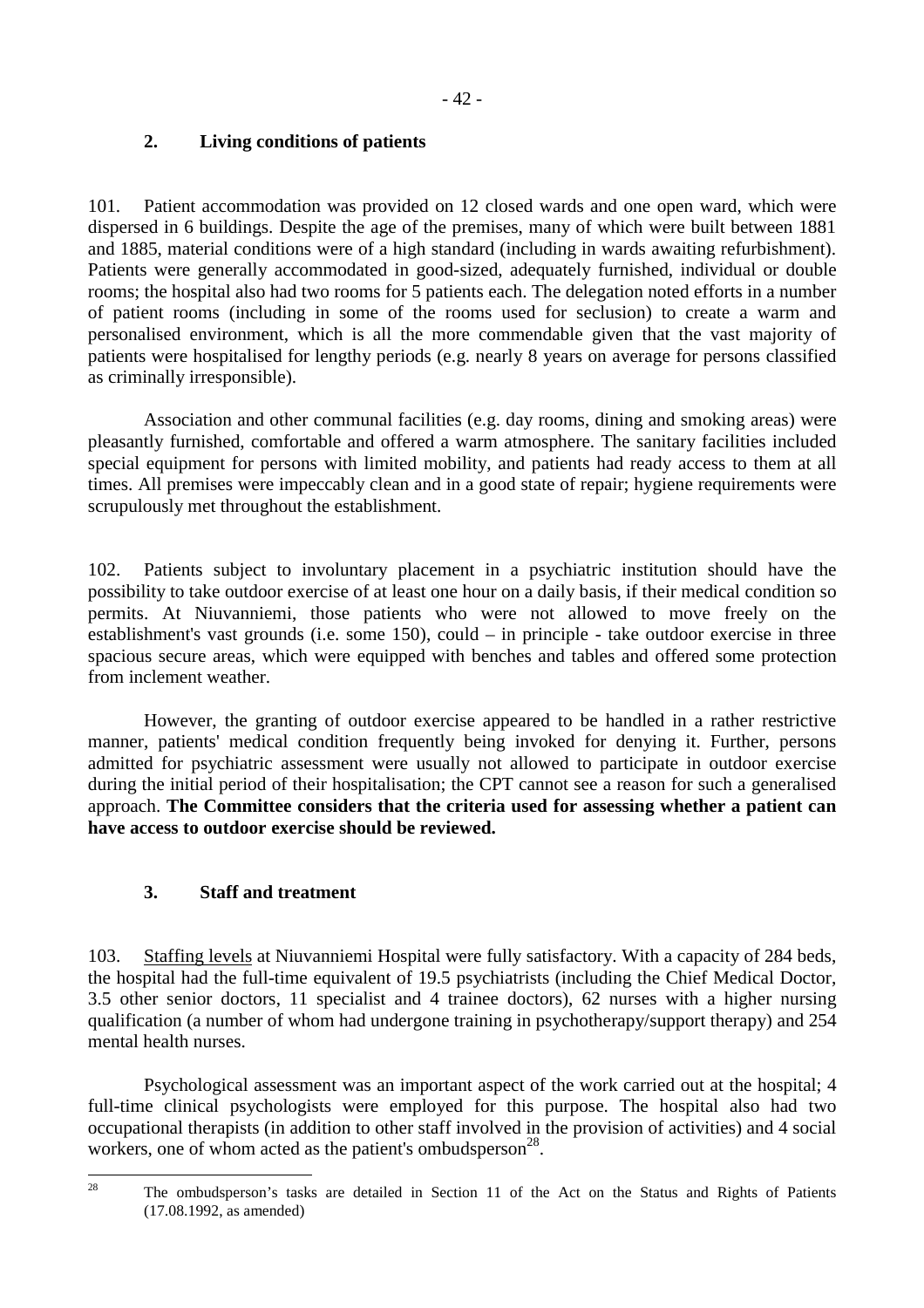104. The treatment available at Niuvanniemi Hospital was based on an individual approach, involving the drawing up of a treatment plan (and the subsequent monitoring of its implementation) for each patient by a therapeutic team (comprising, inter alia, patients' personal nurses, cf. below), with the active participation of the patients concerned.

 More generally, the overall treatment approach followed was based on a psychotherapeutic understanding of the staff-patient relationship. Further, the prevailing positive therapeutic milieu was clearly enhanced by the absence of window bars and special security staff, and by the general open doors policy within the wards. The CPT welcomes this state of affairs.

 In this context, the CPT also commends the personal nurse scheme, which has the potential of providing the requisite support and assistance to patients cared for at the hospital. The scheme is of particular relevance to patients identified as being at risk of self-harm.

 The medical records examined were detailed and precise, and medical confidentiality was respected.

105. The programmes available at the hospital offered a wide range of therapeutic and rehabilitative activities (state-of-the-art pharmacotherapy, different forms of individual psychotherapy, support and group therapy, ergotherapy, life skills training, art, sports, etc.). More particularly, a substantial number of the patients (mainly from wards 2, 9, 10, 11, 12 and 13) had access to excellent workshops (metal work, carpentry, weaving, etc.) or were active in the establishment's gardens and greenhouses; overall, some 60 patients participated in the establishment's domestic services (cleaning, catering, laundry services).

 Patients had access to sports facilities of a high standard, including a fitness room and a gym.

106. Notwithstanding the overall positive picture, a large proportion of patients who were confined to their wards (especially wards 3, 4, 5 and 7) were found to spend most of their time in a state of inactivity (save for some physical exercise, art therapy, games, etc.). The CPT recognises the difficulties to provide meaningful activities to patients suffering from grave mental disorders. Nevertheless, **the Committee trusts that determined efforts will be made to involve a greater number of such patients in activities which are responsive to their individual needs and abilities.**

107. In their response to the report on the 1998 visit, the authorities stressed that under Finnish law the involuntary placement of a patient in a psychiatric establishment includes by its very nature the possibility of treating the patient's mental disorder (but not other conditions) without his/her consent (cf. page 43 of CPT/Inf  $(99)$  14).<sup>29</sup>

 $29$ 

Cf. Section 22b, sub-section 3 of the MHA.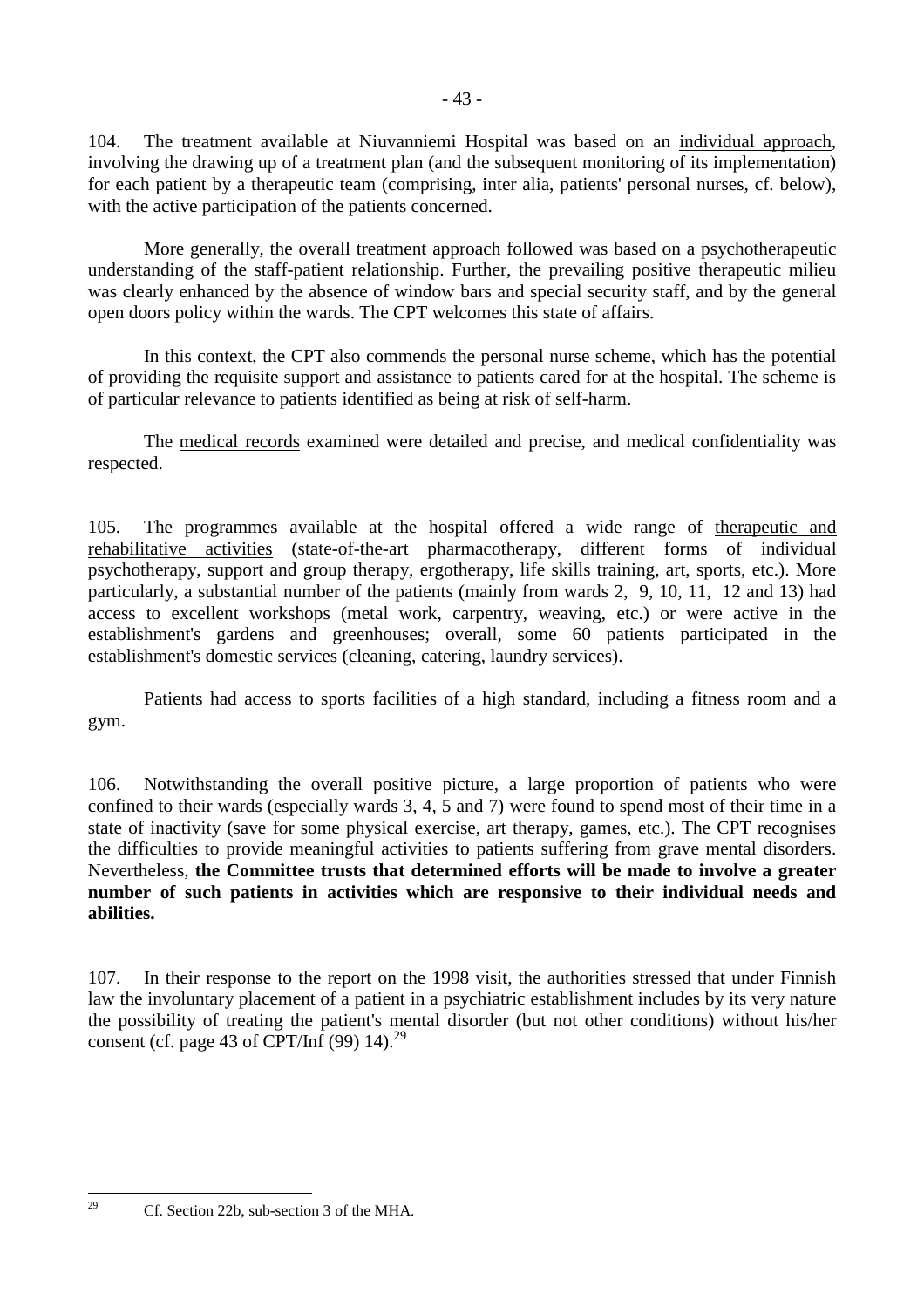As was the case in 1998, the delegation which carried out the 2003 visit noted that, at Niuvanniemi Hospital, medical staff endeavoured to obtain the patient's consent before the beginning of treatment, and subsequently, in the context of the review of the patient's treatment plan.30 Regarding electroconvulsive therapy (ECT), in particular, such treatment was only applied with the patient's informed consent (although Finnish law does not contain such a requirement). Similarly, persons admitted for psychiatric assessment were not being treated against their will.

 In case of disagreement with the treatment prescribed, the patient concerned could ask the Chief Medical Doctor for a second opinion (including via his/her personal nurse or the patients' ombudsman). However, no procedure was in place which would have allowed the patient to obtain an outside medical opinion in case he/she did not agree with the establishment's doctors.

108. As a matter of principle, the involuntary hospitalisation of a psychiatric patient should not be automatically construed as authorising treatment without his consent. This implies that patients (as well as their representatives, e.g. support persons or guardians) should be fully informed about the treatment which it is intended to prescribe. Further, the patient or the patient's representatives should have the possibility to request a second opinion from a doctor who is independent from the hospital concerned, if they so wish. **The CPT would like to receive the comments of the Finnish authorities on this subject.**

# **4. Means of restraint/seclusion**

109. In those cases where the restraint of patients proved necessary, recourse was had to manual control, the administration of a sedative, fixation with leather belts, straightjackets or seclusion (either in the patient's own room or special facilities). The aforementioned measures were the subject of a specific written policy drawn up with a view to providing guidance to staff in respect of the implementation, in practice, of recent amendments to the Finnish Mental Health Act (MHA) concerning the criteria for any restrictions on the fundamental rights of involuntary patients.<sup>31</sup>

 Given the seriousness of the mental conditions treated at Niuvanniemi Hospital and the dangerousness of a number of patients<sup>32</sup>, recourse to means of restraint/seclusion was not a rare occurrence (e.g. some 30 patients were under seclusion at the time of the visit). That said, nothing suggested an excessive use of such means, and serious efforts were apparently being made to apply them for the shortest possible duration. More particularly, temporary release from seclusion or fixation was a common practice. The CPT welcomes this approach.

 $30^{\circ}$ <sup>30</sup> Cf. Section 6 of the Act on the Status and Rights of Patients (No 785 of 17.08.1992, as amended) Cf. Amendment No 1423 of 21.12.2001.

<sup>32 126</sup> violent incidents (including assaults by patients on staff and fellow-patients) were recorded/reported during the first 4 months of 2003.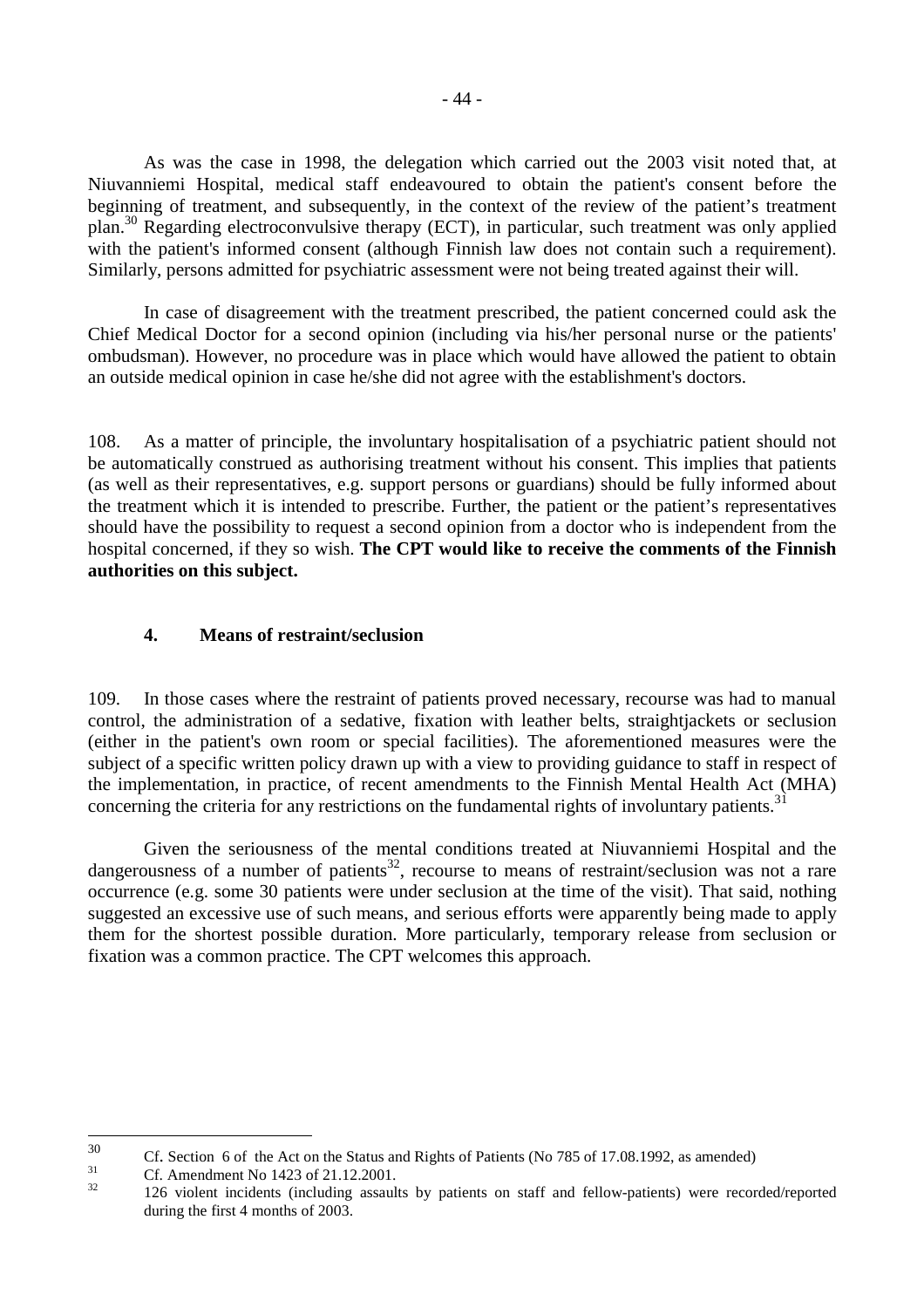110. Patients subject to seclusion and physical means of restraint were attended to by a nurse specifically appointed for this purpose and adequately supervised. Further, the use of means of restraint was recorded (in both the patients' files and at hospital level), and reported to the state provincial office every 2 weeks, pursuant to Section 22f, sub-section 4, of the MHA. In this context, **the CPT would like to receive confirmation that the administration of medication for the purpose of controlling aggressive or violent behaviour is subject to the same recording/reporting obligations as those applying to seclusion and physical means of restraint.**

111. The CPT was informed that, under Section 22f, sub-section 3, of the MHA, periods of seclusion and fixation exceeding, respectively, 12 and 8 hours, must be reported to the patient's support person or guardian. This is a valuable safeguard. However, only about half of the patients at Niuvanniemi Hospital had a support person, and a guardian had been appointed in only a few cases. **The CPT would like to be informed about how it is intended to implement the above provision in the case of involuntary patients without a support person/guardian (e.g. are there any plans to appoint a support person specifically for patients subject to means of restraint?).** 

 **In this context, the Committee also wishes to receive details concerning the procedures for appointing support persons and the requirements these persons have to meet (e.g. in terms of previous experience and qualification).**

112. All staff in direct contact with patients regularly received in-service training in manual control and other means of restraint vis-à-vis agitated or violent patients (as well as systematic debriefing by external consultants after violent incidents). The CPT welcomes this.

113. In the CPT's experience, the application of means of restraint and seclusion is often perceived by patients as a form of punishment, and some of the patients interviewed during the 2003 visit made allegations to this effect. In the Committee's view, the use of means of restraint/seclusion as a form of punishment would be totally unacceptable. In order to avoid misunderstandings in this respect and to further develop the doctor-patient relationship, **the CPT recommends that patients who have been subject to seclusion or other means of restraint also receive a debriefing after the end of these measures.** This will provide an opportunity for the doctor to explain the need for the measure and thus help to relieve uncertainty about its rationale.

114. The wards housing the most challenging patients (i.e. wards 1 to 5, 7 and 8) had designated seclusion/observation rooms (which were generally equipped with CCTV cameras for continuous supervision). The conditions in these facilities do not call for particular comments from the CPT.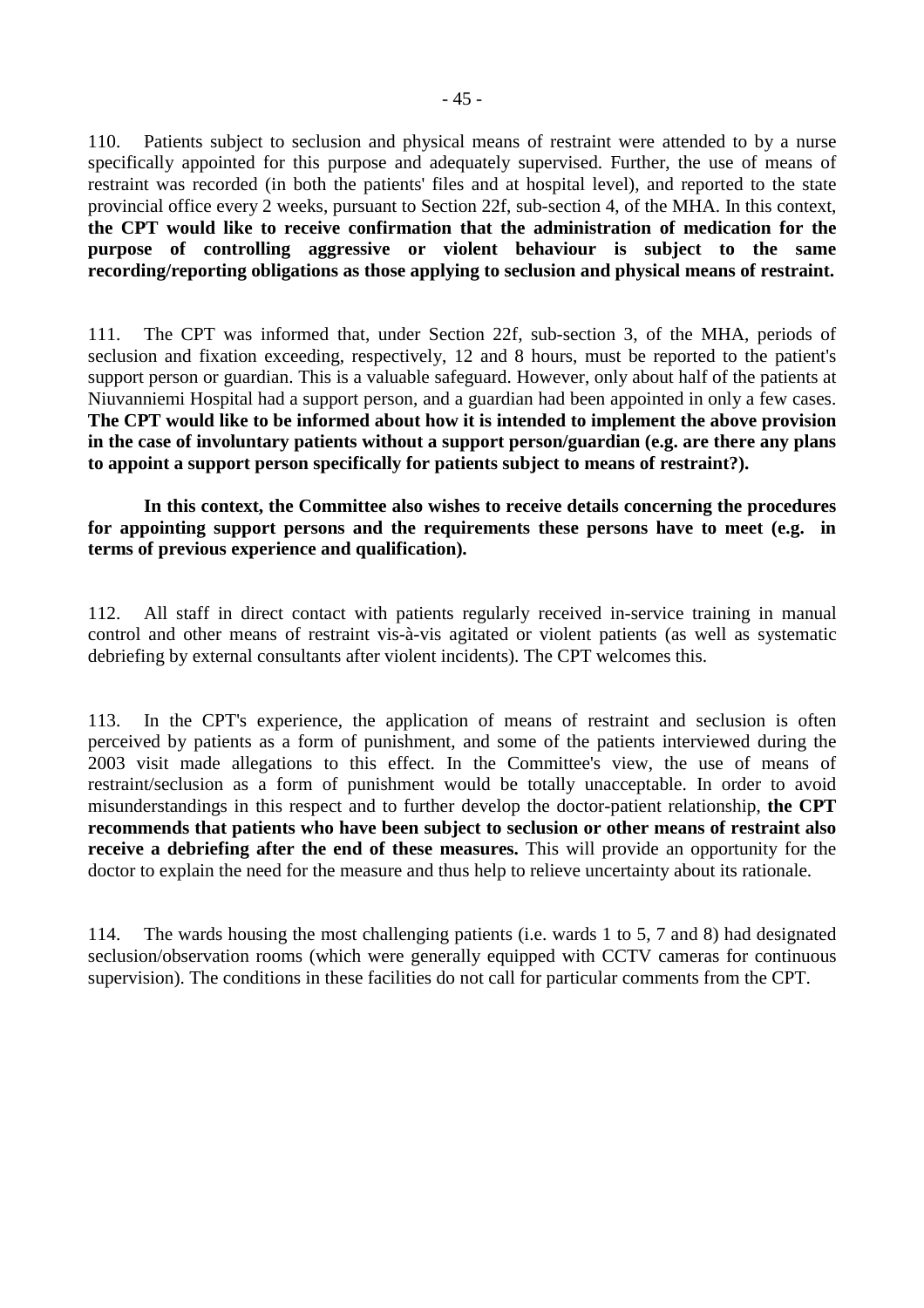# **5. Safeguards**

115. The procedure of involuntary placement (and renewal of such placement) in respect of civil patients was described in the previous visit report (cf. paragraphs 117 and 139 of CPT/Inf (99) 9). At Niuvanniemi, such patients were only admitted upon referral by another psychiatric hospital (i.e. after their initial placement). Therefore, the CPT's delegation did not examine the procedure pertaining to the initial placement of civil patients.

 The delegation focused its attention on the hospitalisation of persons accused of a crime for psychiatric assessment and the renewal of the involuntary placement of civil and forensic patients for treatment.

116. Persons accused of a crime can be ordered by a court to undergo mental examination, pursuant to Section 15 of the MHA. The decisions on the practicalities involved (e.g. whether the person concerned is to be detained in a hospital for this purpose) are taken by the National Authority for Medico-legal Affairs (TEO).

 As a rule, the examination must be completed and a statement on the person's mental condition communicated to the TEO within two months from the start of the examination. The TEO (which has a forensic psychiatric service) draws up its own statement and, if appropriate, immediately orders the person concerned to undergo treatment in a psychiatric hospital (for an initial maximum period of 6 months).<sup>33</sup> The TEO can also order the mental examination and the treatment of persons whose sentence has been waived because of their mental condition.<sup>34</sup> The orders by the TEO are subject to approval by the court.

117. The need for treatment has to be reviewed within 6 months of the initial placement, for forensic patients, and within 3 months thereof, for civil patients, and subsequently every 6 months for both categories of patients. Such reviews involve, in the case of civil patients, a *referral for observation* by an outside doctor and, for both civil and forensic patients, the drawing up of a *statement on observation* by the responsible doctor in the hospital as well as, in case of an assumed need for continuation of the placement, an *order for treatment* issued by the Chief Medical Doctor of the same hospital.

 The decision to continue the treatment has to be approved by the county administrative court; however, the court usually does not hear the patient concerned.

 Regarding the above-mentioned referral for observation in the context of the renewal of the treatment decision in respect of civil patients, the information gathered at Niuvanniemi Hospital suggested that this procedure was a mere formality: the doctor normally used for this task (who was not even a psychiatrist) apparently decided on the referral on the basis of the hospital's case file and after a brief meeting with the patient concerned. In the CPT's view, this cannot be considered as the issuing of an independent medical opinion. Lawyers with whom the delegation spoke concurred with this assessment.

 $33$  $^{33}$  Cf. Section 17 of the MHA.

Cf. Sections 21 and 22 of the MHA.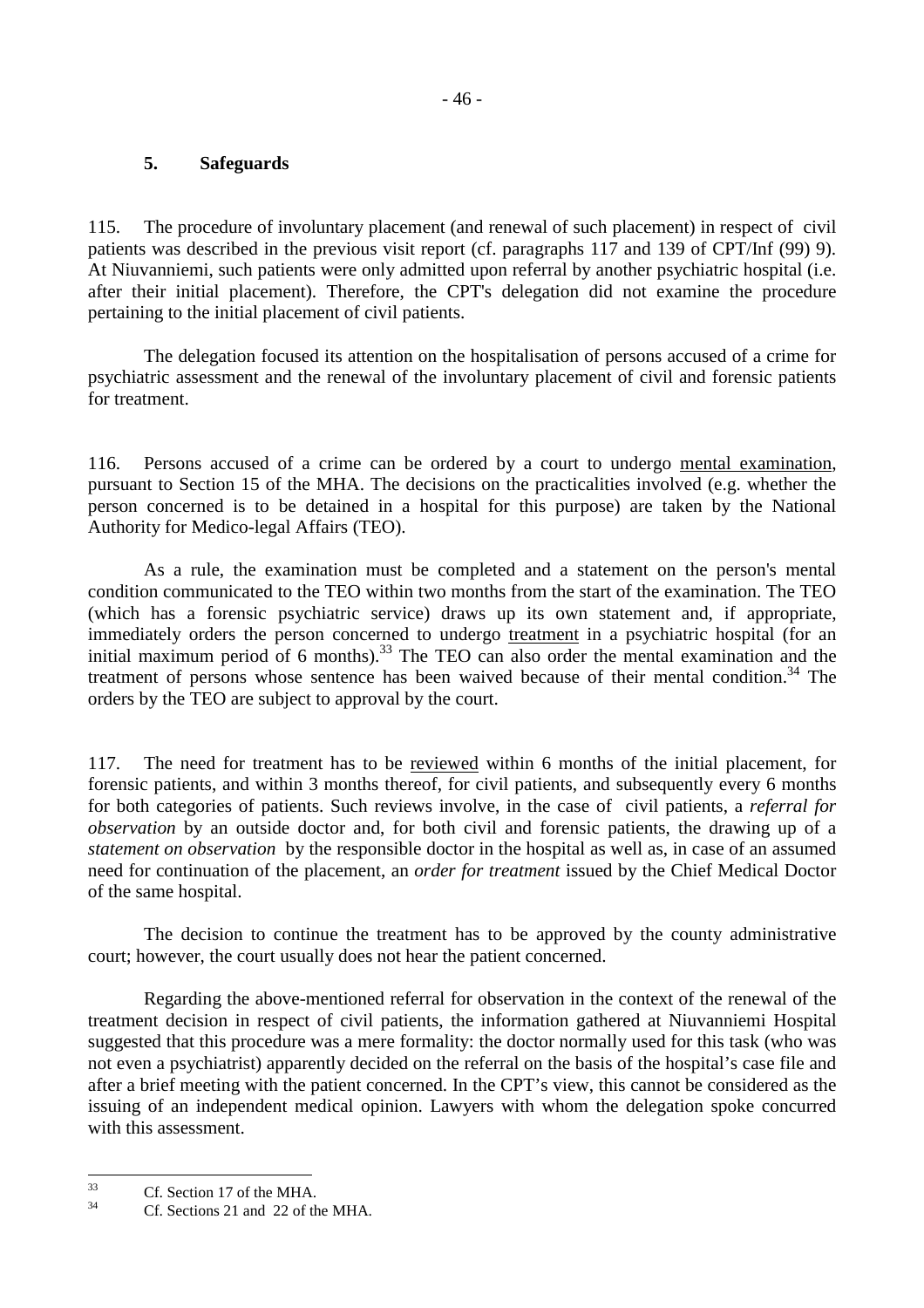118. As was the case in 1998, patients can lodge an appeal with the provincial administrative court against a decision ordering/continuing treatment in a psychiatric hospital.<sup>35</sup> In this context, the CPT welcomes the fact that the *order for treatment* form contains information on the possibility of an appeal (and is to be signed by the patient).

 Decisions by the TEO and the provincial administrative courts are appealable before the Supreme Administrative Court.

119. The information gathered by the delegation indicated that the procedures and deadlines referred to in paragraphs 116 and 117 were scrupulously observed at Niuvanniemi Hospital.

 Further, the procedures concerning the mental examination of persons accused of a crime and the initial placement of such persons in a psychiatric institution offered, overall, adequate guarantees of independence and impartiality as well as objective medical expertise.

 By contrast, the manner in which an order for treatment in respect of both civil and forensic patients was being renewed would merit a reassessment with a view to strengthening safeguards for patients.

120. The CPT considers that the periodic review of an order to treat a patient against his/her will in a psychiatric hospital should involve a psychiatric opinion which is independent of the hospital in which the patient is detained. This is of all the more relevance in respect of patients who have already spent lengthy periods of time in that same hospital. In the Committee's view, the procedure described in paragraph 117 does not meet this requirement.

 Further, the CPT's delegation was informed that appeals by patients from Niuvanniemi Hospital (as well as other psychiatric hospitals in Finland) against decisions involving the continuation of involuntary treatment were hardly ever successful. It remained the case that a second independent medical opinion (in addition to the hospital's opinion) was not required in the context of such appeals, and in practice, difficult to arrange. Moreover, it was apparently rare for patients at Niuvanniemi to have a lawyer and to be heard by the court.

# 121. **The CPT recommends that the Finnish authorities review the procedure by which the continuation of treatment of civil and forensic psychiatric patients is decided, in the light of the above remarks.**

122. Regarding the information provided to patients, in their response to the report on the 1998 visit, the Finnish authorities indicated that they would consider the drawing-up of a special brochure concerning the rights of psychiatric patients (cf. page 45 of CPT/Inf (99) 14). As far as the CPT's delegation could ascertain, no such brochure was available to patients at Niuvanniemi Hospital, and the existing ward-specific information leaflets did not address legal matters.

 $35$ 

Pursuant to Section 4 of the MHA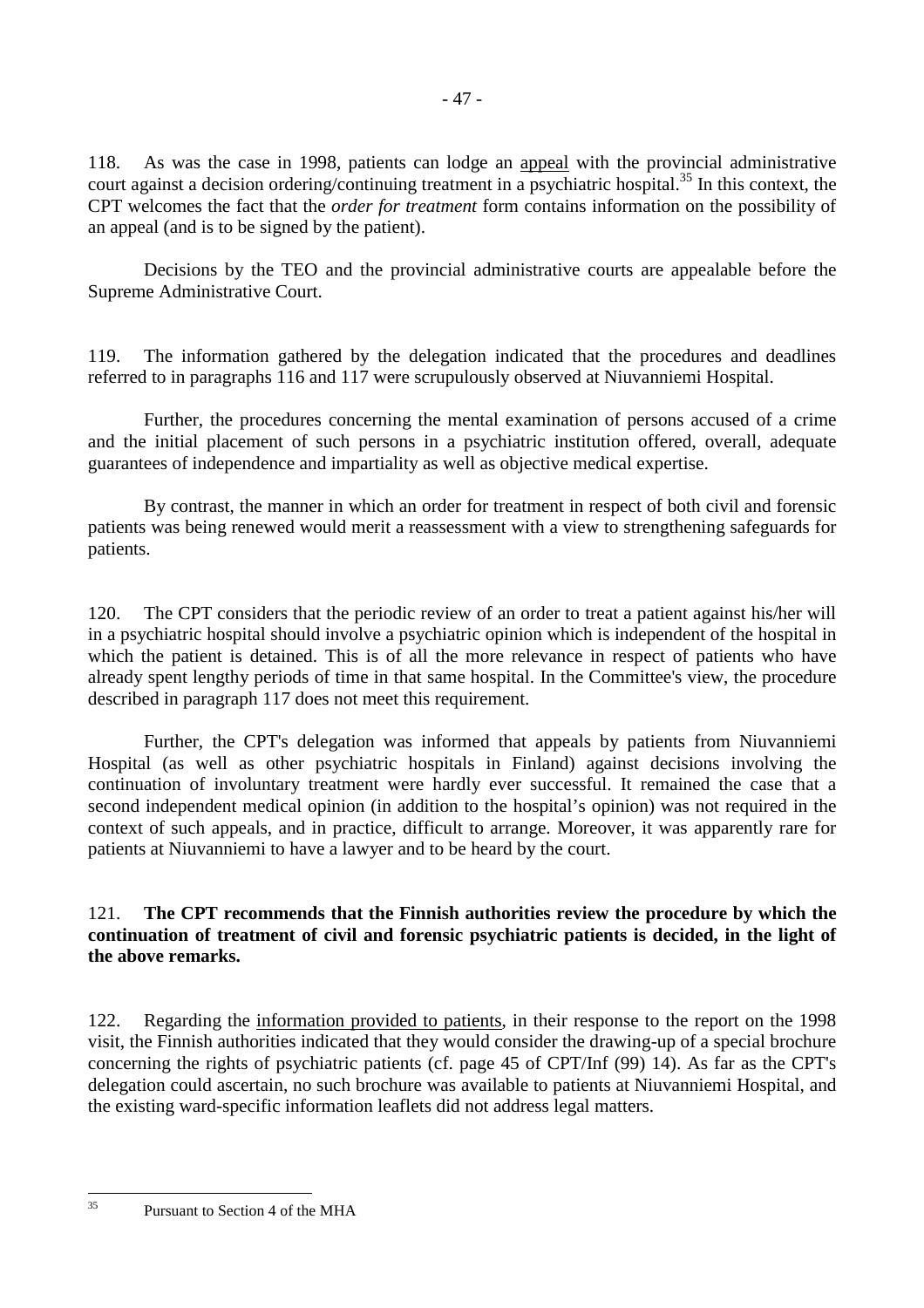In the CPT's view, patients (as well as their families) should be provided with easily accessible information about relevant legislation and the effective exercise of patients' rights (including possibilities for filing complaints and for challenging certain decisions). **Pending the drawing-up of an appropriate brochure, a file containing such information should be available for consultation by patients on each ward at Niuvanniemi Hospital.**

123. In respect of contact with the outside world, the situation at Niuvaniemi Hospital was on the whole satisfactory. Generally, patients could receive visitors, and a number of them could leave the hospital for certain periods of time, subject to authorisation by the treating doctor. Moreover, patients had access to the telephone on all wards (usually without restrictions). However, it was apparently standing practice that patients undergoing mental examination were not allowed to receive visits during the assessment period. **The CPT recommends that this practice be reviewed.**

 Niuvanniemi Hospital did not have proper facilities for visits by relatives (visits usually took place in the entrance areas of the wards). A number of patients interviewed by the delegation complained about this situation. **The CPT recommends that the conditions under which visits take place at Niuvanniemi Hospital be improved. Ideally, there should be designated rooms for visits (which could, if necessary, be subject to supervision).**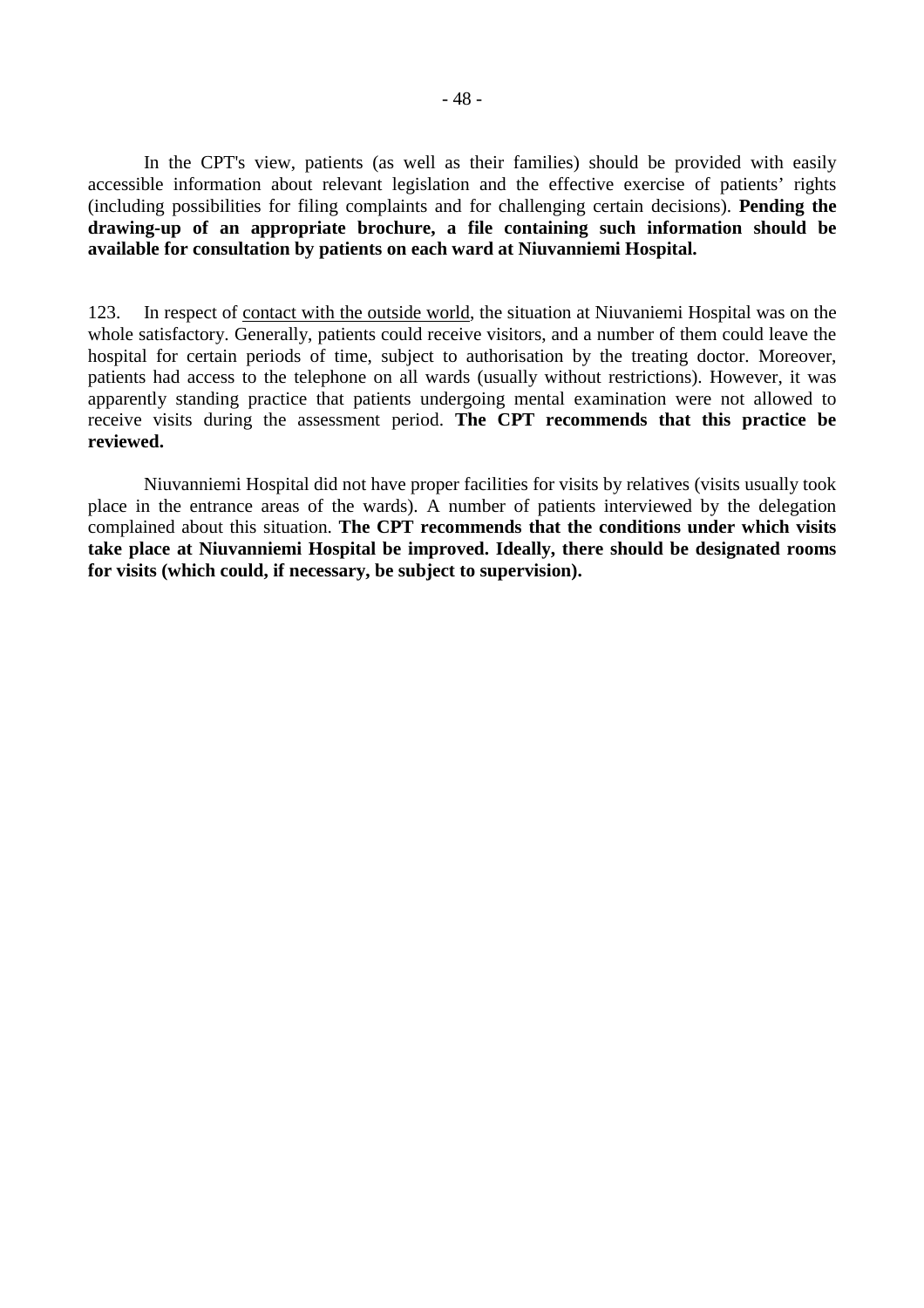# **III. RECAPITULATION AND CONCLUSIONS**

### **A. Police establishments**

124. The CPT's delegation heard no allegations of recent ill-treatment of persons held in police establishments, and found no other evidence of such treatment. Moreover, the great majority of persons met by the CPT's delegation who were or who had previously been detained by the police indicated that they had been correctly treated by the police throughout their period in custody. All of the information at the Committee's disposal indicates that persons deprived of their liberty by the Finnish police run little risk of being ill-treated.

125. In the reports on the previous visits to Finland, the CPT made a number of recommendations and comments as regards safeguards for persons detained by the police. The information gathered in the course of the 2003 visit suggests that there remains some room for improvement in this area. The Committee has reiterated its recommendation concerning the need to substantially shorten the period during which an apprehended/arrested person can be denied the right to notify his next-ofkin or another appropriate person of his situation; the types of situation in which the exercise of this right may be delayed should also be spelt out more clearly. In respect of the right of access to a lawyer, the Committee has stressed once again the importance of ensuring that all persons detained by the police enjoy this right effectively as from the very outset of custody and of removing the possibility to breach the confidentiality of detainee-lawyer meetings. Further, it has recommended that steps be taken to ensure that forms setting out the rights of notification of custody and of access to a lawyer and a doctor are made available to all persons in police custody throughout the country, as from the very outset of their deprivation of liberty.

126. As has been the case during the previous visit in 1998, the detention facilities in police establishments visited were, on the whole, quite satisfactory for the initial period of police custody (i.e. a maximum of 96 hours); however, none of the establishments visited offered suitable conditions for persons detained for lengthy periods (e.g. remand prisoners).

 Conditions of detention at *Helsinki Police Department* were virtually identical to those described in the report on the 1998 visit, the shortcomings referred to in that report had not been remedied. Further, many of the cells seen in 2003 were dilapidated. In this connection, the CPT has recommended that the planned refurbishment of Helsinki Police Department be carried out without further delay.

 Regarding *police establishments visited for the first time*, conditions of detention were found to be satisfactory at Kuopio, Lahti and Tampere District Police Stations for 96-hour detention periods. By contrast, the CPT has highlighted certain deficiencies in material conditions at Porvoo, Turku, and Ylä-Savo (Iisalmi) District Police Stations.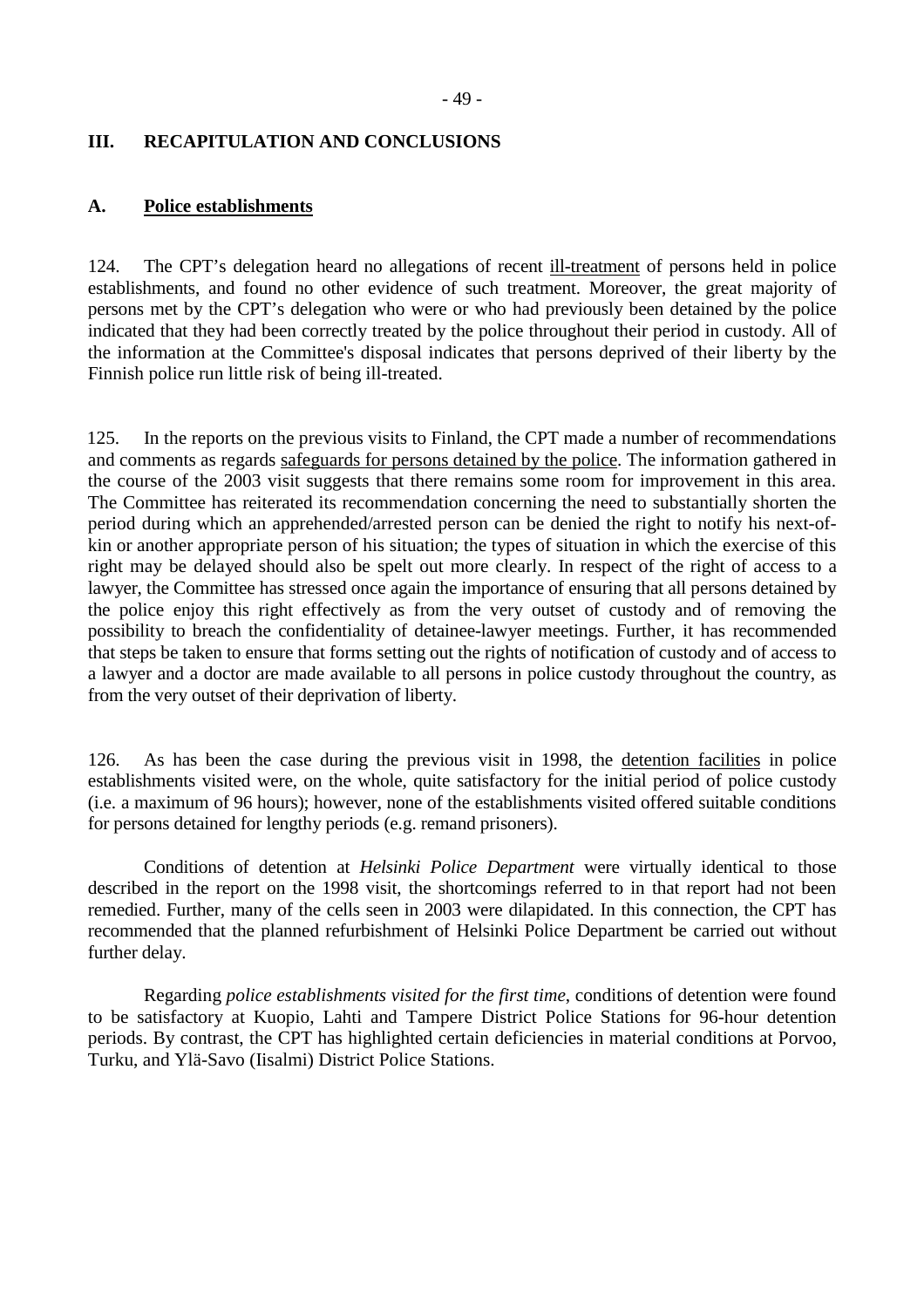127. The holding of remand prisoners in police establishments remains common in Finland. In this context, the CPT has reiterated that remand prisoners should not, in principle, be held in police cells. Such a practice - which entails a risk of abuse of discretionary power - is all the more inappropriate bearing in mind that the detention facilities of law enforcement agencies will often not be suitable for long periods of detention. As already indicated, this has again been confirmed during the 2003 visit.

 None of the police establishments offered a suitable *regime* for persons on remand. Such inmates spent almost all their time locked up in their cells with hardly anything to occupy their time. Even regular outdoor exercise of one hour per day was not guaranteed in all establishments, and the facilities used for such exercise were of an oppressive design and frequently too small for real physical exertion. The Committee has reiterated its previous recommendations on this subject, at the same time as stressing that the objective should be to cease holding remand prisoners in police establishments.

 The CPT has also made various recommendations and comments concerning the provision of *health care* to remand prisoners held in police establishments and their possibilities for maintaining *contact with the outside world*.

# **B. Foreign nationals detained under aliens legislation**

128. The CPT's delegation did not hear any allegations of ill-treatment of persons detained under the Aliens Act by staff of Helsinki Custody Unit. Further, the relationship between staff and detainees at the establishment appeared to be fairly relaxed.

 However, the delegation received information from various sources about the use of medication having a tranquillising or sedative effect in the context of deportation procedures. The CPT was particularly concerned about one such case, dating back to October 2002 and involving a Ukrainian family, who were deported from a refugee reception centre. In this context, the Committee has stressed that the administration of medication to persons subject to a deportation order must always be carried out on the basis of a medical decision taken in respect of each particular case; the taking of such a decision necessarily involves that the person concerned has been physically seen and examined by a medical doctor. Save for clearly and strictly defined exceptional circumstances, medication should only be administered with the informed consent of the person concerned. Further, all instances of administration of medication in the context of deportation procedures should be duly recorded by the services involved.

129. Despite the prison design of Helsinki Custody Unit for Aliens, an establishment temporarily placed in a wing of the former Helsinki Local Prison, the management and staff were clearly making efforts to create a pleasant and welcoming *material environment*. The offer of *activities*, although capable of improvement, could also be considered as acceptable. However, the CPT is concerned by the inadequate outdoor exercise arrangements, and has recommended measures to ensure that all foreign nationals are offered at least one hour of outdoor exercise every day. More generally, the Committee has stressed that the longer the period for which persons are detained under aliens legislation, the more developed should be the range of activities which are offered to them.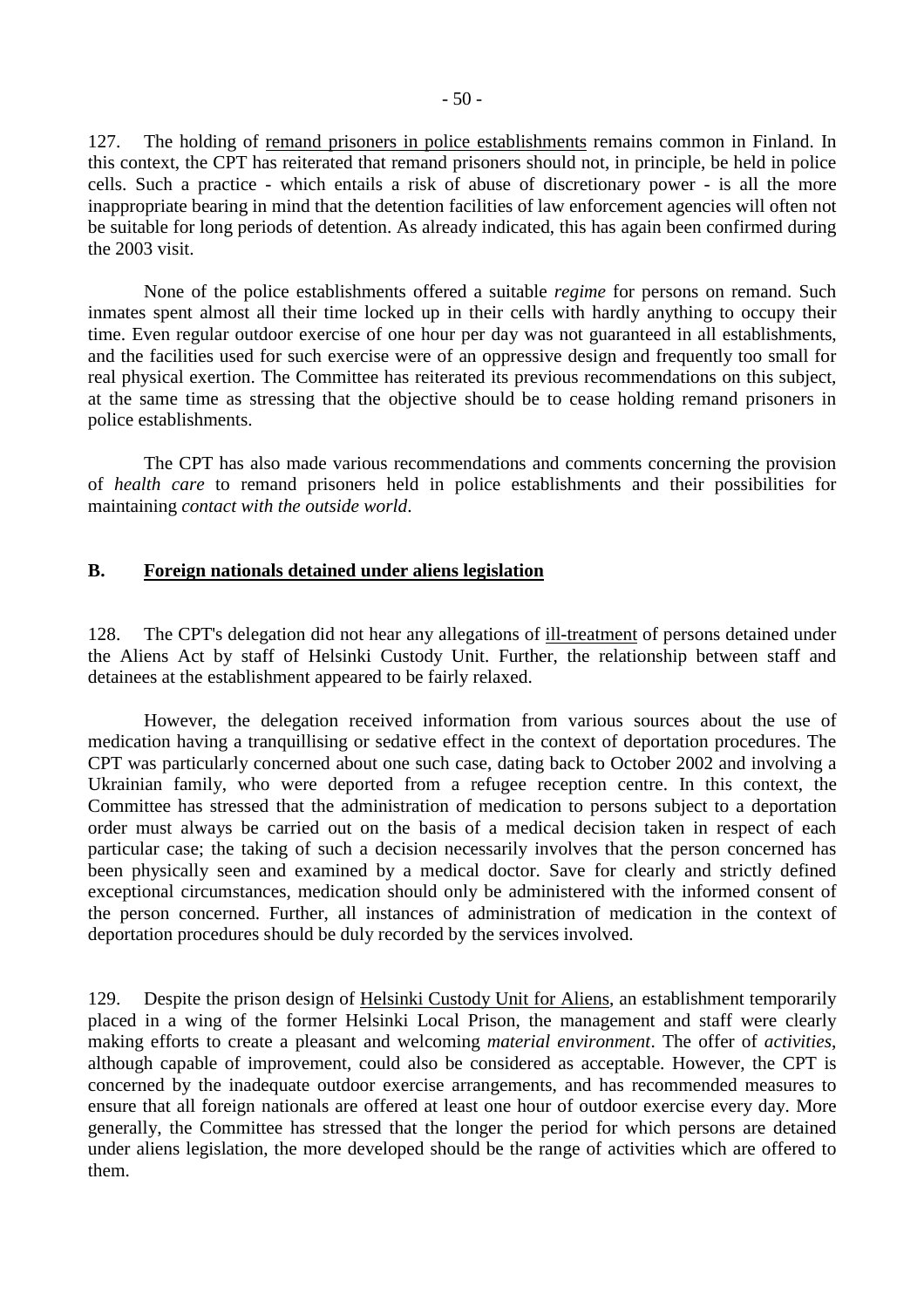The provision of *health care* at the Helsinki Custody Unit could not be considered as adequate. The Committee has made several recommendations on this issue, in particular that steps be taken to ensure that all newly-arrived detainees are promptly examined by a doctor or by a fullyqualified nurse reporting to a doctor, and that arrangements be made for the daily presence of a person with a recognised nursing qualification.

 The CPT was struck by the important *powers of the police* to enter the unit's premises and to impose certain restrictions on detainees (limit contact with the outside world, isolate or transfer a person to police custody for investigative reasons or for the purpose of identification, etc.). The Committee has expressed the view that decisions concerning the access of the police to Helsinki Custody Unit as well as the imposition of restrictions on the foreign nationals held there should be under the exclusive competence of the unit's Director and, as applicable, of the relevant court.

130. All the police establishments visited in 2003 could accommodate persons deprived of their liberty under aliens legislation. The conditions under which foreign nationals were held in these establishments were identical to those applicable to criminal suspects and remand prisoners. In this regard, the CPT has stressed once again that police premises are, in principle, not suitable for holding persons detained under aliens legislation.

131. As regards the safeguards to be offered to foreign nationals, they were overall found to be operating satisfactorily. Nevertheless, there remain some issues of concern; in particular, persons deprived of their liberty under the Aliens Act were not always informed about their rights. Further, the police did not always comply with the requirement, pursuant to Section 70 of the Aliens Act, to notify the Ombudsman for Minorities of cases of detention of foreign nationals.

132. The CPT's delegation examined in some detail the manner in which deportation orders concerning foreign nationals are enforced. It found that there was no coherent set of regulations/instructions on this subject, and heard claims from various sources of highly questionable practices. The Committee has recommended that detailed instructions on the procedure to be followed and, more particularly, on the use of force and/or means of restraint authorised in the context of deportation operations be issued without delay, drawing upon the principles set out in the CPT's 13th General Report.

# **C. Prisons**

133. A wide-ranging reform of legislation pertaining to the enforcement of sentences, the carrying out of pre-trial detention, and the granting of conditional release is under way in Finland. An important declared objective of this reform is to codify prisoners' rights and duties in a comprehensive manner and to set out clear criteria for any restrictions on prisoners' basic rights. The Finnish authorities are also making serious efforts to address the issue of overcrowding, which in recent years has become an issue for the prison system.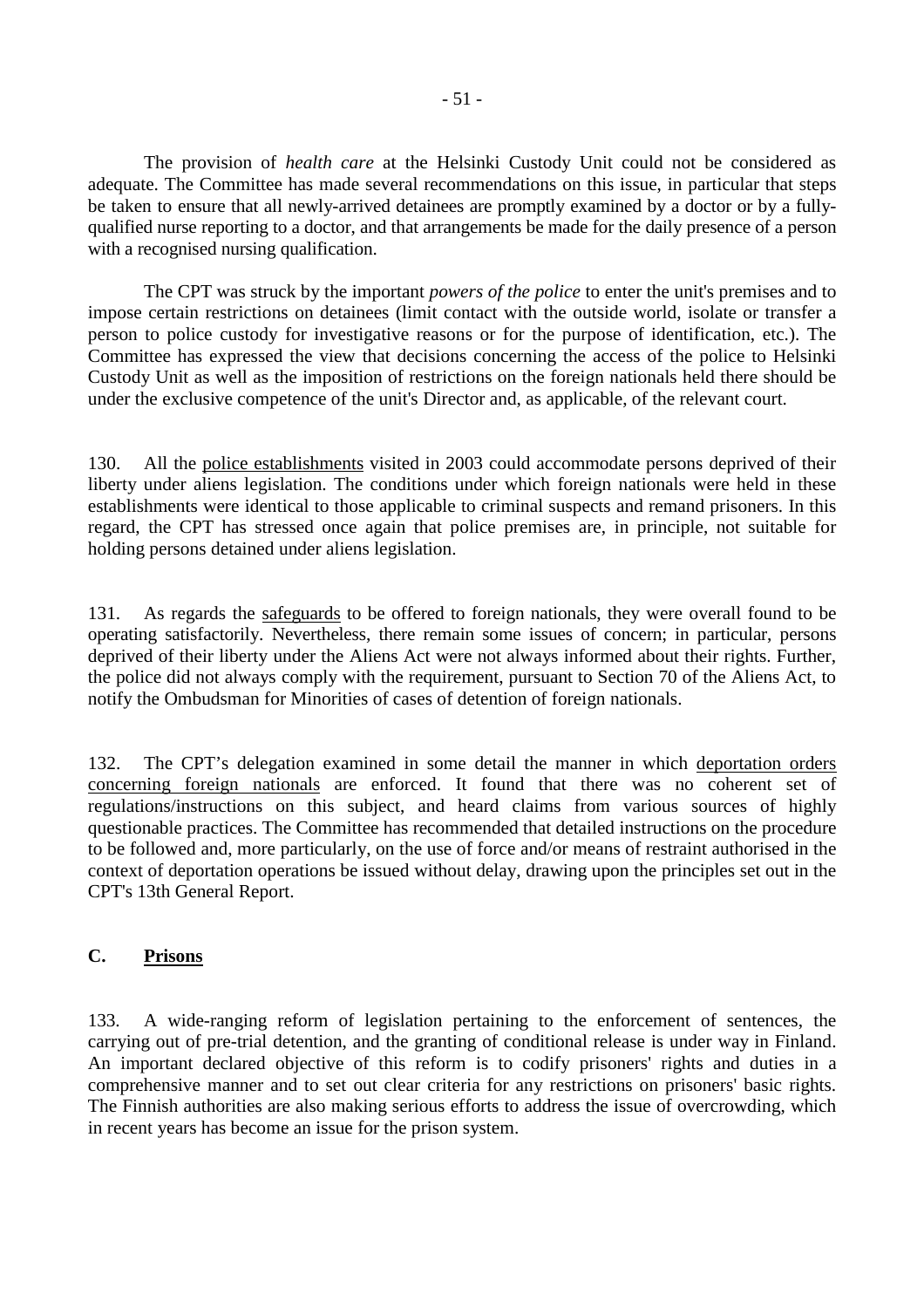134. The delegation did not hear any allegations of physical ill-treatment of prisoners by staff in the three establishments visited, namely Kuopio Prison, the former Turku Remand Prison and Sukeva Prison. Overall, no signs of particular tension between staff and inmates were observed. At Kuopio Prison, a number of inmates made positive remarks about management and staff, who were said to be helpful and responsive to inmates' requests. The situation appeared to be less favourable at the former Turku Remand Prison, where a few inmates complained about the impolite and disrespectful behaviour of certain members of custodial staff; the latter should be reminded that inmates must always be treated in a respectful manner.

135. The Finnish authorities are well aware of the ongoing problem of inter-prisoner intimidation and violence, which has already given rise to serious concern during the previous visits. The information gathered during the 2003 visit clearly indicates that this problem remains acute. The Committee has stressed that the problem of inter-prisoner intimidation and violence cannot be solved solely by isolating prisoners who seek protection and inmates known for aggressive/predatory behaviour towards fellow-inmates. It is necessary to render prison staff particularly attentive to signs of such violence and to ensure that they intervene in a determined and effective manner, at as early a stage as possible. In this context, the role of health care staff is of crucial importance, as they will often be the first interlocutor of prisoners who have been ill-treated or threatened by fellow inmates. The CPT has expressed the view that the need to ensure medical confidentiality should normally not preclude the staff concerned from reporting cases of interprisoner violence to the prison authorities, even in the absence of formal complaints by the inmates involved.

136. As regards *material conditions*, Kuopio Prison and - to an even greater extent - the former Turku Remand Prison suffered from overcrowding at the time of the visit; that said, in both establishments, prisoner accommodation was generally of an acceptable standard and – in the renovated sections for sex offenders at Kuopio Prison - even very good. However, the practice of slopping out continued in parts of these establishments, a state of affairs resented by the inmates concerned. The CPT has recommended that custodial staff be instructed to grant inmates access to a proper toilet facility at any time of day or night, unless overriding security concerns require otherwise.

Material conditions at **Sukeva Prison** were generally of a high and even very high standard, especially in the parts of the establishment which had been upgraded recently.

137. Much importance was being attached in each of the establishments visited to developing the existing *programmes of activities* for inmates and providing guidance and instruction to assist them in avoiding re-offending and in leading a healthier life after release. Nonetheless, the number of prisoners involved in activities varied considerably among the establishments. The CPT is particularly concerned by the lack of activities for prisoners segregated from the mainstream at Turku and Sukeva (mostly for their own protection); it has recommended that determined efforts be made to improve the regimes currently operated. The Committee has also recommended that the provision of outdoor exercise to "fearful" prisoners at the former Turku Remand Prison be reviewed; all prisoners must be in a position to take at least one hour of outdoor exercise per day under safe conditions.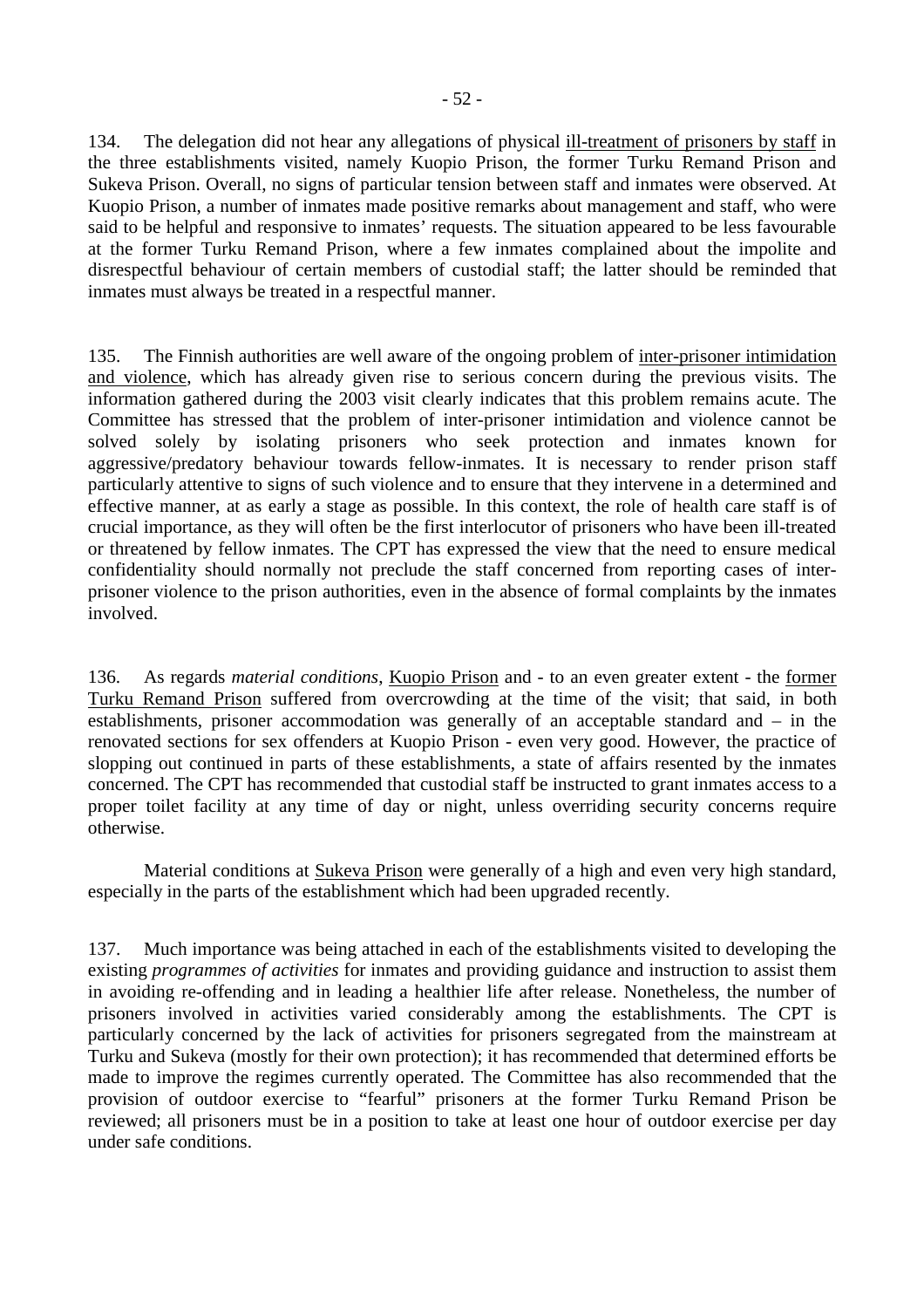138. The CPT has raised a number of specific issues relating to prison health-care services (health-care staff resources; psychological and psychiatric services; medical screening on admission; health-care service premises and equipment; medical records and confidentiality). In this context, the Committee has recommended that attendance by a general practitioner at the former Turku Remand Prison and Sukeva Prison be increased, as well as nursing resources at the Turku establishment. A substantial strengthening of psychiatric/psychological services at both of these prisons is also required.

139. Other issues of relevance to its mandate addressed by the CPT in the report include discipline and solitary confinement, contact with the outside world, and intoxicant-related issues. As regards the last mentioned subject, the CPT has noted that the Finnish authorities continue to make commendable efforts vis-à-vis inmates with serous drug and alcohol-related problems. It has nevertheless recommended that steps be taken to fully exploit the potential offered by the existing intoxicant-free units at the former Turku Remand Prison, to increase the number of places in the respective unit at Sukeva Prison, and to create such a facility in the context of the planned rebuilding of Kuopio Prison.

# **D. Niuvanniemi Hospital**

140. The CPT gathered no evidence of physical ill-treatment of patients at Niuvanniemi Hospital; on the contrary, a number of patients spoke favourably about the manner in which they were treated by staff. Overall, the atmosphere in the establishment appeared tension-free and friendly. The approach of both medical and nursing staff was found to be highly professional and caring towards their patients.

141. Despite the age of the premises, material conditions were of a high standard. All premises were impeccably clean and in a good state of repair; hygiene requirements were scrupulously met throughout the establishment. The CPT has nevertheless expressed some reservations as regards the provision of outdoor exercise to patients, which appeared to be handled in a rather restrictive manner. Further, persons admitted for psychiatric assessment were usually not allowed to participate in outdoor exercise during the initial period of their hospitalisation; the CPT cannot see a reason for such a generalised approach.

142. Staffing levels at Niuvanniemi Hospital were fully satisfactory. Further, the treatment available was based on an individual approach, involving the drawing up of a treatment plan for each patient by a therapeutic team, with the active participation of the patients concerned. More generally, the overall treatment approach followed was based on a psychotherapeutic understanding of the staff-patient relationship. The programmes available at the hospital offered a wide range of therapeutic and rehabilitative activities.

 Notwithstanding this overall positive picture, a large proportion of patients who were confined to their wards were found to spend most of their time in a state of inactivity. In this regard, the Committee has expressed confidence that determined efforts will be made to involve a greater number of such patients in activities which are responsive to their individual needs and abilities.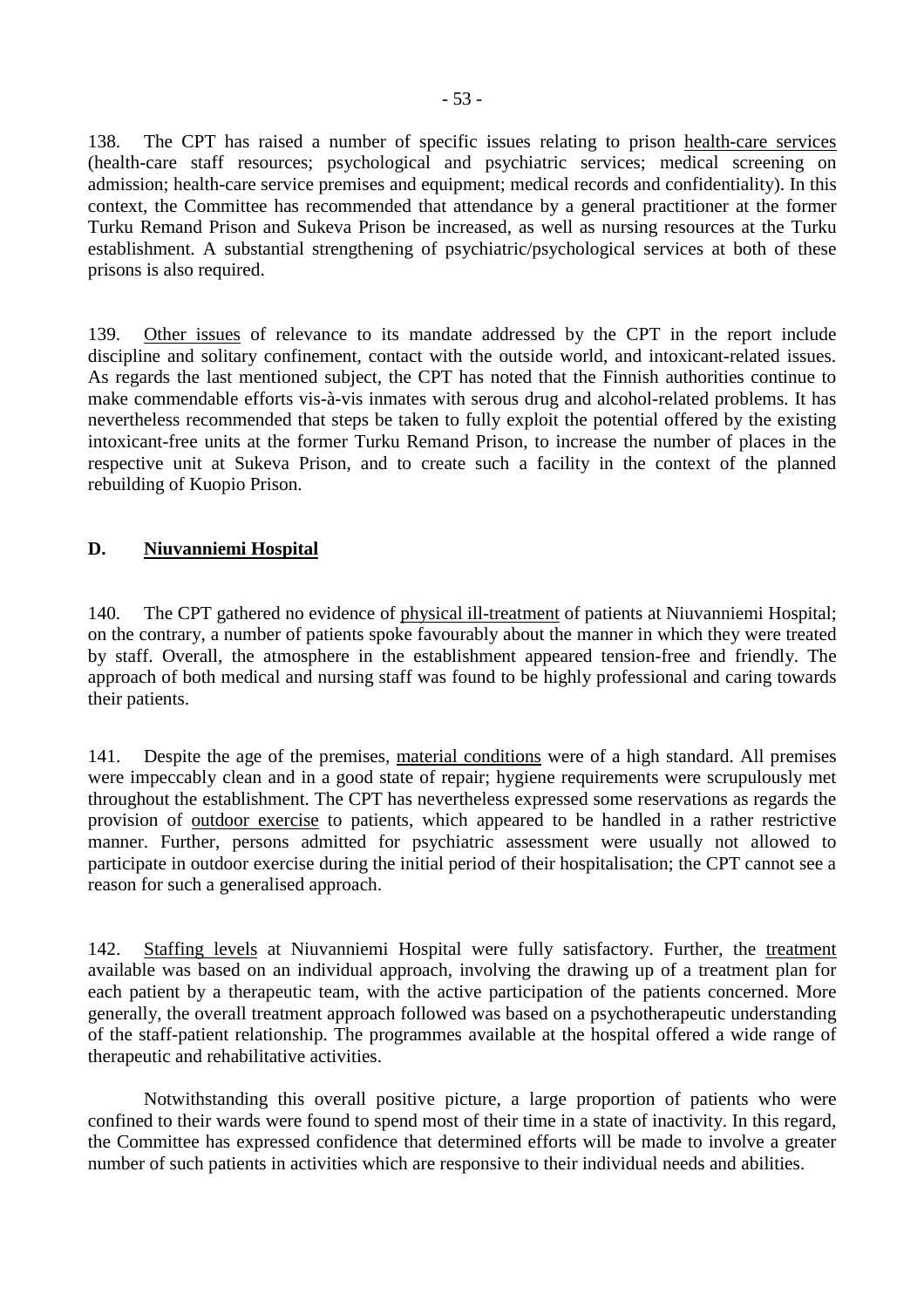143. Given the seriousness of the mental conditions treated at Niuvanniemi Hospital and the dangerousness of a number of patients, recourse to means of restraint/seclusion was not a rare occurrence. That said, nothing suggested an excessive use of such means, and serious efforts were apparently being made to apply them for the shortest possible duration.

144. As regards safeguards, the procedures concerning the mental examination of persons accused of a crime and the initial placement of such persons offered, overall, adequate guarantees of independence and impartiality as well as objective medical expertise. By contrast, the manner in which an order for treatment in respect of both civil and forensic patients was being renewed would merit a reassessment. The CPT considers that the periodic review of an order to treat a patient against his/her will in a psychiatric hospital should involve a psychiatric opinion which is independent of the hospital in which the patient is detained.

145. Other issues related to safeguards raised by the CPT include providing patients (as well as their families) with easily accessible information about relevant legislation and the effective exercise of patients' rights, granting patients undergoing mental examination the right to receive visits during the assessment period, and improving the conditions under which visits at Niuvanniemi Hospital take place.

# **E. Action on the CPT's recommendations, comments and requests for information**

146. The recommendations, comments and requests for information formulated by the CPT are listed in Appendix II. As regards more particularly the CPT's recommendations, having regard to Article 10 of the Convention, the Committee requests the Finnish authorities to provide **within six months** a response giving a full account of action taken to implement them.

 The CPT trusts that it will also be possible for the Finnish authorities to provide in the above-mentioned response, reactions to the comments formulated in this report which are listed in Appendix II as well as replies to the requests for information made.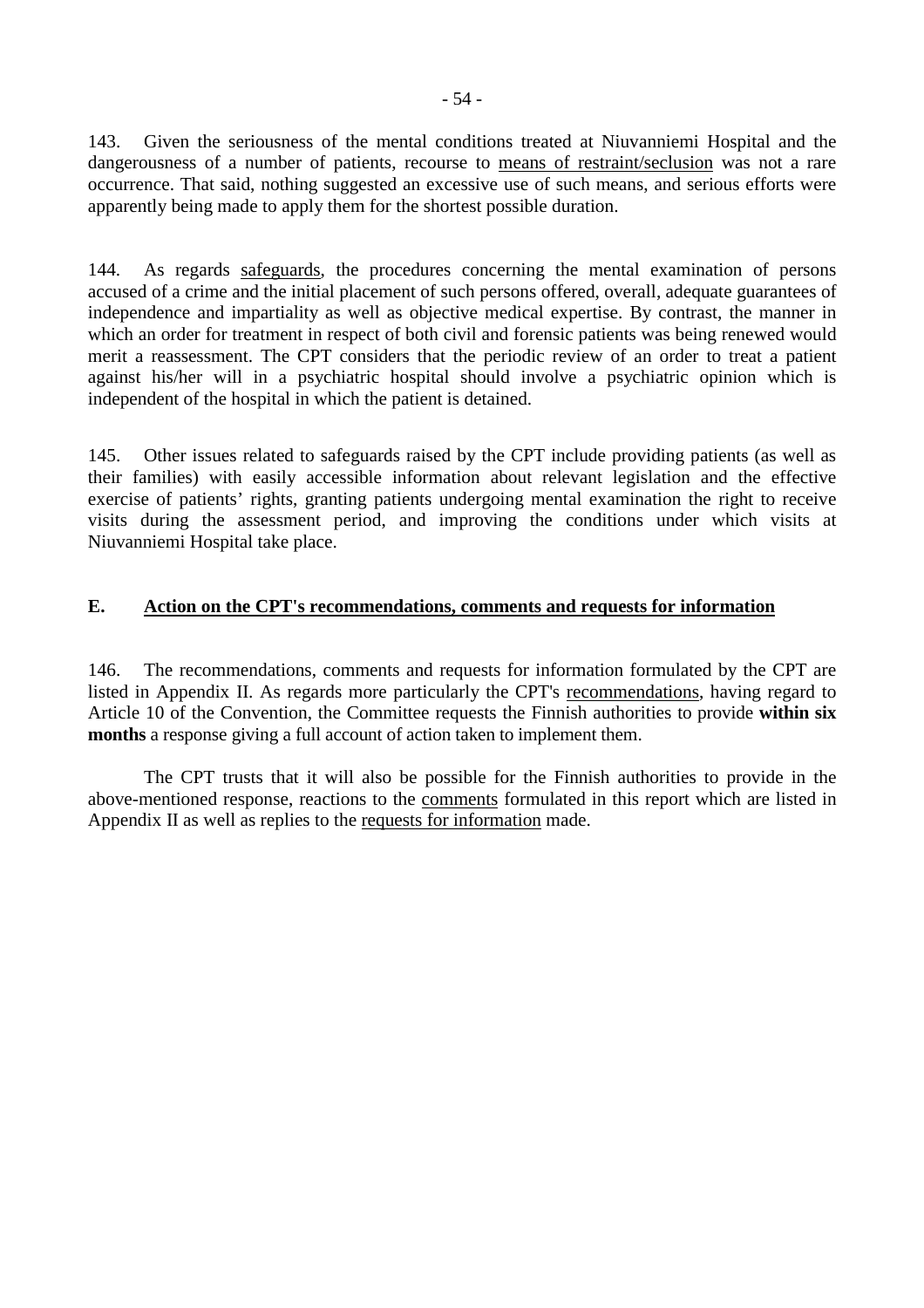# - 55 -

# **APPENDIX I**

# **"DEPORTATION OF FOREIGN NATIONALS BY AIR": EXTRACT FROM THE 13TH GENERAL REPORT ON THE CPT'S ACTIVITIES (2002–2003)**

27. As from the beginning of its activities, the CPT has examined the conditions of detention of persons deprived of their liberty under aliens legislation, and this issue was dealt with in a section of the CPT's 7th General Report (CPT/Inf (97) 10, paragraphs 24 to 36). The CPT set out in that report some basic rules concerning the use of force and means of restraint in the context of procedures for the deportation of immigration detainees.

28. The CPT's visits since that report have enabled it to flesh out its knowledge of practices concerning the deportation of foreign nationals by air. During its visits, the CPT has concentrated on procedures involving forcible departure with an escort<sup>5</sup>, and on a number of cases brought to its attention, in particular because of the death of the deported person, the extent of the means of restraint used and/or allegations of ill-treatment. The CPT did not confine its examination to the procedure followed when the person concerned boarded the plane and during the flight; it also monitored many other aspects, such as detention prior to deportation, steps taken to prepare for the immigration detainee's return to the country of destination, measures to ensure suitable selection and training of escort staff, internal and external systems for monitoring the conduct of staff responsible for deportation escorts, measures taken following an abortive deportation attempt, etc.

29. In order to be able to make a detailed study of the procedures and means used during deportation operations, the CPT obtained copies of the relevant instructions and directives. It also obtained copies of many other documents (statistics on deportation operations, escort assignment orders, escort assignment reports, incident reports, reports in the context of legal proceedings, medical certificates, etc.) and examined the restraint equipment used during deportation operations. It also had detailed interviews in various countries with those in charge of units responsible for deportation operations and with prospective deportees met on the spot, some of whom had been brought back to holding facilities after an abortive deportation attempt.

30. After its visits, the CPT drew up a number of guidelines, which it recommended the countries concerned to follow. In order to promote widespread application of these guidelines in all the States Parties to the Convention, the Committee has decided to group together the most important principles and comment on them below.

 $\overline{5}$ 5 Deportation procedures tend to be classified according to a number of factors, such as the extent to which force is used, the type of means of restraint employed, and the number of persons escorting the deportee. For example, one of the countries visited recently distinguished between departures in which no resistance was offered, forcible departures without an escort and forcible departures with an escort. In general, the most problematic procedures were those involving the combined use of force, several means of restraint and a large number of escort staff until the deportee's arrival in the country of final destination.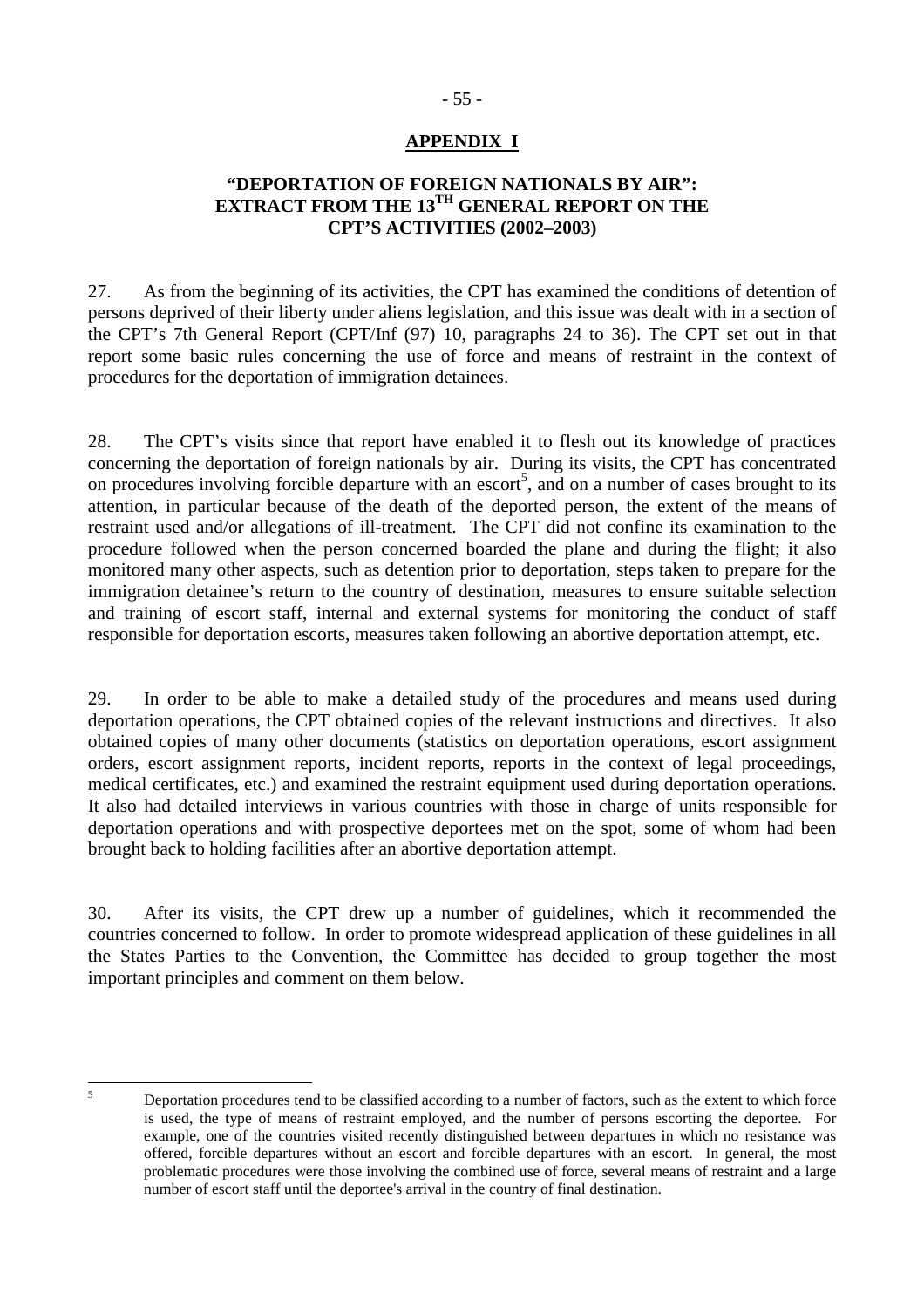Of course, what follows must be read in the light of a State's fundamental obligation not to send a person to a country where there are substantial grounds for believing that he/she would run a real risk of being subjected to torture or ill-treatment.

31. The CPT recognizes that it will often be a difficult and stressful task to enforce a deportation order in respect of a foreign national who is determined to stay on a State's territory. It is also clear, in the light of all the CPT's observations in various countries – and particularly from an examination of a number of deportation files containing allegations of ill-treatment – that deportation operations by air entail a manifest risk of inhuman and degrading treatment. This risk exists both during preparations for deportation and during the actual flight; it is inherent in the use of a number of individual means/methods of restraint, and is even greater when such means/methods are used in combination.

32. At the outset it should be recalled that **it is entirely unacceptable for persons subject to a deportation order to be physically assaulted as a form of persuasion to board a means of transport or as a punishment for not having done so**. The CPT welcomes the fact that this rule is reflected in many of the relevant instructions in the countries visited. For instance, some instructions which the CPT examined prohibit the use of means of restraint designed to punish the foreigner for resisting or which cause unnecessary pain.

33. Clearly, one of the key issues arising when a deportation operation is carried out is the use of force and means of restraint by escort staff. The CPT acknowledges that such staff are, on occasion, obliged to use force and means of restraint in order to effectively carry out the deportation; however, **the force and the means of restraint used should be no more than is reasonably necessary**. The CPT welcomes the fact that in some countries the use of force and means of restraint during deportation procedures is reviewed in detail, in the light of the principles of lawfulness, proportionality and appropriateness.

34. The question of the use of force and means of restraint arises from the moment the detainee concerned is taken out of the cell in which he/she is being held pending deportation (whether that cell is located on airport premises, in a holding facility, in a prison or a police station). The techniques used by escort personnel to immobilise the person to whom means of physical restraint – such as steel handcuffs or plastic strips – are to be applied deserve special attention. In most cases, the detainee will be in full possession of his/her physical faculties and able to resist handcuffing violently. In cases where resistance is encountered, escort staff usually immobilise the detainee completely on the ground, face down, in order to put on the handcuffs. Keeping a detainee in such a position, in particular with escort staff putting their weight on various parts of the body (pressure on the ribcage, knees on the back, immobilisation of the neck) when the person concerned puts up a struggle, entails a risk of positional asphyxia<sup>6</sup>.

 $\overline{6}$ 6 See, in particular, "Positional Asphyxia – Sudden Death", US Department of Justice, June 1995, and the proceedings of the "Safer Restraint" Conference held in London in April 2002 under the aegis of the UK Police Complaints Authority (cf. www.pca.gov.uk).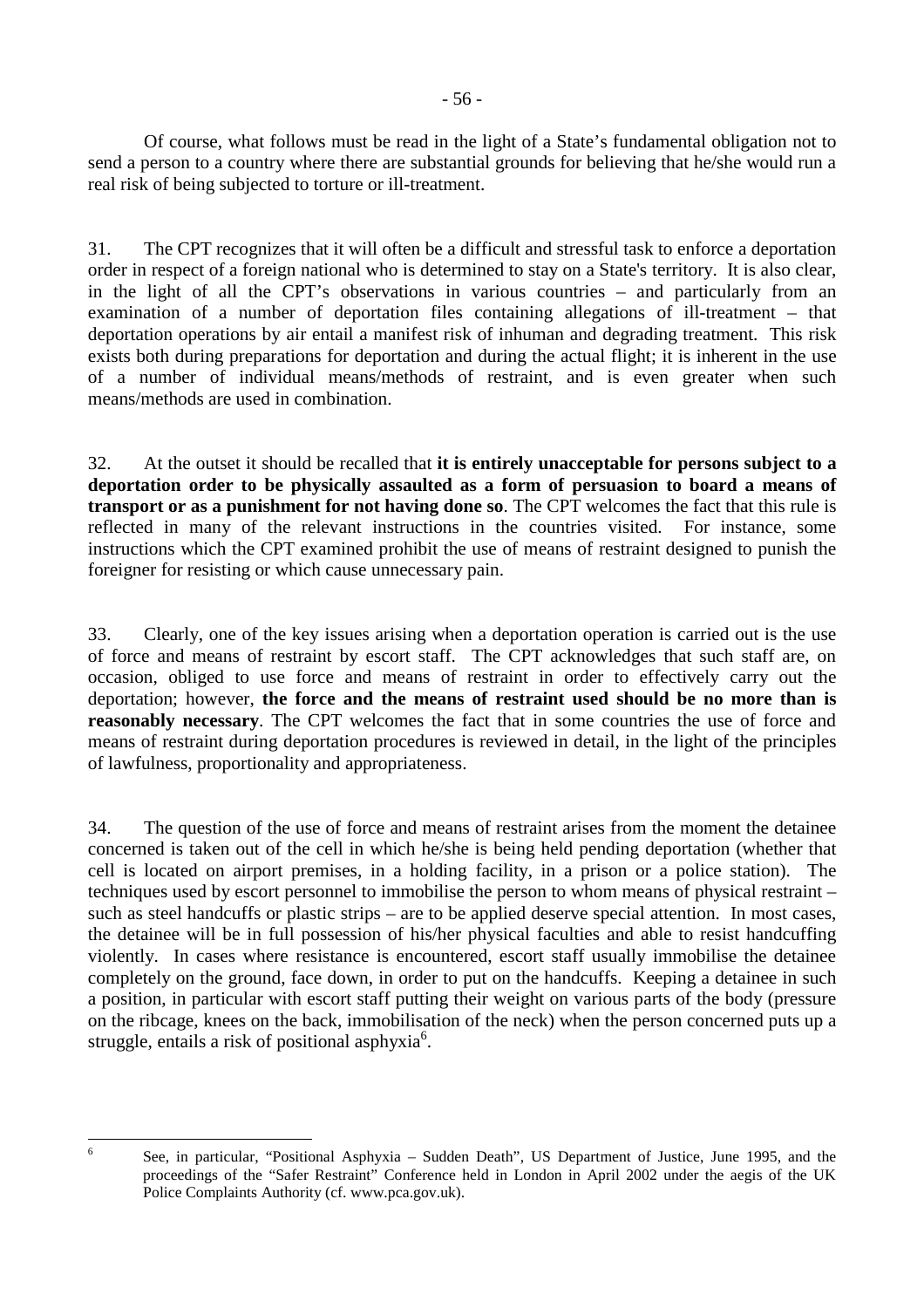There is a similar risk when a deportee, having been placed on a seat in the aircraft, struggles and the escort staff, by applying force, oblige him/her to bend forward, head between the knees, thus strongly compressing the ribcage. In some countries, the use of force to make the person concerned bend double in this way in the passenger seat is, as a rule, prohibited, this method of immobilisation being permitted only if it is absolutely indispensable in order to carry out a specific, brief, authorised operation, such as putting on, checking or taking off handcuffs, and only for the duration strictly necessary for this purpose.

 The CPT has made it clear that **the use of force and/or means of restraint capable of causing positional asphyxia should be avoided whenever possible and that any such use in exceptional circumstances must be the subject of guidelines designed to reduce to a minimum the risks to the health of the person concerned**.

35. The CPT has noted with interest the directives in force in certain countries, according to which means of restraint must be removed during the flight (as soon as take-off has been completed). If, exceptionally, the means of restraint had to be left in place, because the deportee continued to act aggressively, the escort staff were instructed to cover the foreigner's limbs with a blanket (such as that normally issued to passengers), so as to conceal the means of restraint from other passengers.

 On the other hand, instructions such as those followed until recently in one of the countries visited in connection with the most problematic deportation operations, whereby the persons concerned were made to wear nappies and prevented from using the toilet throughout the flight on account of their presumed dangerousness, can only lead to a degrading situation.

36. In addition to the avoidance of the risks of positional asphyxia referred to above, the CPT has systematically recommended **an absolute ban on the use of means likely to obstruct the airways (nose and/or mouth) partially or wholly**. Serious incidents that have occurred in various countries over the last ten years in the course of deportations have highlighted the considerable risk to the lives of the persons concerned of using these methods (gagging the mouth and/or nose with adhesive tape, putting a cushion or padded glove on the face, pushing the face against the back of the seat in front, etc.). The CPT drew the attention of States Parties to the Convention to the dangers of methods of this kind as far back as 1997, in its 7th General Report. It notes that this practice is now expressly prohibited in many States Parties and **invites States which have not already done so to introduce binding provisions in this respect without further delay**.

37. It is essential that, in the event of a flight emergency while the plane is airborne, the rescue of the person being deported is not impeded. Consequently, **it must be possible to remove immediately any means restricting the freedom of movement of the deportee, upon an order from the crew**.

 Account should also be taken of the health risks connected with the so-called "economyclass syndrome" in the case of persons who are confined to their seats for long periods<sup>7</sup>.

-<br>7

See, in particular, "Frequency and prevention of symptomless deep-vein thrombosis in long-haul flights: a randomised trial", John Scurr et al, The Lancet, Vol. 357, 12 May 2001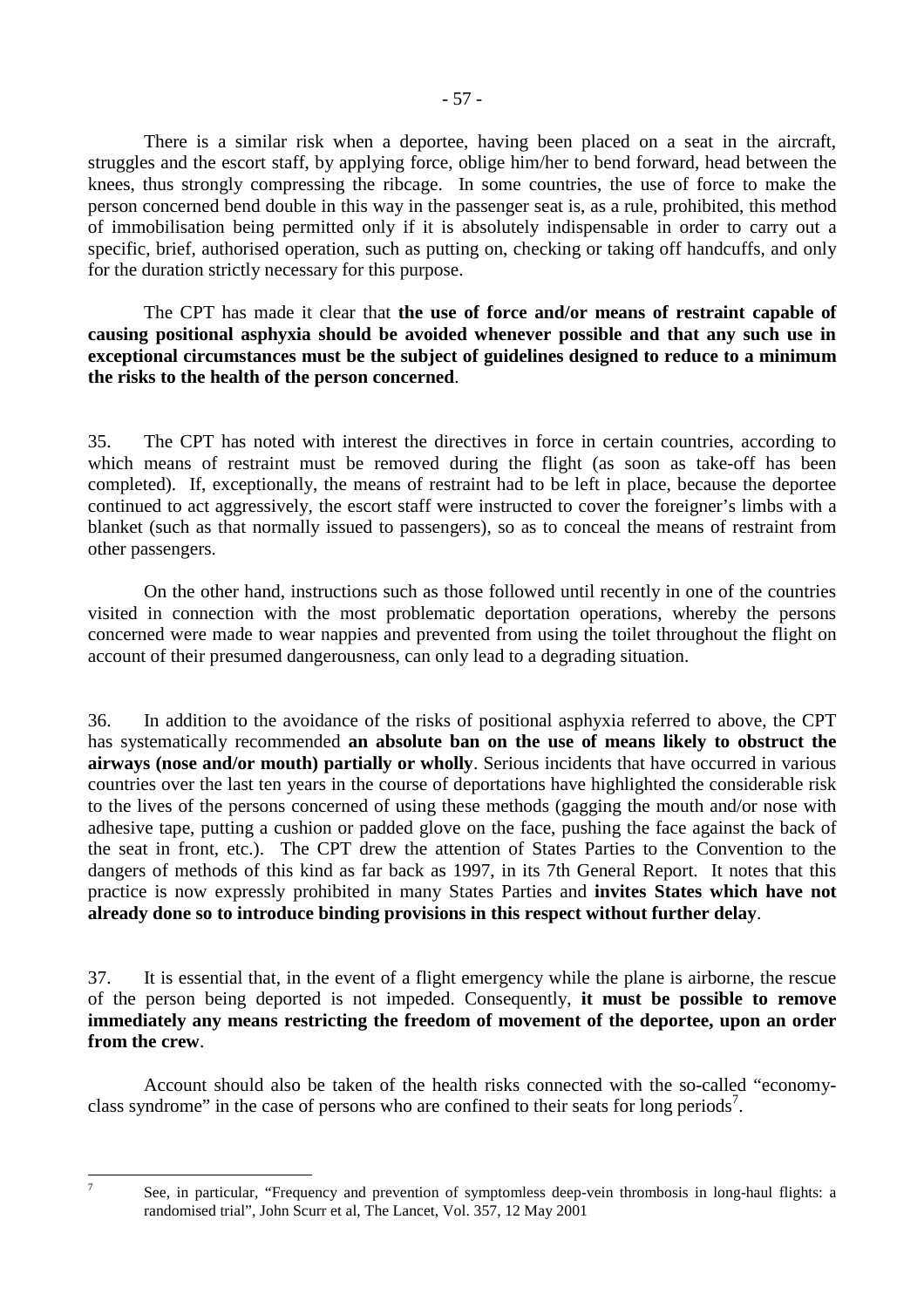38. Two particular points were of concern to the CPT after visits to certain countries: the wearing of masks by deportation escorts and the use, by the latter, of incapacitating or irritant gases to remove immigration detainees from their cells in order to transfer them to the aircraft.

 In the CPT's opinion, **security considerations can never serve to justify escort staff wearing masks during deportation operations**. This practice is highly undesirable, since it could make it very difficult to ascertain who is responsible in the event of allegations of ill-treatment.

**The CPT also has very serious reservations about the use of incapacitating or irritant gases to bring recalcitrant detainees under control in order to remove them from their cells and transfer them to the aircraft**. The use of such gases in very confined spaces, such as cells, entails manifest risks to the health of both the detainee and the staff concerned. Staff should be trained in other control techniques (for instance, manual control techniques or the use of shields) to immobilise a recalcitrant detainee.

39. Certain incidents that have occurred during deportation operations have highlighted **the importance of allowing immigration detainees to undergo a medical examination before the decision to deport them is implemented**. This precaution is particularly necessary when the use of force and/or special measures is envisaged.

 Similarly, **all persons who have been the subject of an abortive deportation operation must undergo a medical examination as soon as they are returned to detention** (whether in a police station, a prison or a holding facility specially designed for foreigners). In this way it will be possible to verify the state of health of the person concerned and, if necessary, establish a certificate attesting to any injuries. Such a measure could also protect escort staff against unfounded allegations.

40. During many visits, the CPT has heard allegations that immigration detainees had been injected with medication having a tranquillising or sedative effect, in order to ensure that their deportation proceeded without difficulty. On the other hand, it also noted in certain countries that instructions prohibited the administration, against the will of the person concerned, of tranquillisers or other medication designed to bring him or her under control. **The CPT considers that the administration of medication to persons subject to a deportation order must always be carried out on the basis of a medical decision taken in respect of each particular case. Save for clearly and strictly defined exceptional circumstances, medication should only be administered with the informed consent of the person concerned**.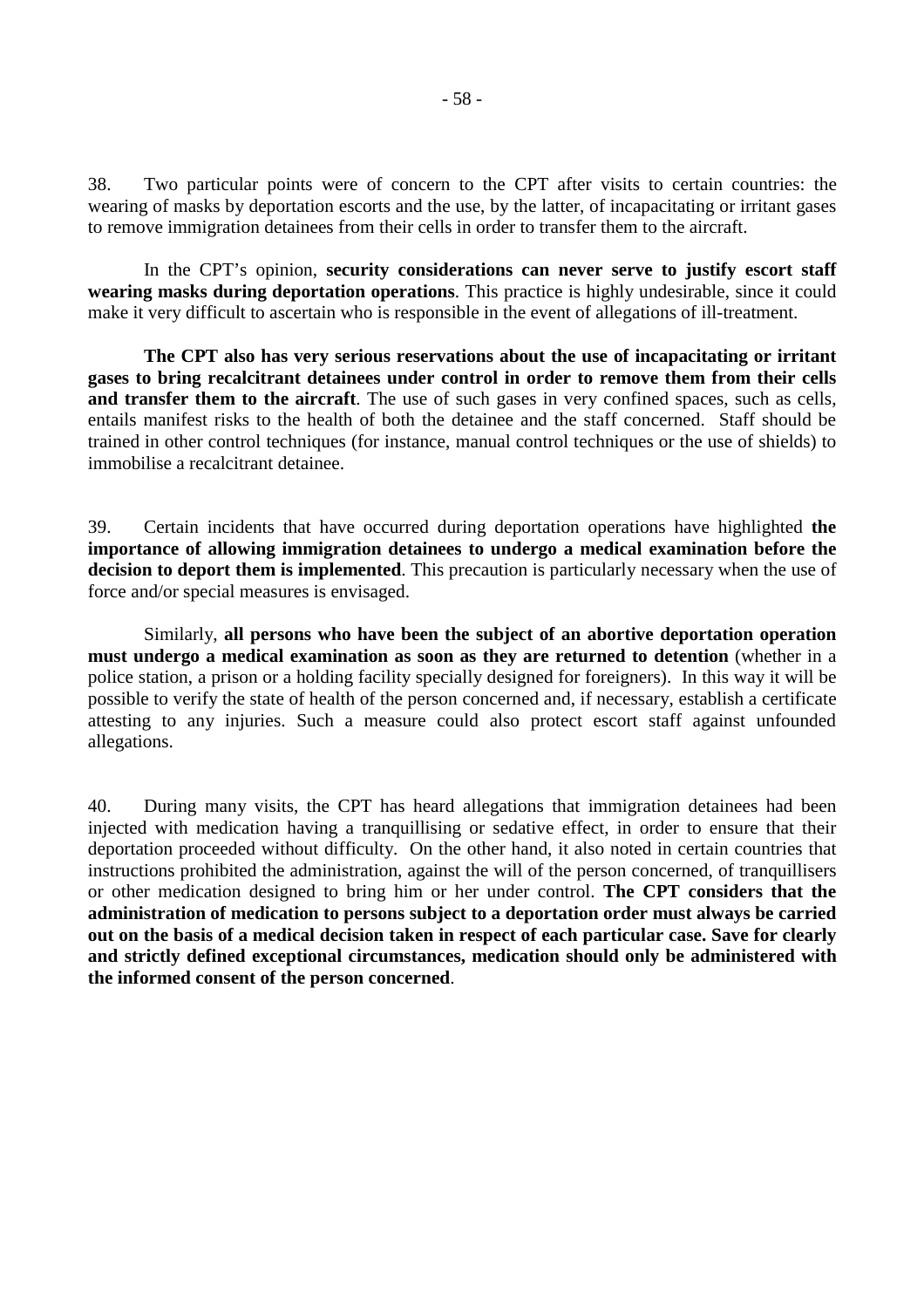41. **Operations involving the deportation of immigration detainees must be preceded by measures to help the persons concerned organise their return, particularly on the family, work and psychological fronts**. It is essential that immigration detainees be informed sufficiently far in advance of their prospective deportation, so that they can begin to come to terms with the situation psychologically and are able to inform the people they need to let know and to retrieve their personal belongings. The CPT has observed that a constant threat of forcible deportation hanging over detainees who have received no prior information about the date of their deportation can bring about a condition of anxiety that comes to a head during deportation and may often turn into a violent agitated state. In this connection, the CPT has noted that, in some of the countries visited, there was a psycho-social service attached to the units responsible for deportation operations, staffed by psychologists and social workers who were responsible, in particular, for preparing immigration detainees for their deportation (through ongoing dialogue, contacts with the family in the country of destination, etc.). Needless to say, **the CPT welcomes these initiatives and invites those States which have not already done so to set up such services**.

42. The proper conduct of deportation operations depends to a large extent on the quality of the staff assigned to escort duties. Clearly, **escort staff must be selected with the utmost care and receive appropriate, specific training designed to reduce the risk of ill-treatment to a minimum**. This was often far from being the case in the States Parties visited. In some countries, however, special training had been organised (methods and means of restraint, stress and conflict management, etc.). Moreover, certain management strategies had had a beneficial effect: the assignment of escort duties to staff who volunteered, combined with compulsory rotation (in order to avoid professional exhaustion syndrome and the risks related to routine, and ensure that the staff concerned maintained a certain emotional distance from the operational activities in which they were involved) as well as provision, on request, of specialised psychological support for staff.

43. **The importance of establishing internal and external monitoring systems in an area as sensitive as deportation operations by air cannot be overemphasised**. The CPT observed that in many countries, specific monitoring systems had, unfortunately, been introduced only after particularly serious incidents, such as the death of deportees.

44. **Deportation operations must be carefully documented**. The establishment of a comprehensive file and a deportation record, to be kept for all operations carried out by the units concerned, is a basic requirement. Information on abortive deportation attempts should receive special attention and, in particular, the reasons for abandoning a deportation operation (a decision taken by the escort team on managerial orders, a refusal on the part of the captain of the aircraft, violent resistance on the part of the deportee, a request for asylum, etc.) should be systematically recorded. The information recorded should cover every incident and every use of means of restraint (handcuffs; ankle cuffs; knee cuffs; use of self-defence techniques; carrying the deportee on board; etc.).

**Other means, for instance audiovisual, may also be envisaged, and are used in some of the countries visited, in particular for deportations expected to be problematic**. In addition, surveillance cameras could be installed in various areas (corridors providing access to cells, route taken by the escort and the deportee to the vehicle used for transfer to the aircraft, etc.).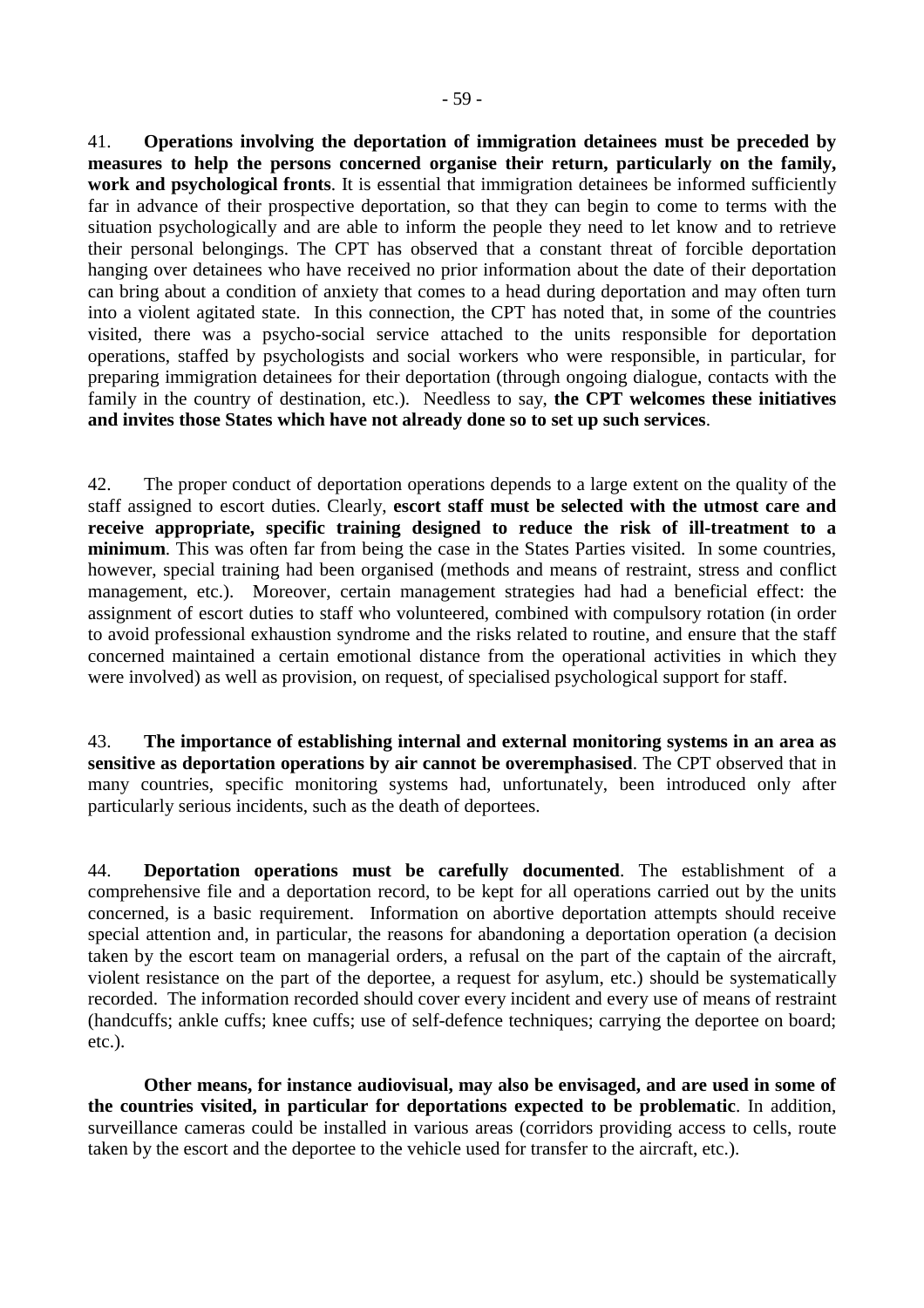45. **It is also beneficial if each deportation operation where difficulties are foreseeable is monitored by a manager from the competent unit, able to interrupt the operation at any time**. In some of the countries visited, the CPT found that there were spot checks, both during preparations for deportation and during boarding, by members of internal police supervisory bodies. What is more, in an admittedly limited number of cases, members of the supervisory bodies boarded aircraft incognito and thus monitored the deportee and the escort until arrival at the destination. The CPT can only welcome these initiatives, which are all too rare at present in Europe.

 Further, **the CPT wishes to stress the role to be played by external supervisory (including judicial) authorities, whether national or international, in the prevention of illtreatment during deportation operations**. These authorities should keep a close watch on all developments in this respect, with particular regard to the use of force and means of restraint and the protection of the fundamental rights of persons deported by air.'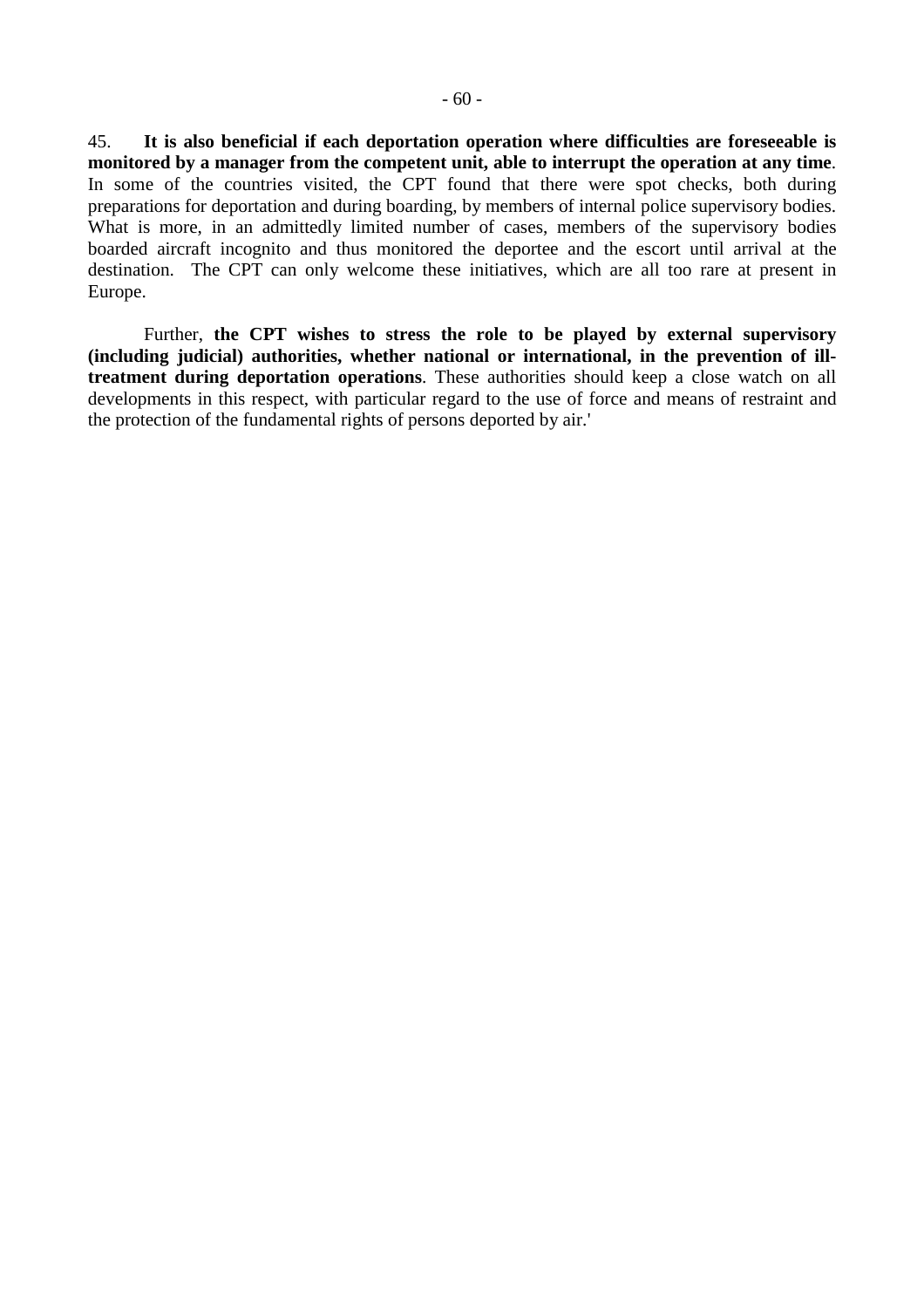# **APPENDIX II**

# **LIST OF THE CPT'S RECOMMENDATIONS, COMMENTS AND REQUESTS FOR INFORMATION**

# **A. Police establishments**

# **Preliminary remarks**

### requests for information

- more precise information about the proposed new legislation according to which the court when deciding on – or extending – the preventive measure of remand in custody must also systematically take a reasoned decision on the place where such custody is to be carried out, as well as the envisaged date of its entry into force (paragraph 8).

# **Safeguards against ill-treatment**

### recommendations

- the period during which an apprehended/arrested person can be denied the right to notify his next-of-kin or another appropriate person of his situation to be shortened substantially (e.g. to 48 hours) (paragraph 12);
- the types of situation in which the exercise of the right of notification of custody may be delayed to be spelt out more clearly (paragraph 12);
- steps to be taken to ensure that all persons detained by the police enjoy effectively the right of access to a lawyer as from the very outset of custody (paragraph 13);
- the Instructions on the Treatment of Apprehended and Arrested Persons to be amended in accordance with the remarks made in paragraph 14 of the report (paragraph 14);
- a detained person to have the right to be examined, if he so wishes, by a doctor of his own choice, in addition to any medical examination carried out by a doctor called by the police (paragraph 16);
- steps to be taken to ensure that forms setting out the rights of notification of custody and of access to a lawyer and a doctor are made available to all persons in police custody throughout the country, as from the very outset of their deprivation of liberty. Those forms should be available in an appropriate range of languages. The persons concerned should be requested to confirm with their signature that they have been provided with the forms (paragraph 17).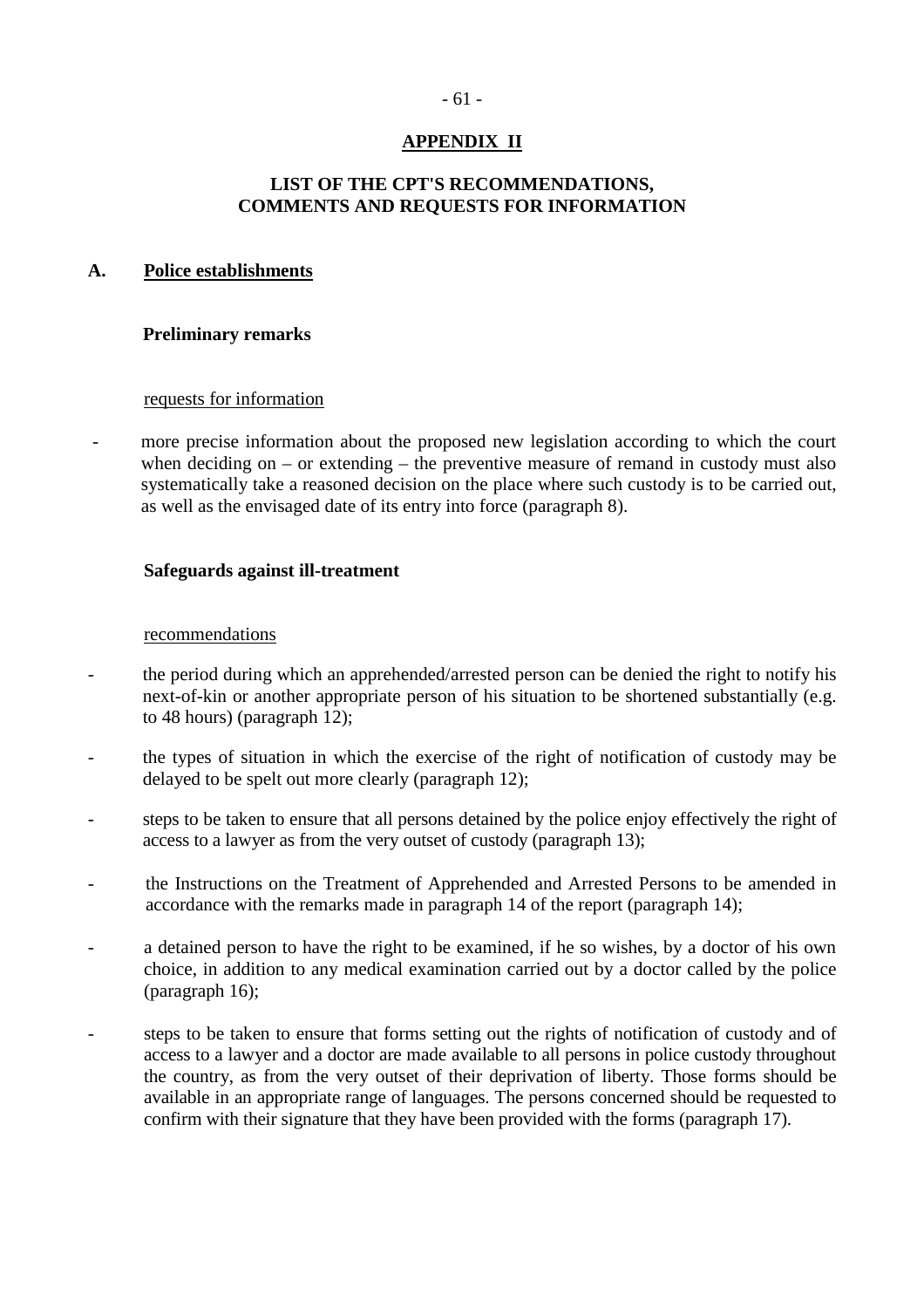#### requests for information

- comments of the Finnish authorities on the issue raised in paragraph 15 of the report, as well as information about the operation of the system of legal assistance for detained persons (paragraph 15);
- comments of the Finnish authorities on the matter raised in paragraph 19 of the report, especially in view of the signature by Finland of the Optional Protocol to the United Nations Convention against Torture, which provides for the setting-up, designation or maintaining of one or several visiting bodies for the prevention of ill-treatment (paragraph 17).

### **Conditions of detention**

### recommendations

- the refurbishment programme concerning Helsinki Police Department to be carried out without further delay (paragraph 21);
- steps to be taken at Porvoo and Turku District Police Stations to address the shortcomings related to conditions of detention referred to in paragraph 22 of the report (paragraph 22);
- steps to be taken to ensure that, throughout Finland, all intoxicated persons held by the police are provided with suitable mattresses (paragraph 23).

### requests for information

 full details of the detention facilities at Helsinki Police Department as refurbished (paragraph 21);

 detailed information about the new facility to replace Ylä-Savo District Police Station in Iisalmi (paragraph 22).

### **Remand detention in police establishments**

### recommendations

- the Finnish authorities to:
	- ensure that all remand prisoners held in police establishments are offered at least one hour of outdoor exercise every day;

develop the regime of activities for remand prisoners held in police establishments (paragraph 25);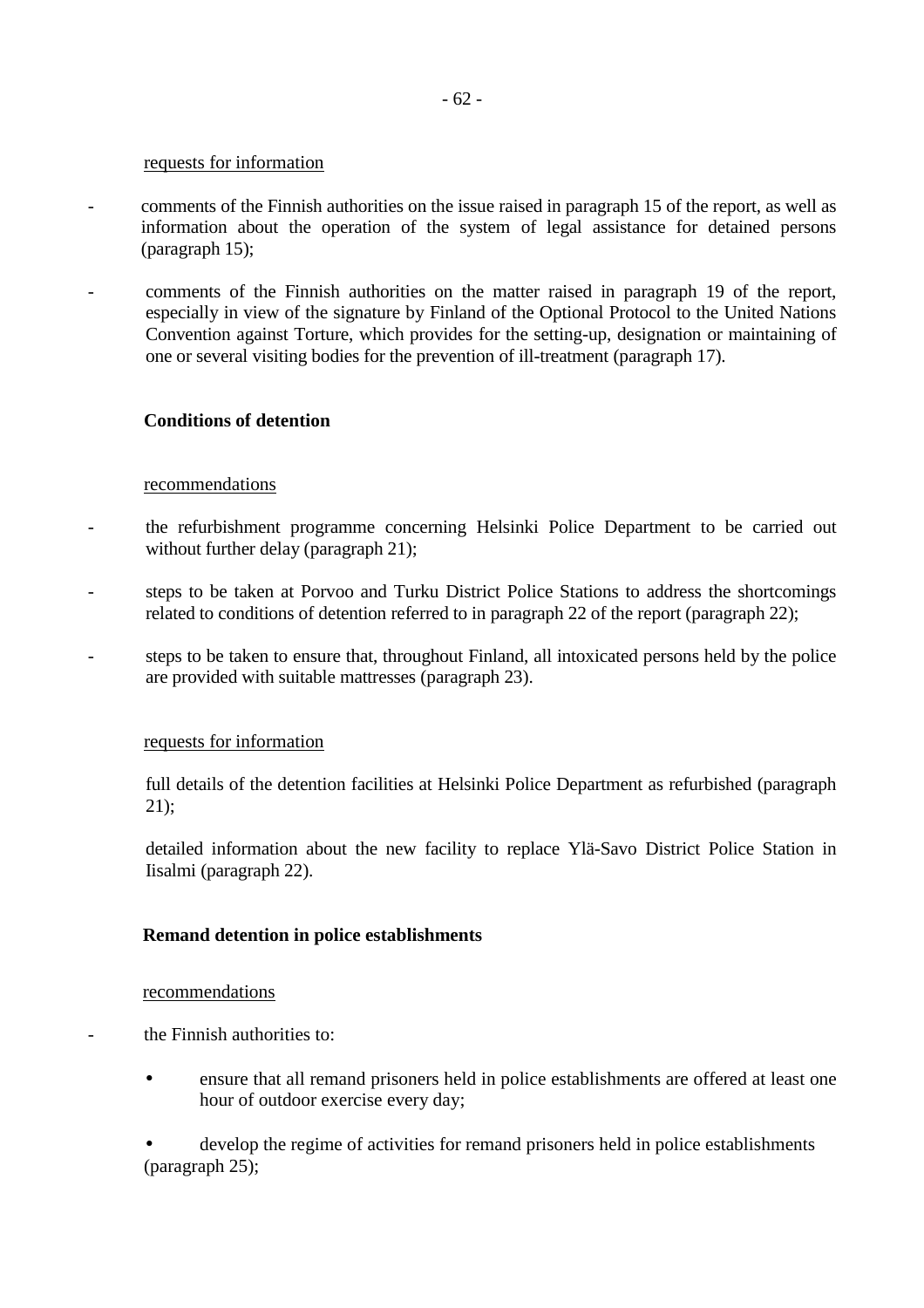- those police establishments without an in-house medical service, which are accredited to hold remand prisoners, to be visited on a regular, e.g. daily, basis by a nurse. Steps must be taken at all police establishments holding remand prisoners to ensure that such persons are medically screened, within 24 hours of their arrival, by a doctor or a qualified nurse reporting to a doctor, and that the confidentiality of medical consultations is always guaranteed (paragraph 28);
- arrangements to be made in respect of Helsinki Police Department for the presence of a nurse also at weekends (paragraph 28);
- specific registers recording placements of inmates in isolation cells of police establishments to be set up (paragraph 33).

#### comments

 the Finnish authorities should seek ways of improving detainees' possibilities for association - preferably outside their cells or, if this is not feasible, inside the cells (naturally, subject to an assessment of the security risk individual detainees may represent and to the interests of the investigation) (paragraph 25);

- the objective should be to cease holding remand prisoners in police establishments (paragraph 25);
- the Finnish authorities are invited to review whether the existing arrangements as regards the presence of the doctor at Helsinki Police Department are sufficient (paragraph 28);
- it is important that police officers working in detention areas benefit from regular first-aid refresher courses (paragraph 28);
- it would be desirable for the visiting entitlement of persons detained in "police prisons" to be increased (paragraph 29);
- the Finnish authorities are invited to consider replacing the current blanket procedure of screening remand prisoners' correspondence with a case-by-case approach. Further, some of the control duties currently discharged by investigating officers - where still deemed necessary - might well be taken over by other staff (e.g. custodial staff who are in daily contact with the detainees concerned) (paragraph 31).

### requests for information

- comments of the Finish authorities on the issues raised in paragraph 30 of the report (paragraph 30);
- more detailed information about the draft legislation setting out precise criteria for applying restrictions on remand prisoners' contact with the outside world (and requiring this issue to be examined *ex officio* by the court deciding on remand in custody) (paragraph 32);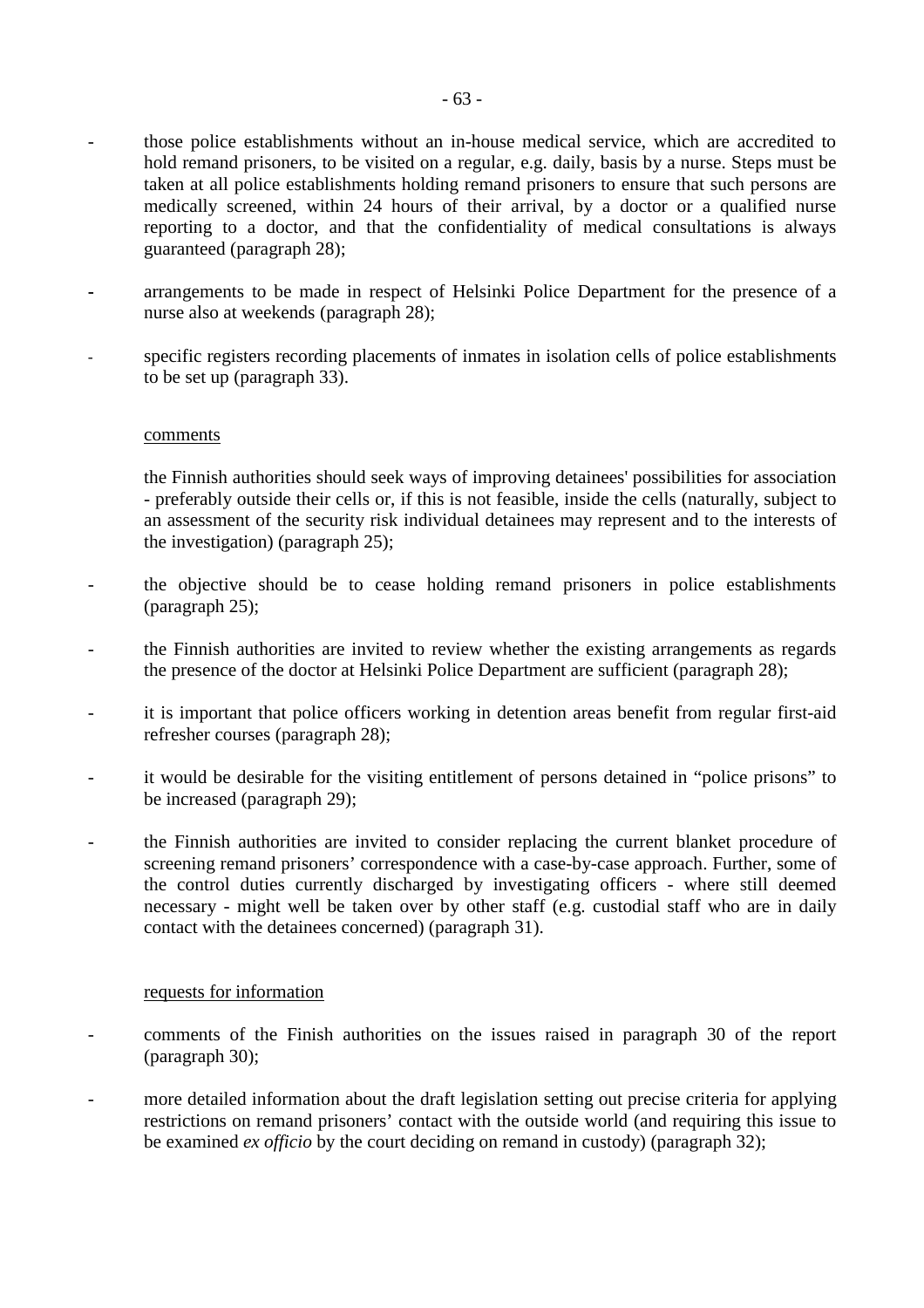- comments of the Finnish authorities on the allegations heard from several remand prisoners about the use of isolation cells for *de facto* disciplinary confinement (paragraph 33).

# **B. Foreign nationals detained under aliens legislation**

# **Preliminary remarks**

### requests for information

- are there plans to create establishments similar to the Helsinki Custody Unit for Aliens in other parts of the country? (paragraph 34).

# **Ill-treatment**

### requests for information

results of the inquiries carried out into the case of deportation of a Ukrainian family described in paragraphs 35 and 36 of the report (paragraph 37).

# **Helsinki Custody Unit for Aliens**

### recommendations

- measures to be taken to ensure that all foreign nationals held at Helsinki Custody Unit are offered at least one hour of outdoor exercise every day (paragraph 41);
- the deficiencies referred to in paragraph 42 of the report as regards the provision of health care at Helsinki Custody Unit to be remedied. In particular, steps to be taken to:
	- ensure that all newly-arrived detainees are promptly examined by a doctor or by a fully-qualified nurse reporting to a doctor;
	- arrange for the daily presence of a person with a recognised nursing qualification. Such a person could in particular perform the initial medical screening of new arrivals, receive requests from foreign nationals to see a doctor, ensure the provision and distribution of prescribed medicines, keep the medical documentation (thus ensuring confidentiality of medical data) and supervise the general conditions of hygiene;
	- improve detainees' access to acute dental care;
	- ensure appropriate psychological/psychiatric assistance, preferably by arranging regular visits to the Custody Unit by a psychiatrist and/or a psychologist (paragraph 43).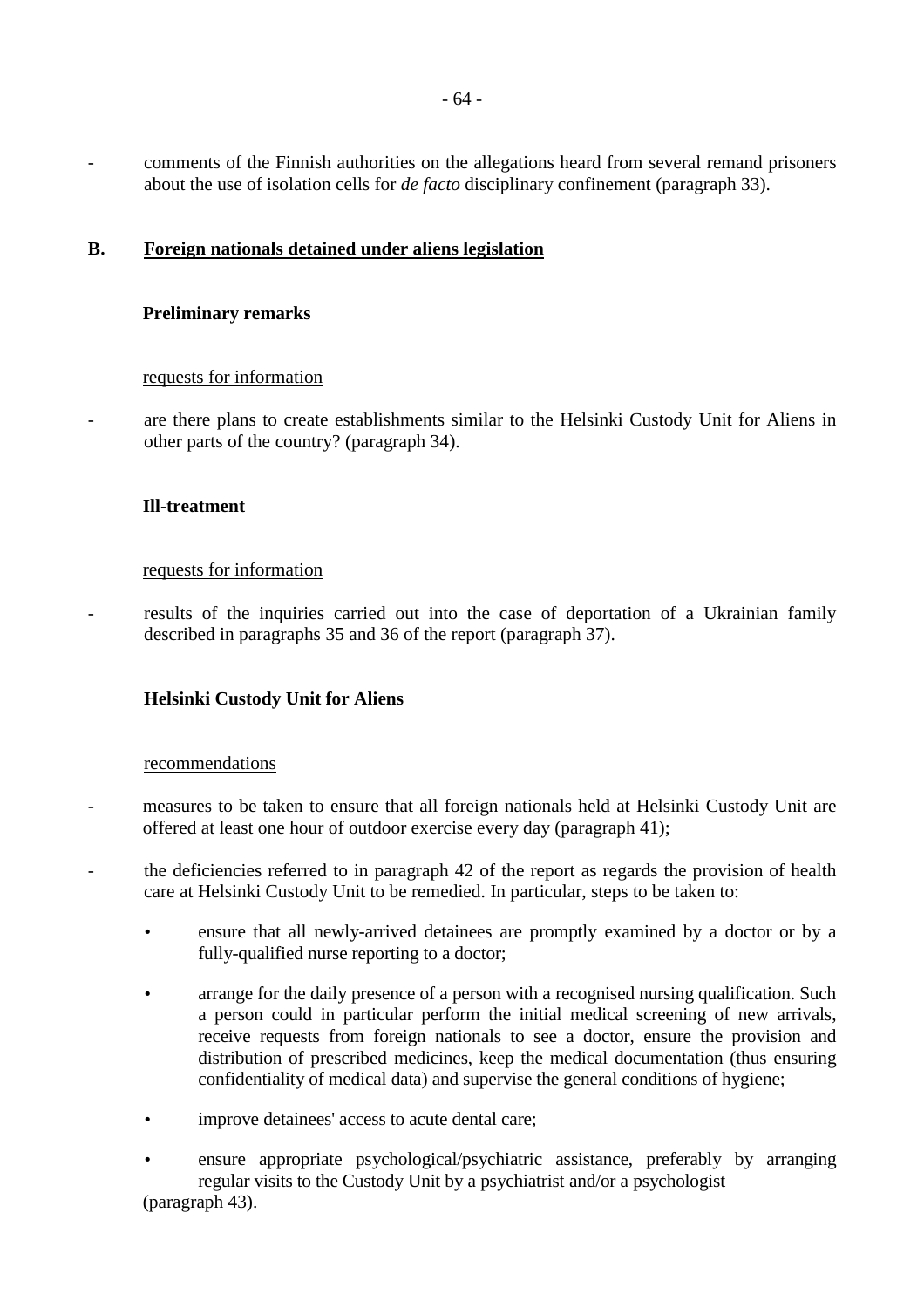#### comments

- the longer the period for which persons are detained under aliens legislation, the more developed should be the range of activities which are offered to them. Particular attention should be paid to the specific needs of young children and juveniles; education should form an important part of the programmes of activities to be provided (paragraph 41);
- the Finnish authorities are invited to review the initial and ongoing training of staff at Helsinki Custody Unit, in the light of remarks made in paragraph 45 of the report (paragraph 45);
- it would be desirable to set up a designated register for the recording of instances of isolation and of the transfer of a foreign national to police custody (paragraph 48).

### requests for information

- more detailed information about the new facility for foreign nationals in Metsala, including the planned date of entry into service (paragraph 38);
- comments of the Finnish authorities on the powers of the police to enter the premises of the Helsinki Custody Unit for Aliens and impose restrictions on detainees (paragraph 49).

# **Detention in police and Frontier Guard establishments**

#### comments

the CPT trusts that, in line with Act No  $116/2002$ , the Finnish authorities will make determined efforts to progressively discontinue the practice of using police premises for holding persons detained under aliens legislation (paragraph 50).

### **Safeguards**

#### comments

- the Finnish authorities are invited to address the shortcomings described in paragraph 53 of the report (paragraph 53);
- the police should be reminded of the notification requirements set out in Section 70 of the Aliens Act (paragraph 54).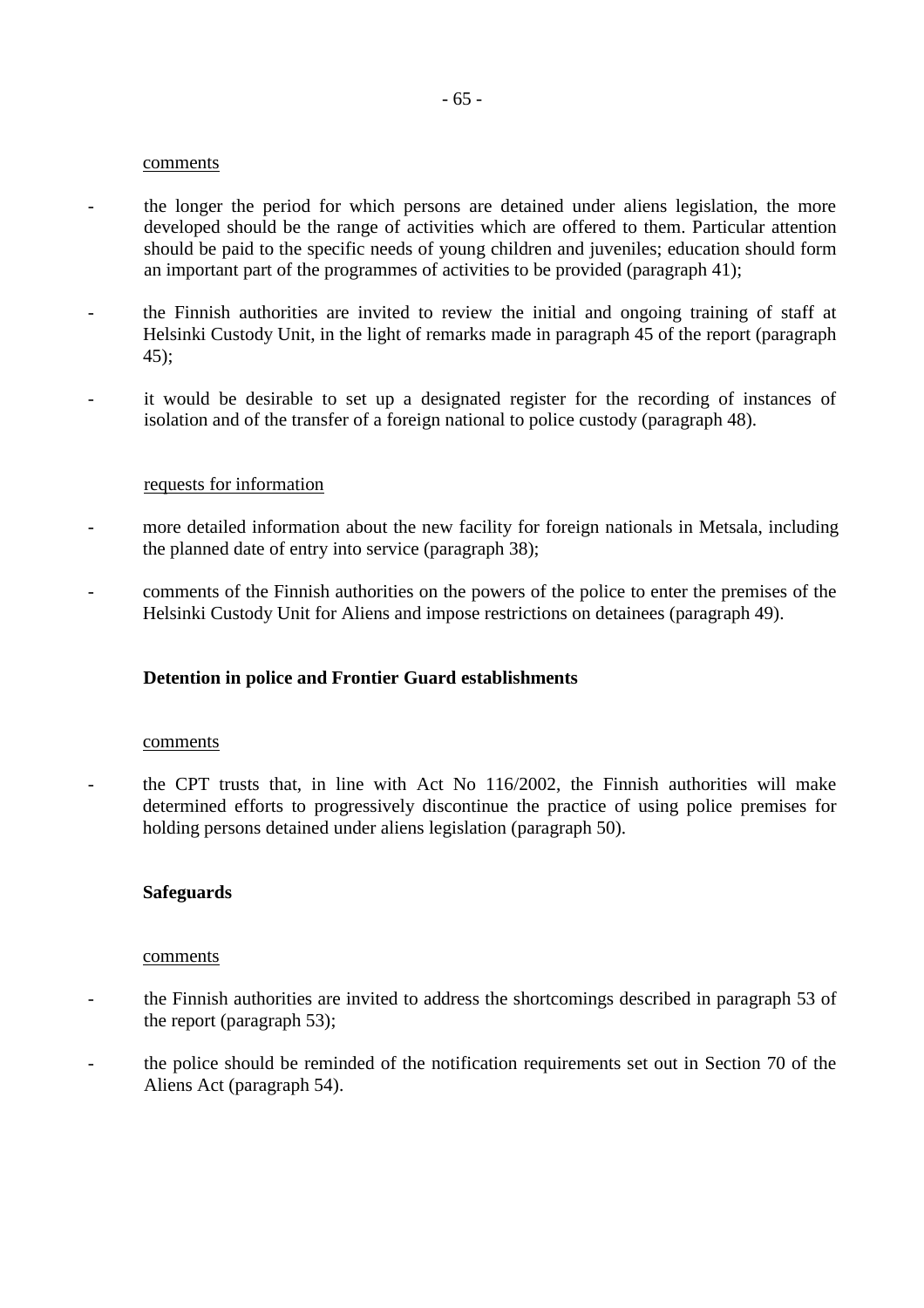### requests for information

- comments of the Finnish authorities on the allegations that foreign nationals had been put under pressure by the police during their detention to make them withdraw their asylum applications, especially at Tampere District Police Station (paragraph 54).

# **Deportation of foreign nationals by plane or other means of transport**

# recommendations

detailed instructions on the procedure to be followed and, more particularly, on the use of force and/or means of restraint authorised in the context of deportation operations to be issued without delay. Such instructions should draw upon the principles set out in the CPT's  $13<sup>th</sup>$  General Report, reproduced in Appendix I to the report (paragraph 58).

# **C. Prisons**

# **Preliminary remarks**

### comments

- the CPT trusts that the Finnish authorities are taking due account of the principles and measures set out in Recommendation No R (99) 22 of the Committee of Ministers of the Council of Europe concerning prison overcrowding and prison population inflation (paragraph 60).

# requests for information

- current state (e.g. timetable) of the reform of legislation pertaining to the enforcement of sentences, the carrying out of pre-trial detention, and the granting of conditional release (paragraph 59).

# **Ill-treatment and inter-prisoner violence**

### recommendations

- staff (including medical personnel) at the former Turku Remand Prison and Sukeva Prison to be encouraged to make use of all means at their disposal to combat and prevent interprisoner violence and intimidation, bearing in mind the remarks made in paragraphs 65 and 66 of the report (paragraph 67).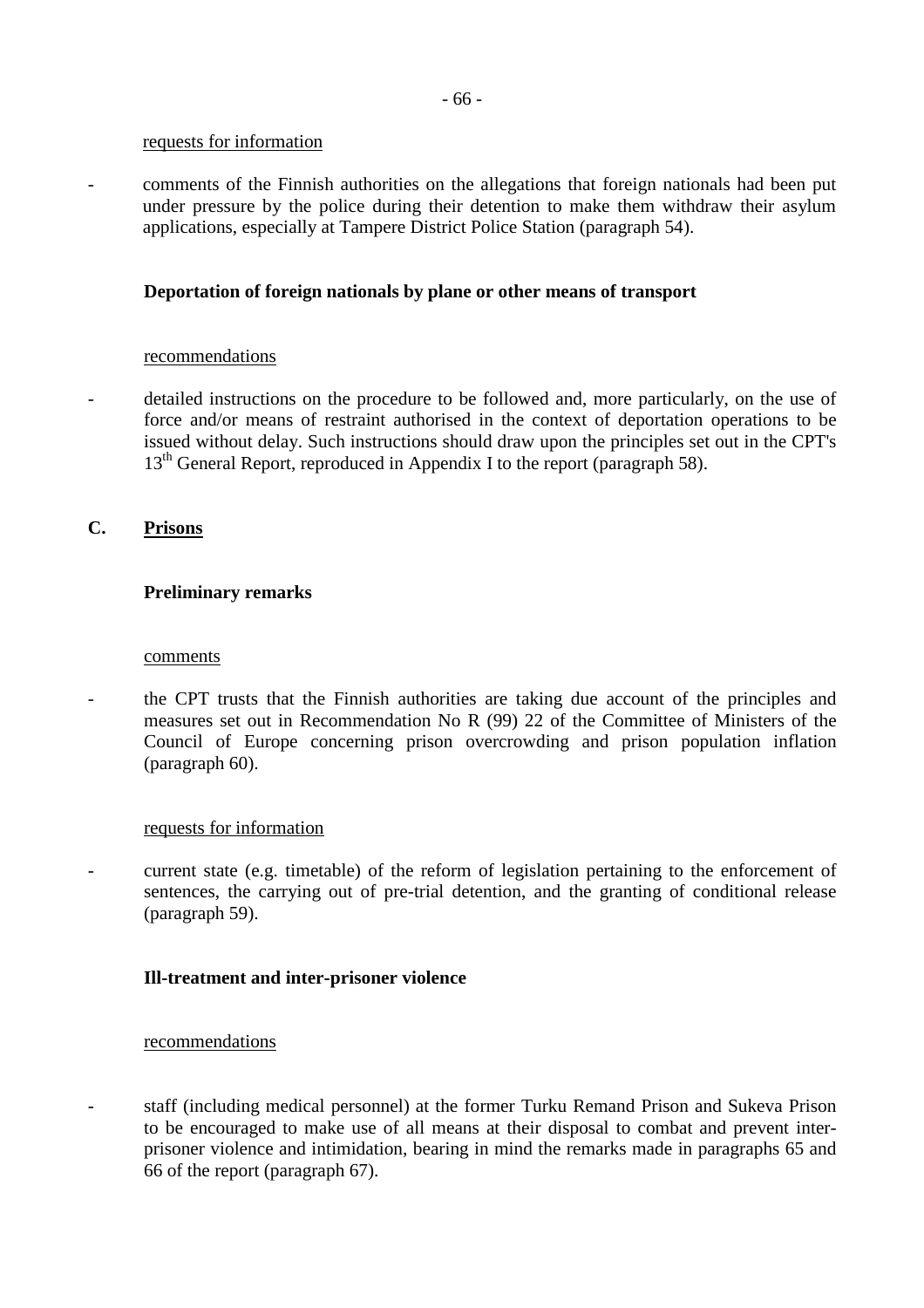#### comments

- the custodial staff at the former Turku Remand Prison should be reminded that inmates must always be treated in a respectful manner (paragraph 63);
- the level of staffing must always be sufficient to enable prison officers to adequately supervise the activities of prisoners and support each other effectively in the exercise of their tasks (paragraph 67).

### **Conditions of detention**

### recommendations

- custodial staff at Kuopio Prison and the former Turku Remand Prison to be instructed to grant inmates (and, above all, those sharing accommodation with other inmates) access to a proper toilet facility at any time of day or night, unless overriding security concerns require otherwise (paragraph 69);
- the Finnish authorities to continue to develop activity programmes for inmates at the former Turku Remand Prison and Sukeva Prison (including work and vocational training) (paragraph 78);
- regarding prisoners segregated from the mainstream, determined efforts to be made to improve the regimes currently operated. As a first step, possibilities for association outside cells within the units concerned should be enhanced. Further, the space available in the units (e.g. the relatively large corridors at Sukeva Prison) should be exploited to the fullest (paragraph 78);
- the provision of outdoor exercise to "fearful" prisoners at the former Turku Remand Prison to be reviewed (paragraph 78).

#### comments

- the CPT trusts that the Finnish authorities are making genuine efforts to ensure that the official capacities of Kuopio Prison and the former Turku Remand Prison are respected (paragraph 68);
- the Finnish authorities are invited to ensure the continuous upkeep and refurbishment of the "travelling cells" in the three establishments visited (paragraph 72);
- the occupancy rates of the "travelling cells" should always be kept at a reasonable level (i.e. a minimum of 4 m² per person) (paragraph 72);
- the Finnish authorities are invited to seek to involve a larger number of inmates at Kuopio Prison in organised activities, including education, and to improve possibilities for association for those who do not take part in such activities. Efforts might also be made to enhance the vocational dimension of the existing productive work (paragraph 76);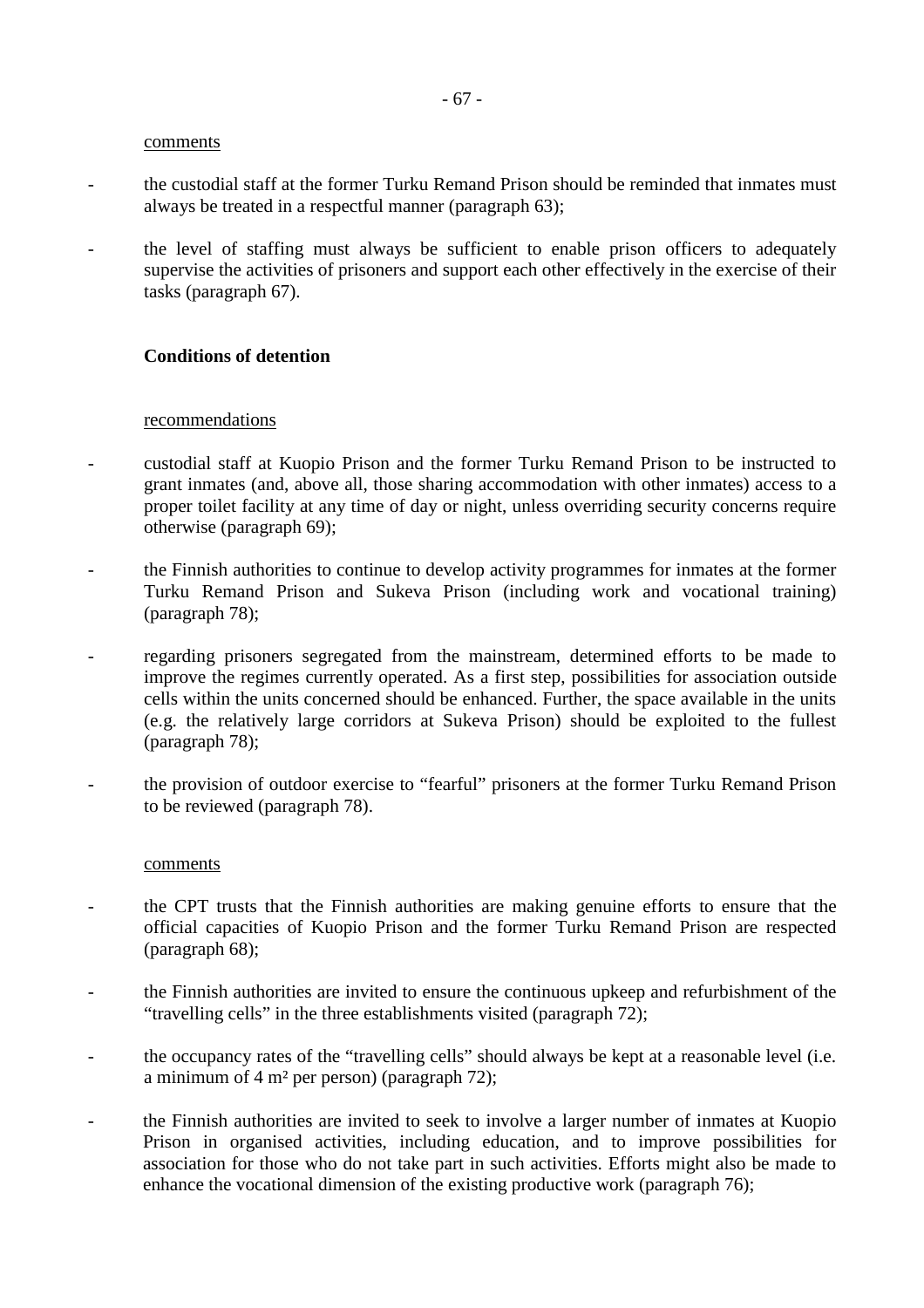### requests for information

- more information on the plans to renovate/rebuild Kuopio Prison (including the timetable envisaged) (paragraph 70);
- comments of the Finnish authorities on the catering arrangements at the former Turku Remand Prison (paragraph 73).

### **Health care**

#### recommendations

- attendance by a general practitioner at the former Turku Remand Prison and Sukeva Prison to be increased. The authorities should also take steps to reinforce dental and psychotherapeutic services at Sukeva (paragraph 80);
- nursing staff resources at the former Turku Remand Prison to be increased (paragraph 81);
- psychiatric/psychological services at the former Turku Remand Prison and Sukeva Prison to be substantially strengthened; regarding the latter establishment, further efforts should be made to fill the vacant post of a psychologist (paragraph 83).

### comments

- the practice, observed at Kuopio and Sukeva Prisons, of nurses being required to initiate medical treatment of often serious medical conditions without proper examination by a doctor should be reviewed (paragraph 82).

### **Other issues**

#### recommendations

- a right of appeal against a decision of placement in solitary confinement to be introduced (paragraph 89);
- steps to be taken to ensure that information leaflets are systematically given to prisoners on their arrival. These leaflets should be available in an appropriate range of foreign languages (paragraph 94);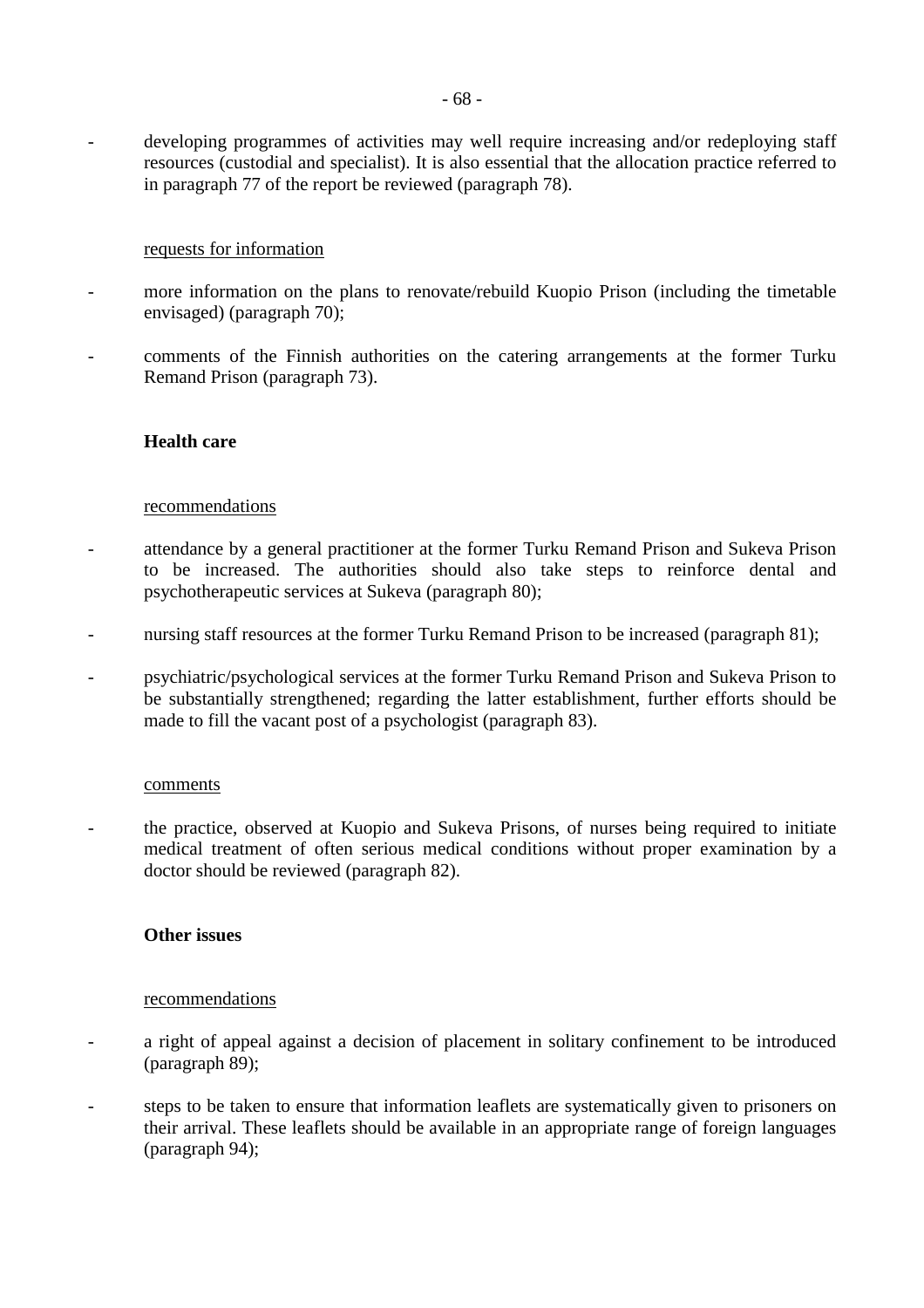- the Finnish authorities to take steps to fully exploit the potential offered by the existing intoxicant-free units at the former Turku Remand Prison. Further, efforts should be made to increase the number of places in the respective unit at Sukeva Prison, and to create such a facility in the context of the planned rebuilding of Kuopio Prison (paragraph 97).

### comments

- the CPT trusts that the facilities available for unsupervised visits at the three prisons visited will be used to their fullest potential (paragraph 93);
- ideally, visits by an outside body to prison establishments should take place on a monthly basis, and be unannounced (paragraph 95);
- drug-counselling and rehabilitation services should be made more widely available at the Turku and Sukeva establishments (paragraph 97).

### requests for information

- information in respect of 2003, on the total number of appeals lodged by prisoners against disciplinary sanctions and the outcome of these appeals (paragraph 87);
- further details on plans to provide a regulatory framework for the imposition of disciplinary sanctions on remand prisoners (paragraph 88);
- comments of the Finnish authorities on the placement of agitated or violent prisoners in isolation by custodial officers without any involvement of medical staff (paragraph 90);
- more information on the creation of a designated visiting facility at Sukeva Prison (paragraph 92).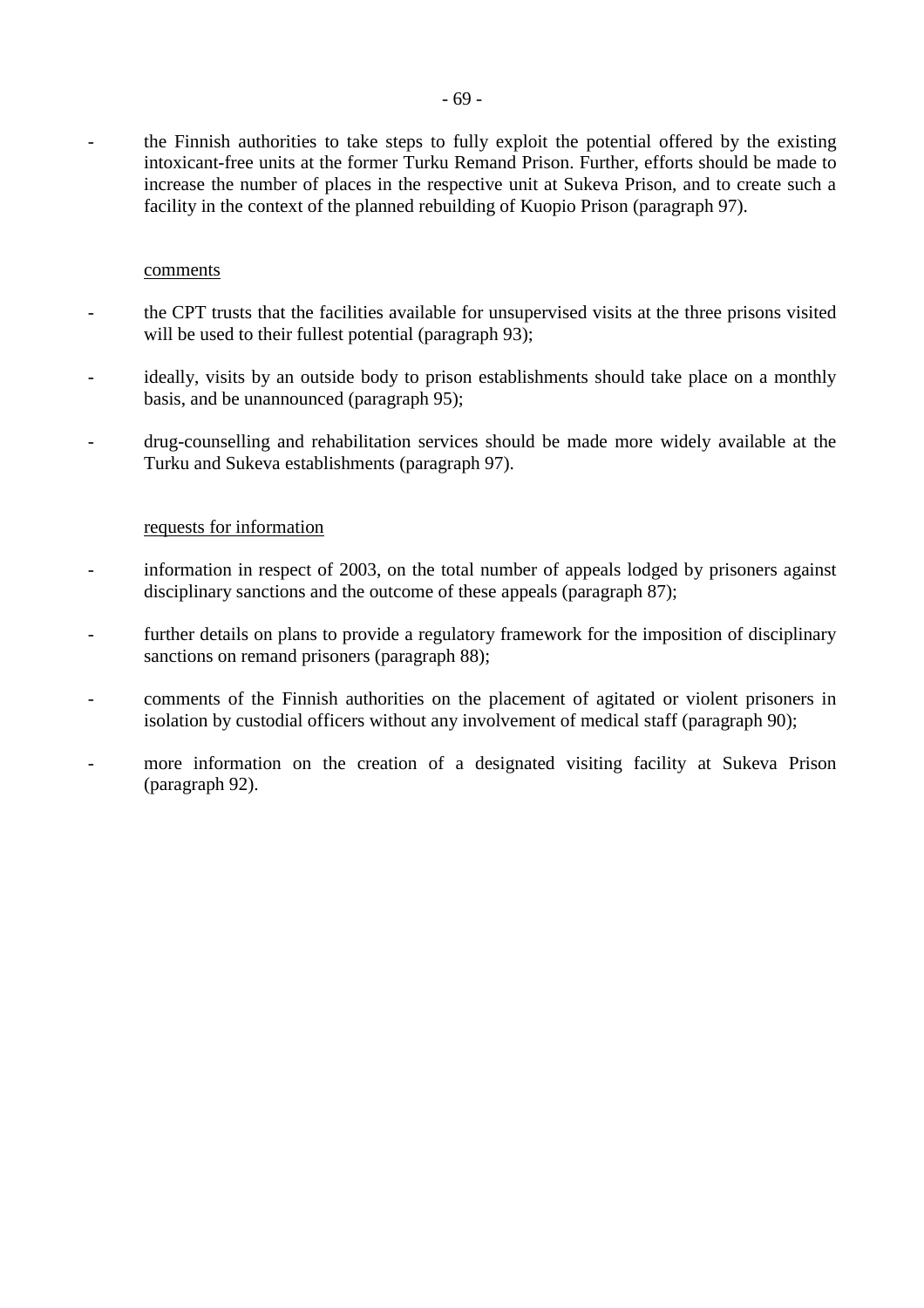# **D. Niuvanniemi Hospital**

# **Preliminary remarks**

# requests for information

- confirmation of the entry into service of the ward for juvenile patients, as well as information about its functioning (e.g. the therapeutic/rehabilitative activities available) (paragraph 99).

### **Living conditions**

### comments

the criteria used for assessing whether a patient can have access to outdoor exercise should be reviewed (paragraph 102).

### **Staff and treatment**

### comments

- the Committee trusts that determined efforts will be made to involve a greater number of patients suffering from grave mental disorders in activities which are responsive to their individual needs and abilities (paragraph 106).

### requests for information

comments of the Finnish authorities on the subject referred to in paragraph 108 of the report (paragraph 108).

# **Means of restraint/seclusion**

### recommendations

patients who have been subject to seclusion or other means of restraint to receive a debriefing after the end of these measures (paragraph 113).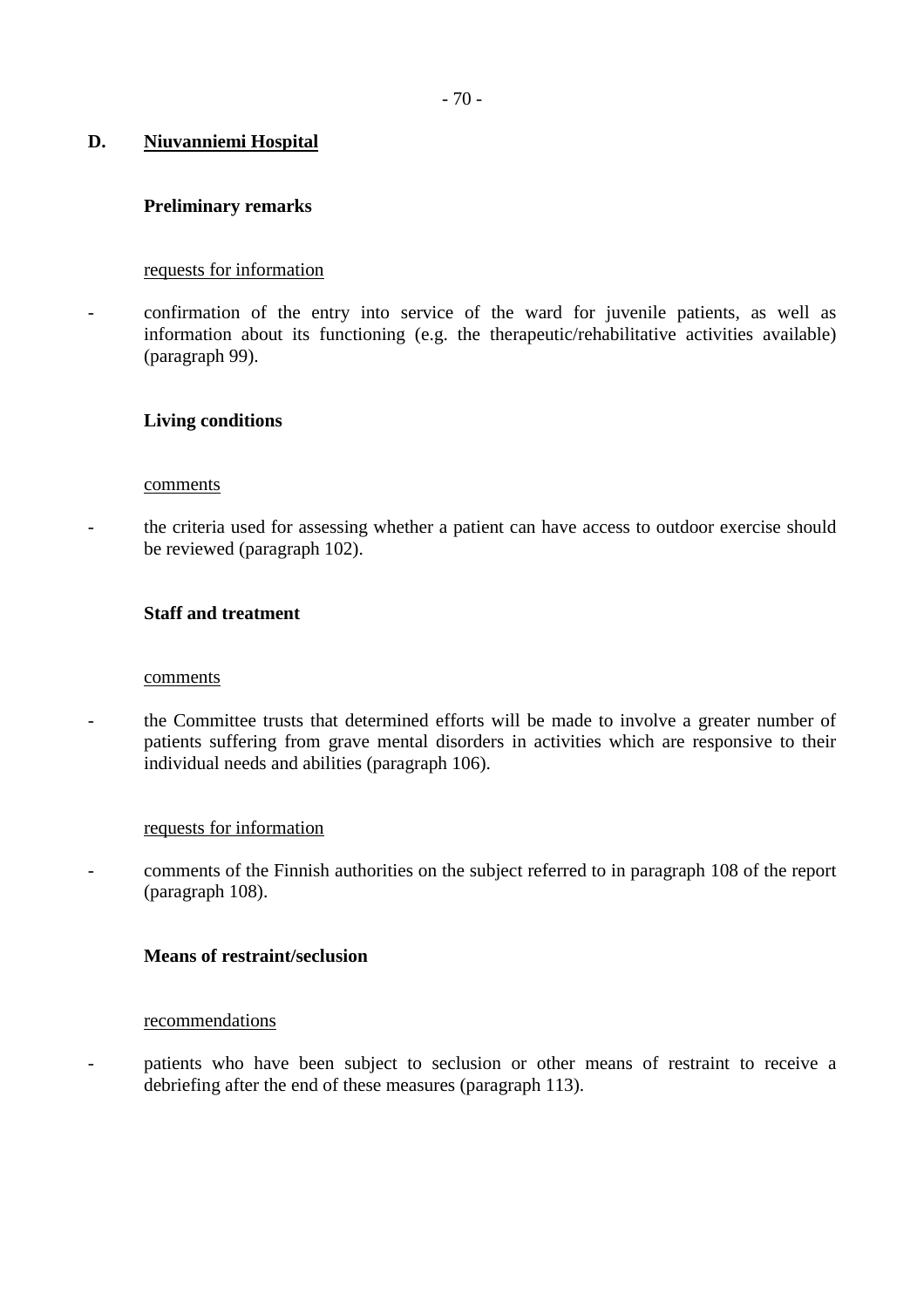#### requests for information

- confirmation that the administration of medication for the purpose of controlling aggressive or violent behaviour is subject to the same recording/reporting obligations as those applying to seclusion and physical means of restraint (paragraph 110);
- the manner of implementing the provision referred to in paragraph 111 of the report in the case of involuntary patients without a support person/guardian (e.g. are there any plans to appoint a support person specifically for patients subject to means of restraint?) (paragraph 111);
- details concerning the procedures for appointing support persons and the requirements these persons have to meet (e.g. in terms of previous experience and qualification) (paragraph 111).

## **Safeguards**

#### recommendations

- the Finnish authorities to review the procedure by which the continuation of treatment of civil and forensic psychiatric patients is decided, in the light of remarks made in paragraph 120 of the report (paragraph 121);
- the practice of not allowing patients undergoing mental examination to receive visits during the assessment period to be reviewed (paragraph 123);
- the conditions under which visits take place at Niuvanniemi Hospital to be improved. Ideally, there should be designated rooms for visits (which could, if necessary, be subject to supervision) (paragraph 123).

#### comments

- pending the drawing-up of an appropriate brochure, a file containing information about relevant legislation and the effective exercise of patients' rights (including possibilities for filing complaints and for challenging certain decisions) should be available for consultation by patients on each ward at Niuvanniemi Hospital (paragraph 122).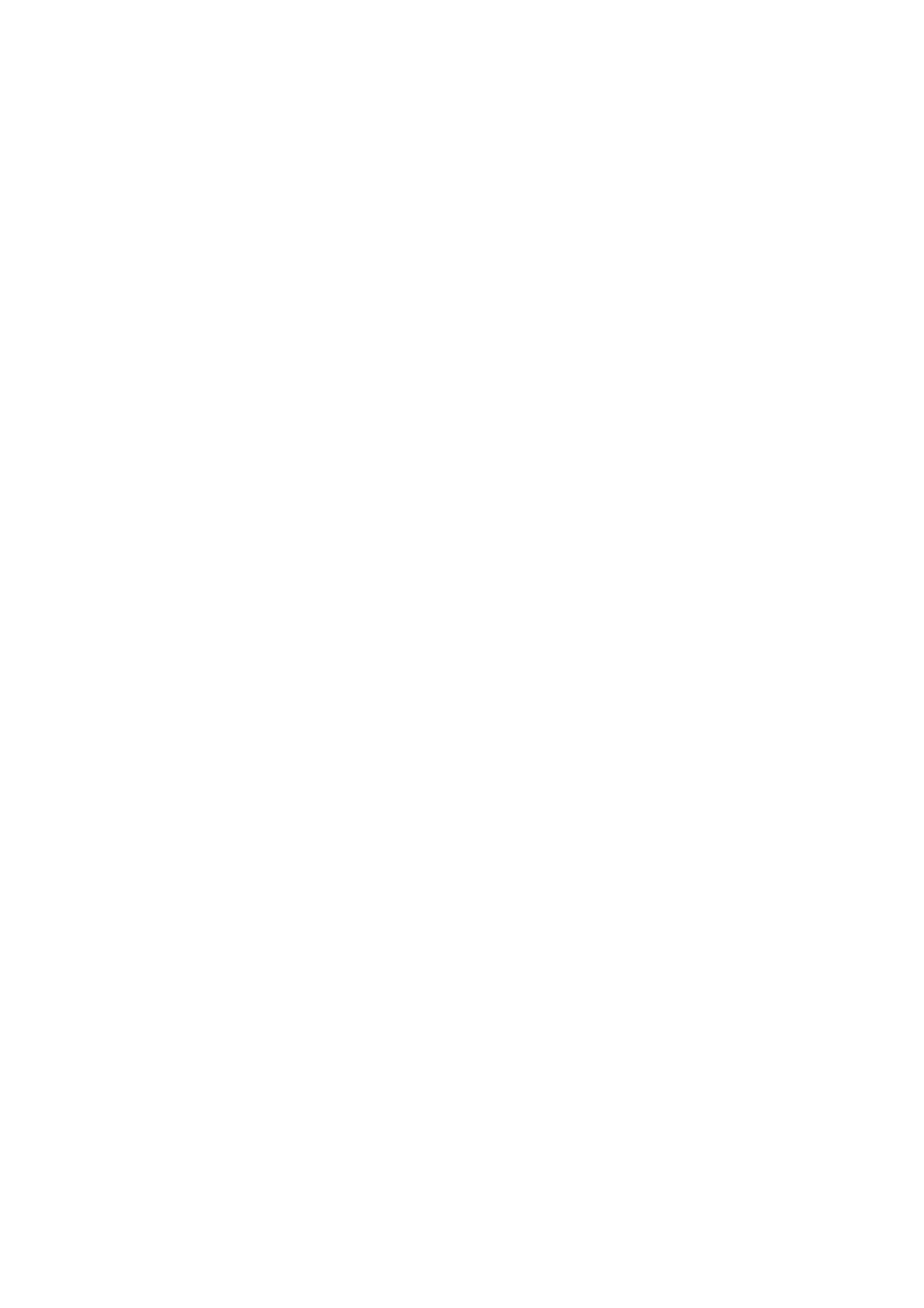## - 73 -

### **APPENDIX III**

## **LIST OF THE NATIONAL AUTHORITIES AND ORGANISATIONS WITH WHICH THE CPT'S DELEGATION HELD CONSULTATIONS**

#### **A. National authorities**

#### **Ministry of Justice**

Mr Johannes KOSKINEN Minister

Ms Anne HARTONEVA Ministerial Secretary Mr Jukka VANHALA Senior Planning Officer Ms Orvokki ANTTILA Secretary, Department of Criminal Policy

#### **Criminal Sanctions Agency**

Mr Markku SALMINEN Director General Ms Heli HERNA Administrative Director Mr Paavo SILTANEN Director of Judicial Unit Mr Arto KUJALA Prison Administration Director Mr Ahti LEMPIÖ Prison Administration Director Mr Jari LOHI Prison Administration Director Mr Miikku NIEMINEN Chief of Planning Ms Raili MATINPURO Senior Inspector Mr Pasi OKSA Senior Inspector Mr Mika ANTIKAINEN Senior Inspector Ms Kirsti KUIVAJÄRVI Senior Inspector Ms Eila LEMPIÄINEN Senior Inspector Mr Jouko PIETILÄ Lawyer Ms Virpi GRUENEWALDT Health Care Inspector Ms Virva OJANPERÄ-KATAJA Senior Officer, Foreign Affairs Ms Anne KOHVAKKA Inspector

Mr Esa VESTERBACKA Head, Department of Criminal Policy Mr Jarmo LITTUNEN Deputy Head, Department of Criminal Policy

Mr Jussi PAJUOJA Government Counsellor, Department of Criminal Policy Ms Ulla MOHELL Counsellor of Legislation, Department of Criminal Policy Mr Olavi KAUKONEN Ministerial Adviser, Department of Criminal Policy Ms Pia RAASSINA Planning Officer, Department of Criminal Policy Ms Tuuli HERLIN Adviser, Department of Criminal Policy Ms Aija BROMS Media and Communications Officer Ms Eija HAKALA-KOVANEN Secretary, Department of Criminal Policy

Ms Leena ARPO Chief Medical Officer of the Prison Service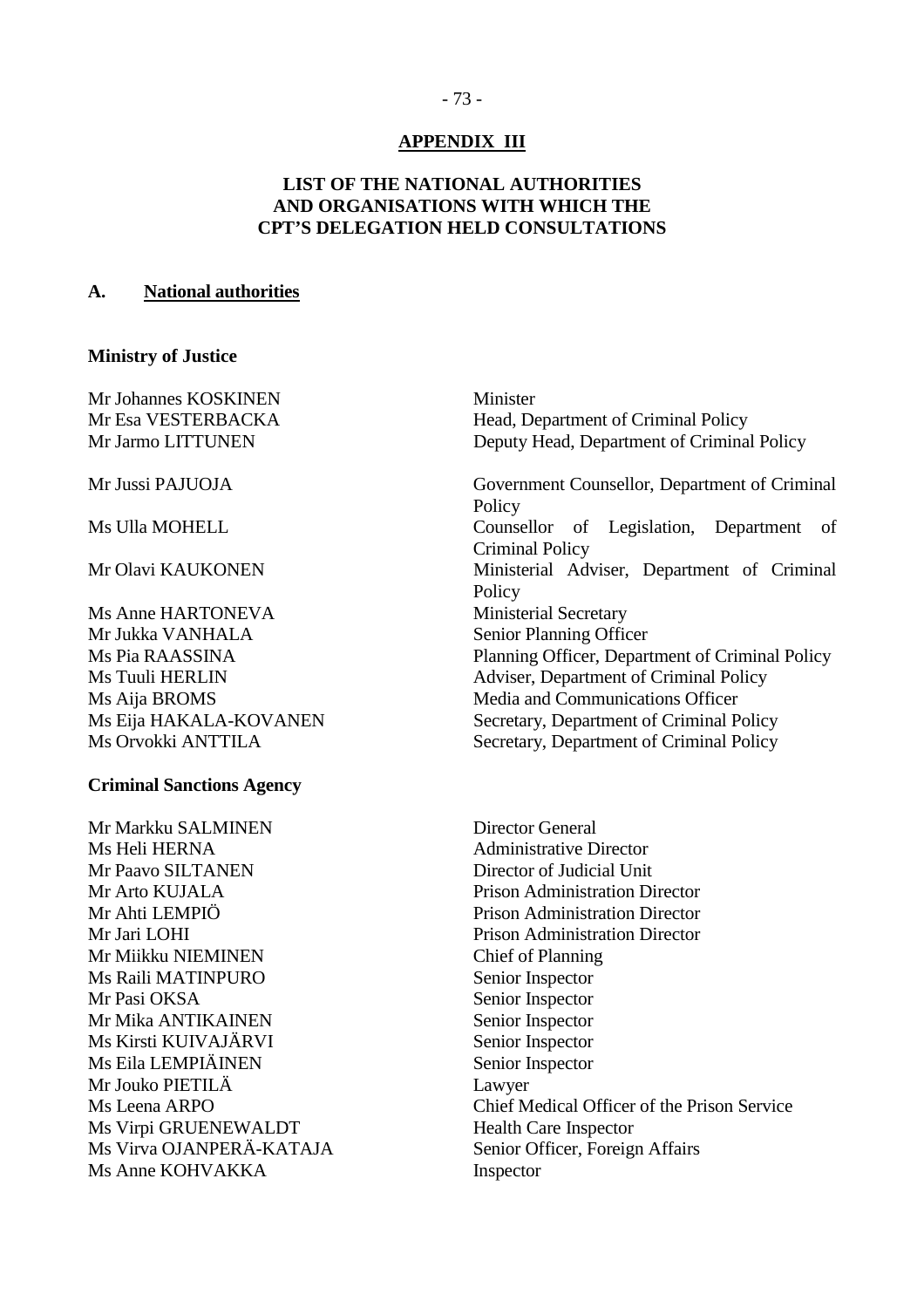### **Ministry of the Interior**

Mr Kari RAJAMÄKI Minister Ms Hannele TAAVILA Senior Officer

### **Police Department**

Mr Jonne LÄHTEENMÄKI Chief Superintendent Ms Leena VOUTILAINEN Senior Inspector

#### **Frontier Guard Department**

#### **Immigration Department**

Mr Pentti VISANEN Director General

## **Ministry of Social Affairs and Health**

Ms Sinikka MÖNKÄRE Minister Mr Mauno KONTTINEN Deputy Director General

## **National Authority for Medicolegal Affairs**

Ms Paula KOKKONEN Director General Ms Eira HELLBOM Senior Medical Officer Ms Irma KOTILAINEN Medical Doctor

Mr Jorma TOIVANEN Deputy National Police Commissioner Mr Kari RANTAMA Deputy National Police Commissioner Mr Kaarle J. LEHMUS Inspector General of the Police Mr Jorma VUORIO Inspector General of the Police Mr Kimmo HAKONEN Senior Adviser, Legislative Affairs

Mr Reijo LAHTINEN Chief Inspector, Frontier Guard Headquarters<br>
Ms Katriina LAITINEN Chief Inspector, Frontier Guard Headquarte Chief Inspector, Frontier Guard Headquarters, Frontier and Coast Guard Division Mr Iikka HERRANEN Major, Frontier Guard Headquarters, Frontier and Coast Guard Division

Ms Annikki VANAMO-ALHO Director of Refugee and Asylum Affairs Unit Ms Jaana TÖRRÖNEN Director of Legal Service and Country Information Ms Hanna PARTANEN Senior Adviser, Legal Service and Country Information

Ms Marjatta BLANCO SEQUEIROS Deputy Director General, Health Department Ms Riitta-Maija JOUTTIMÄKI Ministerial Adviser, Health Department Ms Heidi MANNS-HAATANEN Senior Officer, Legal Affairs, Department for Family and Social Affairs